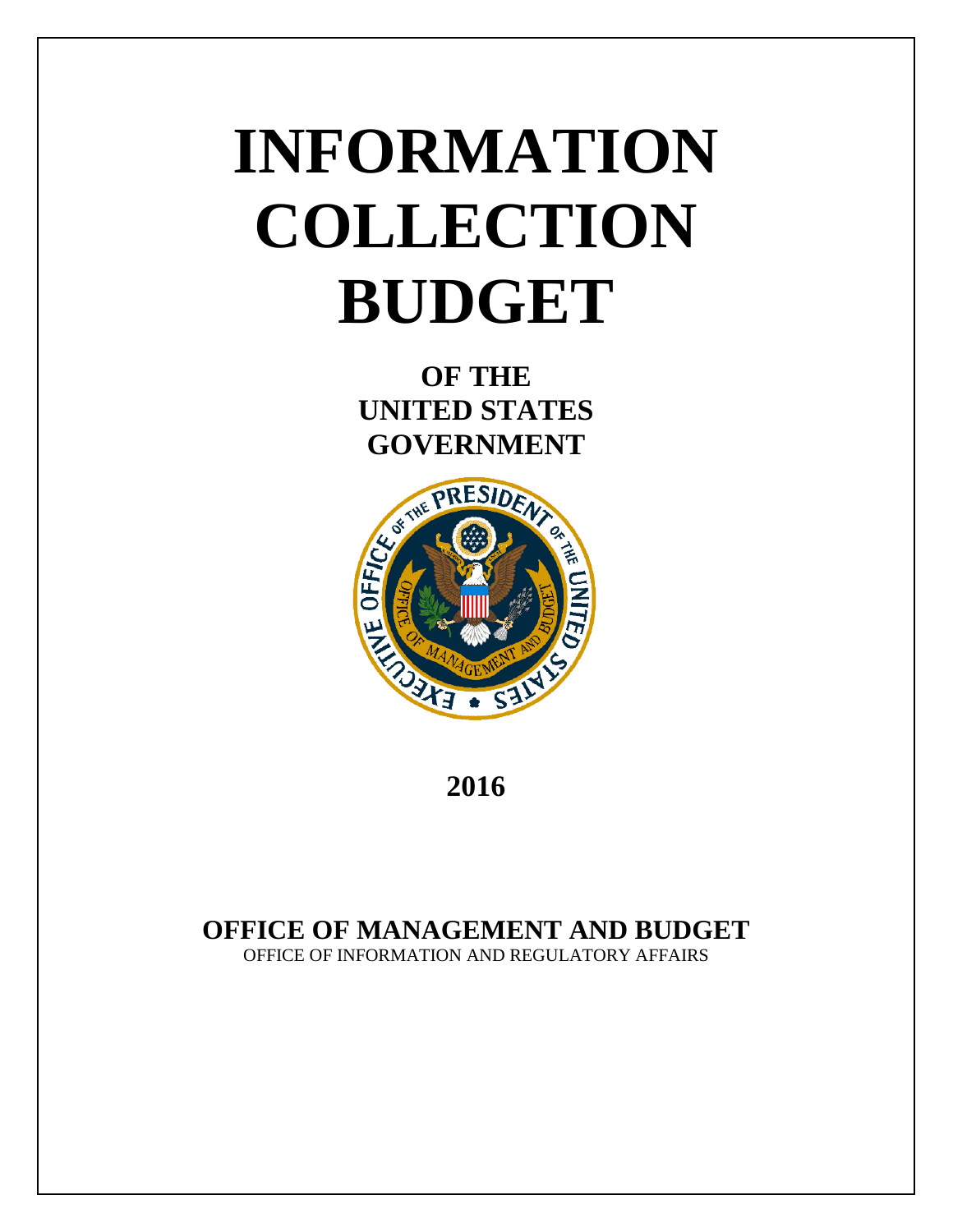# Table of Contents

# Table of Figures

# Table of Tables

| Table 2: Total Number of FY 2015 Violations Due to Lapses in Renewal or Discontinuation 11 |
|--------------------------------------------------------------------------------------------|
|                                                                                            |
| Table 4: Collections that expired and were reinstated in FY 2015 (lapses in renewal or     |
|                                                                                            |
| Table 5: Collections that expire and were not reinstated in FY 2015 (lapses in renewal or  |
|                                                                                            |
| Table 6: Paperwork Burden of Additional Agencies (in millions of hours) 49                 |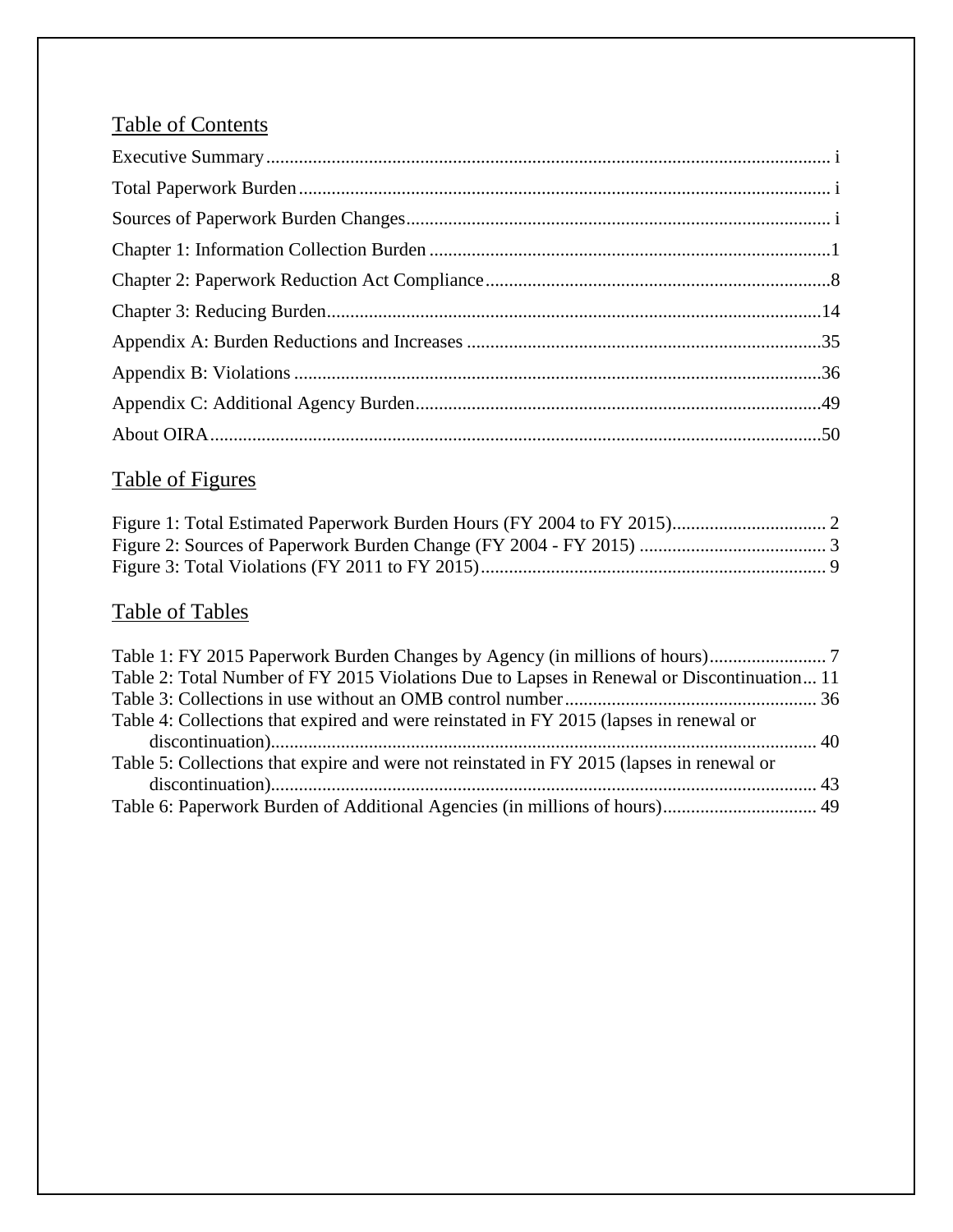## Executive Summary

Under the Paperwork Reduction Act of [1](#page-2-0)995  $(PRA)^1$ , the Office of Management and Budget (OMB) is required to report to Congress on the paperwork burden<sup>[2](#page-2-1)</sup> imposed on the public by the Federal Government and efforts to reduce this burden. For over 35 years, since the enactment of the original Paperwork Reduction Act of 1980, OMB has complied with this reporting requirement by issuing an Information Collection Budget (ICB). The 2016 ICB reports on the paperwork burden imposed on the public during fiscal year (FY) 2015, and explores other issues pertaining to the implementation of the PRA.

For the seventh consecutive year, OMB is issuing an Electronic-ICB, instead of the traditional hard copy. The 2016 ICB is available on OMB's website at: [http://www.whitehouse.gov/omb/inforeg\\_infocoll/.](http://www.whitehouse.gov/omb/inforeg_infocoll/)

#### **Total Paperwork Burden**

In FY 2015, the public spent an estimated 9.78 billion hours responding to Federal information collections. This total represents a net increase of 350 million burden hours, or about 3.7 percent, from the estimated 9.43 billion hours that the public spent responding to Federal information collections in FY 2014.

#### **Sources of Paperwork Burden Changes**

OMB classifies changes in paperwork burden into four categories: (1) adjustments, or reestimates of burden that result from more accurate estimates of the population affected or the time required to comply with an existing collection of information; (2) discretionary agency actions; ([3](#page-2-2)) lapses in renewal or discontinuation<sup>3</sup>; and (4) new statutory requirements, which involve expirations and reinstatements of collections.

*Adjustments* to agency burden estimates were the largest source of the net increase in FY 2015, reducing estimated burden by about 449 million hours. The "adjustments" category differs from other sources of burden change, in the sense that the true burden imposed on actual respondents for individual information collections does not change, but rather the estimate has been revised to update the burden. For example, an agency may change the estimated burden of a collection if there has been a change in the number of individuals or entities that the agency estimates will

 $\overline{a}$ 

<span id="page-2-0"></span><sup>&</sup>lt;sup>1</sup> See 44 U.S.C. Chapter 35; see 5 C.F.R. Part 1320.

<span id="page-2-1"></span><sup>&</sup>lt;sup>2</sup> As defined by the Paperwork Reduction Act (PRA), "burden" refers to "time, effort, or financial resources expended by persons to generate, maintain, or provide information to or for a Federal agency, including the resources expended for: (A) reviewing instructions; (B) acquiring, installing, and utilizing technology and systems; (C) adjusting the existing ways to comply with any previously applicable instructions and requirements; (D) searching data sources; (E) completing and reviewing the collection of information; and (F) transmitting, or otherwise disclosing the information." The PRA also recognizes that information collections have value. In practice, agencies and OIRA review all information collection requests to help ensure information collections yield the greatest possible public benefit. As this report documents, the Administration is redoubling efforts—including the retrospective review of existing information collections and regulations—to make reporting and paperwork less burdensome, and more valuable, to the government and the public.

<span id="page-2-2"></span><sup>3</sup> In past years, some ICBs used the term "lapses in OMB approval" to describe this category of burden change. Renewals and discontinuations require OMB approval, so the term "lapses in renewal or discontinuation" has the same meaning.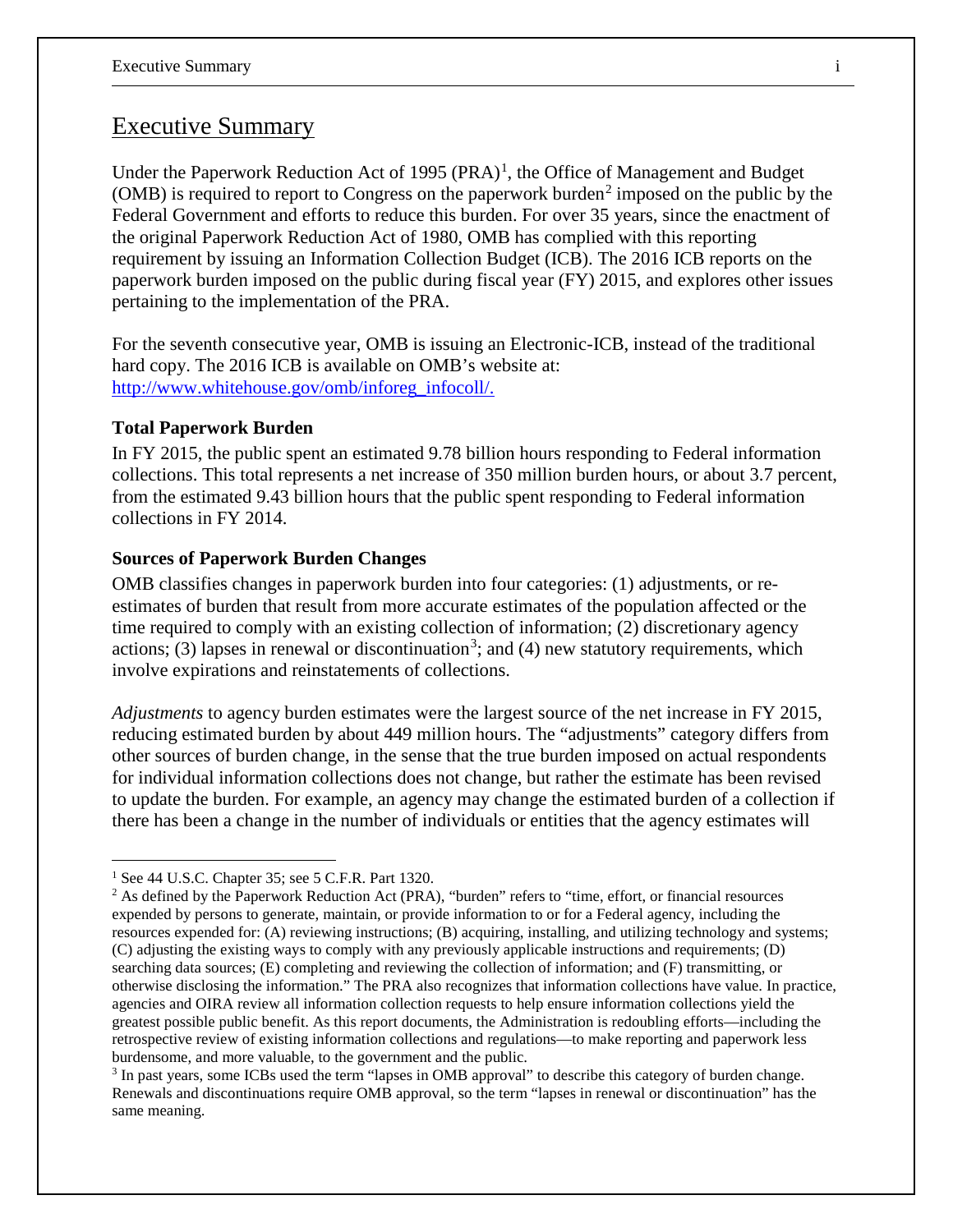respond to the collection, perhaps due to economic or demographic changes. In addition, an agency may re-evaluate a prior burden estimate for the collection, conclude that the prior estimate could be improved based on their experience administering the collection, and revise the estimate accordingly.

In FY 2015, the largest such adjustment was the Department of Treasury, Internal Revenue Service collection entitled, "U.S. Income Tax Return for an S Corporation." This rule resulted in a net increase of 468.4 million burden hours due to an increase of estimated responses from 15 million to 28.3 million. To note, this request was submitted in FY 2014 and concluded on in FY 2015. Also, the information collection and associated burden has been moved to the collection entitled, "U.S. Business Income Tax Return," thus, this collection has been discontinued.

*Discretionary agency actions* in FY 2015 resulted in a net burden decrease of about 69.0 million hours, or less than 0.75 percent of total government-wide burden. OMB considers discretionary agency actions as the category most indicative of agencies' management of the PRA.

*Lapses in renewal* in FY 2015*,* arising from expirations of approval periods for collections, results in a net decrease of about 31.8 million burden hours. Under the PRA, agencies need their ongoing information collections reviewed and renewed by OMB at least every three years, unless they intend to no longer collect the information. Burden changes of this type occur when an agency neither renews nor discontinues a collection before its OMB approval period has expired. When an agency does not renew, the burden associated with these collections is removed from OMB's accounting system. If the agency truly meant to discontinue the collection, then the burden total is correct. If they meant to renew and need to reinstate the collection, however, OMB's accounting system shows a burden increase. A lapse in renewal does not necessarily mean that an agency has stopped collecting information, so any increase or decrease in this category involves agency submission and accounting issues; it does not always imply actual burden changes for the general public.

The majority of the burden increase due to lapses in renewal or discontinues is attributed to the Department of Defense collection entitled, "Health Insurance Claim Form."

*New statutory requirements* in FY 2015 resulted in decreasing estimated burden by about 7.7 million hours from FY 2014. The largest contributor to the 7.7 million hour net decrease due to new statutory requirements was the Department of Treasury, Internal Revenue Service collection entitled "W-8 BEN, W-8BEN-E, W-8EIC, W-8EXP, W-8IMY, W-8 MOU Program." The Hiring Incentives to Restore Employment Act of 2010 (the HIRE act), which added chapter 4 of Subtitle A (chapter 4) to the Code, consisting of sections 1471 through 1474 of the Code and commonly referred to as "FATCA" or "chapter 4" resulted in no change in response and an estimated decrease in burden of 18 million burden hours.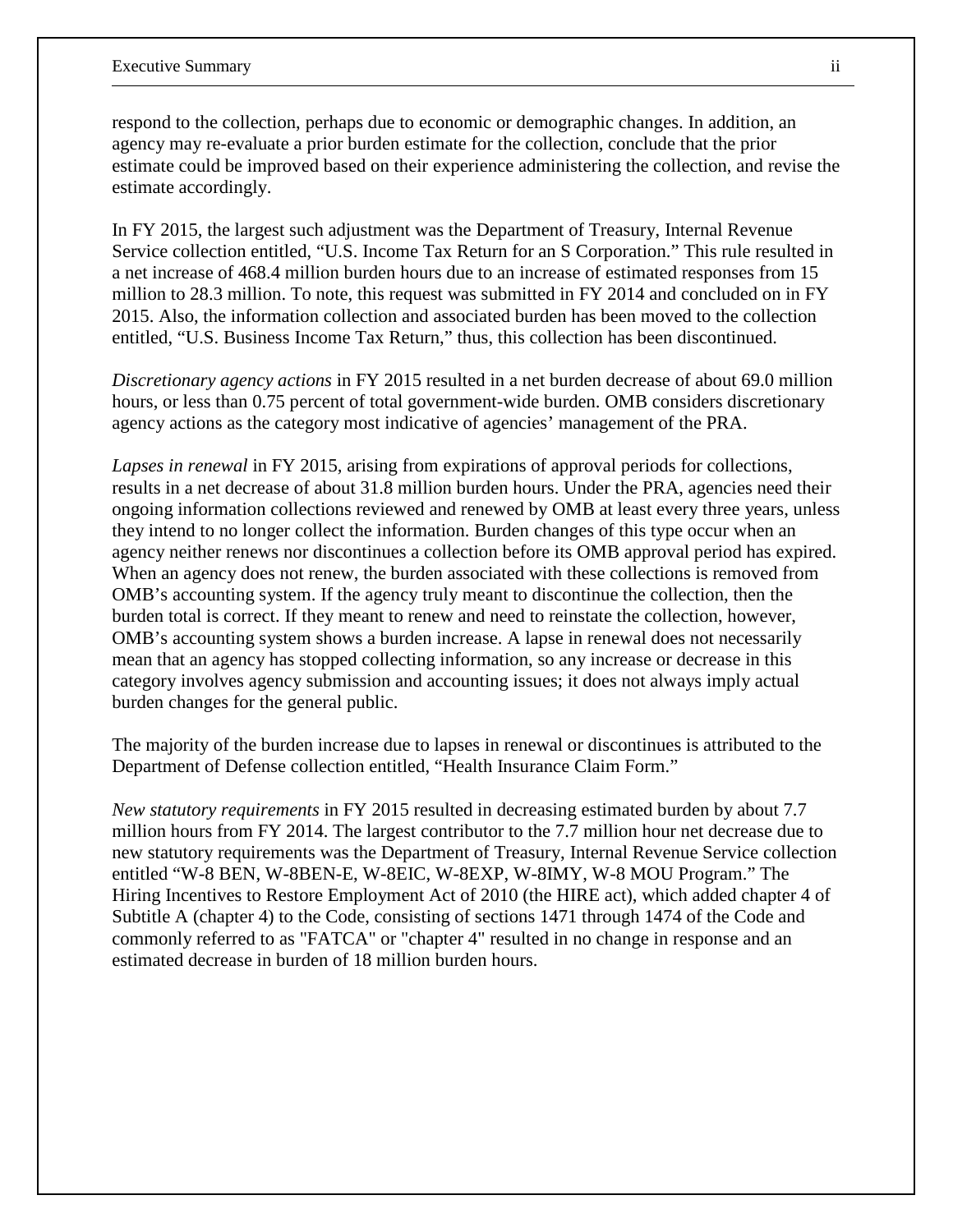This report is separated into three Chapters:

**Information collection burden for FY 2015 (Chapter 1).** The principal contributor to the decrease paperwork burden in FY 2015 was the "adjustments" category. These adjustments primarily resulted from improved estimates of burden on the general public. Chapter 1 discusses adjustments and sources of burden changes in detail.

**Agency compliance with the PRA (Chapter 2).** OMB is reporting 283 violations of the Paperwork Reduction Act and related business processes during FY 2015 that is an increase of 58 violations—from 225 to 283—over the previous fiscal year. Many of these violations were largely attributable to business process issues, such as not submitting a discontinuation notice. As explained further below, OMB is working with agencies to identify and address such situations.

**Reducing burden (Chapter 3).** In response to Executive Order 13610, Identifying and Reducing Regulatory Burdens, agencies have produced significant paperwork burden reduction initiatives. In the first iteration of periodic reports implementing Executive Order 13610, Executive Department and Agencies identified more than 100 initiatives producing an estimated annual paperwork burden reduction of more than 100 million hours. OMB references the retrospective review submittals that are updated twice a year and expands upon that by providing submissions from Independent Agencies. As shown in detail on agencies' OpenGov websites and on OMB's website at [https://www.whitehouse.gov/omb/oira/regulation-reform,](https://www.whitehouse.gov/omb/oira/regulation-reform) agencies continue to identify and implement initiatives to save time and money for small businesses, as well as taxpayers, manufacturers, and others. OMB continues to encourage agencies to develop and implement practical initiatives aimed at improving efficiency and reducing public burden.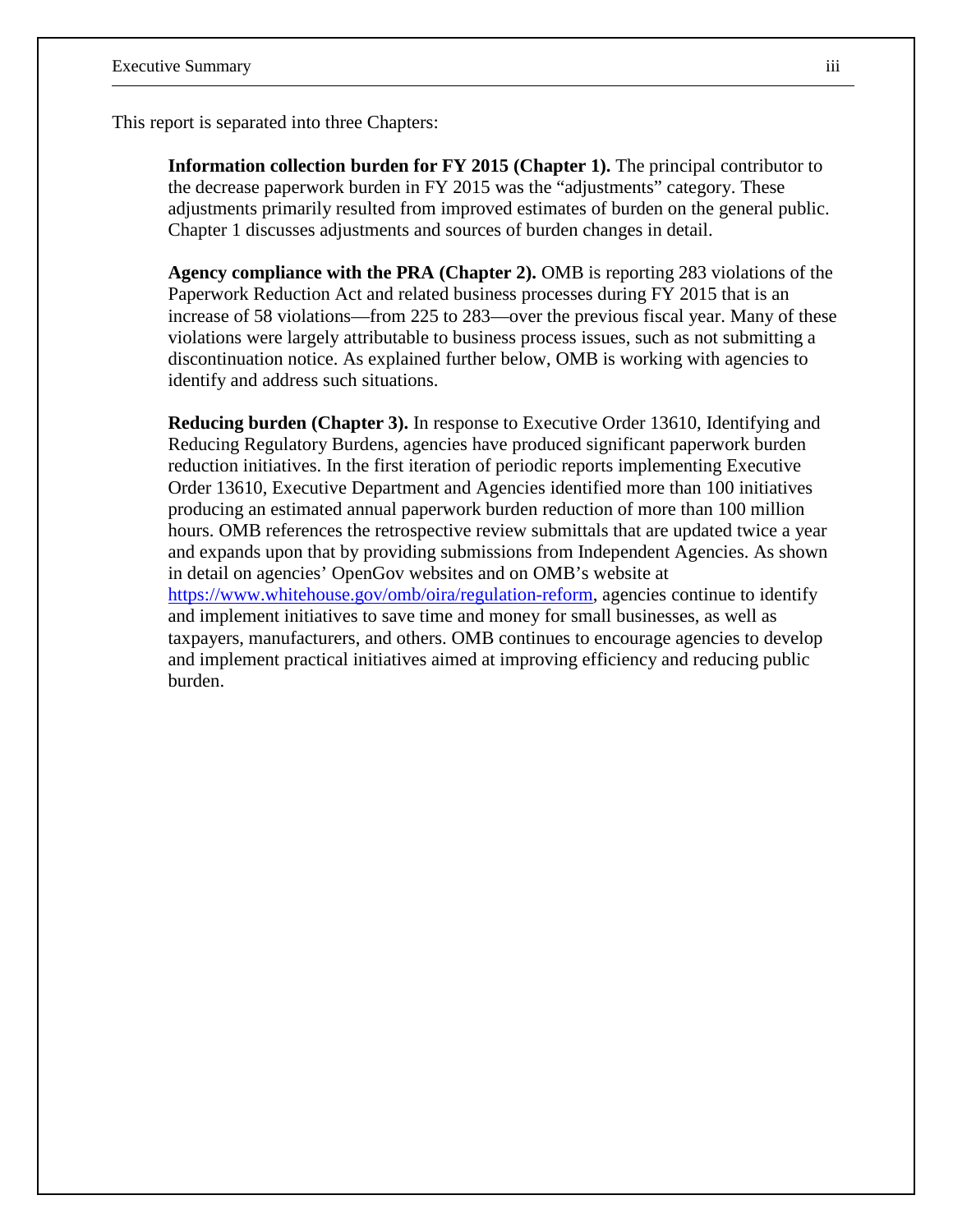## Chapter 1: Information Collection Burden

Pursuant the Paperwork Reduction Act (PRA),<sup>[4](#page-5-0)</sup> the Office of Management and Budget (OMB) oversees agencies' information collection activities and reports to Congress annually on the effectiveness of the PRA's implementation. The Information Collection Budget (ICB) is OMB's annual report to Congress, providing a detailed accounting of the information collection activities of the Federal Government in a given fiscal year. This report presents the overall paperwork burden that the Federal Government imposed on the American public in FY 2015, and identifies efforts that the Federal agencies are making to reduce burden and collect information more efficiently and effectively.<sup>[5](#page-5-1)</sup>

Information collections are defined by the PRA as "the obtaining, causing to be obtained, soliciting, or requiring the disclosure to third parties or the public, of facts or opinions by or for an agency, regardless of form or format, calling for either answers to identical questions posed to, or identical reporting or recordkeeping requirements imposed on, ten or more persons, other than agencies, instrumentalities, or employees of the United States; or answers to questions posed to agencies, instrumentalities, or employees of the United States which are to be used for general statistical purposes."[6](#page-5-2) The terms "paperwork" and "information collection(s)" have the same meaning for the purposes of this report.

Burden is represented as hours spent by the public responding to Federal information collections. When an agency estimates and seeks to reduce the paperwork burden it imposes on the public, the agency must consider the time that an individual or entity spends reading and understanding a request for information, as well as the time spent developing, compiling, recording, reviewing, and providing the information. Consequently, paperwork burden includes more than just the time necessary to file a tax form or fill out a benefits application.

Although this report focuses on paperwork burden and PRA compliance issues, the PRA involves more than just the minimization of burden and adherence to specified processes. OMB engages in substantive efforts to help ensure that information collections by the Federal Government yield the greatest possible public benefit. Consistent with a 2012 memorandum<sup>[7](#page-5-3)</sup> issued by OMB, the PRA seeks to enhance the productivity, efficiency, and effectiveness of government programs by improving the quality and use of data. Information collection can strengthen decision-making, accountability, and openness in government and society. Chapter 2 includes more information about OMB's efforts to enhance the utility of Federal information collections.

 $\overline{a}$ 

[http://www.whitehouse.gov/sites/default/files/omb/memoranda/2012/m-12-14.pdf.](http://www.whitehouse.gov/sites/default/files/omb/memoranda/2012/m-12-14.pdf)

<span id="page-5-0"></span><sup>4</sup> 44 U.S.C. Chapter 35; see 5 CFR Part 1320.

<span id="page-5-1"></span><sup>5</sup> The Federal Government's information collection activities are also addressed in OMB's annual report on *Statistical Programs of the United States Government*. In addition, OMB issues a separate annual report on the information security provisions in subchapter III of Chapter 35, which were enacted in the Federal Information Security Management Act of 2002.

<span id="page-5-2"></span><sup>6</sup> 44 U.S.C. § 3502.

<span id="page-5-3"></span><sup>7</sup> See OMB M-12-14, "Memorandum for the Heads of Executive Departments and Agencies: Use of Evidence and Evaluation in the 2014 Budget," May 18, 2012, *available at*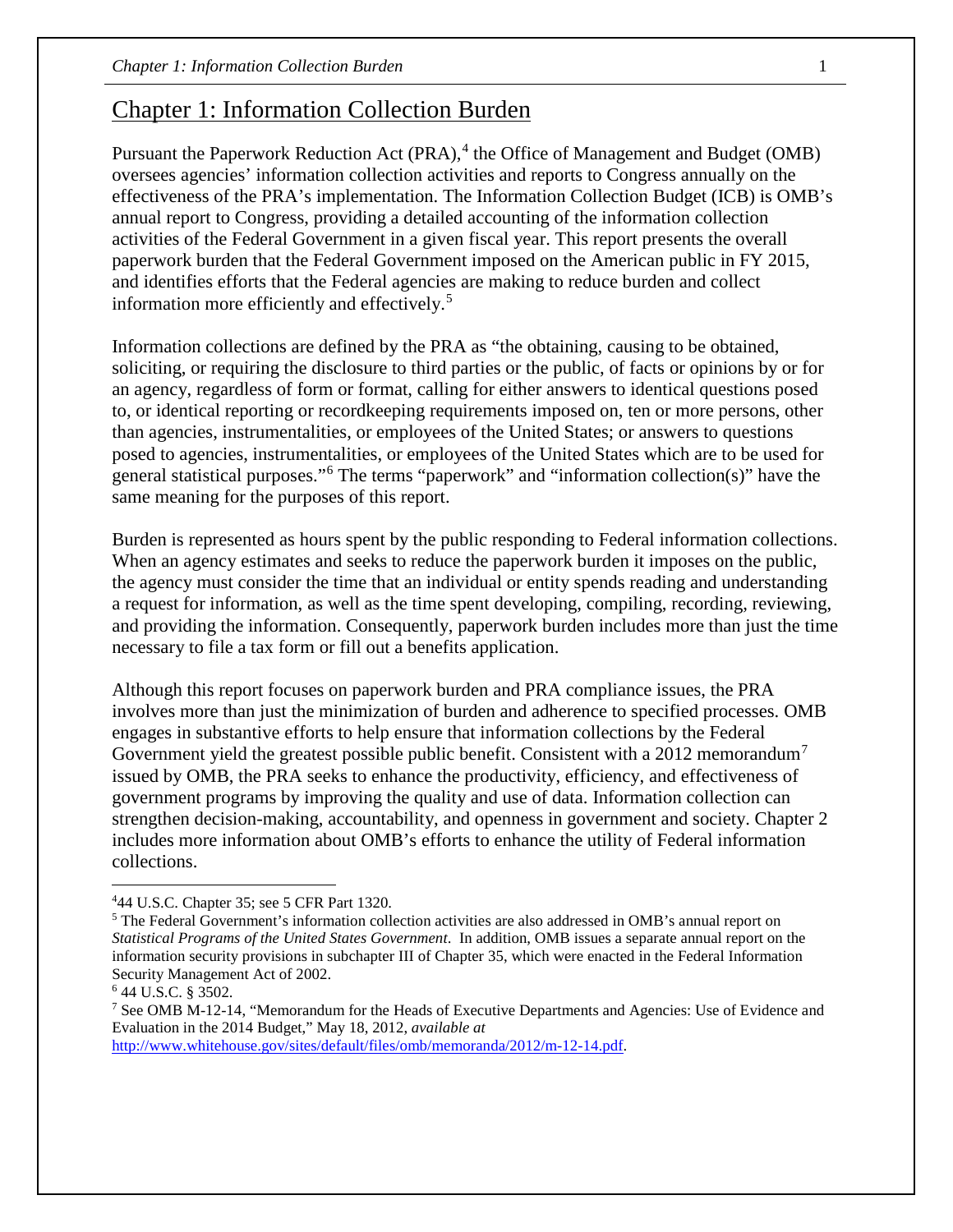#### **1.1. Total Paperwork Burden**

According to agency estimates of paperwork burden in FY 2015, the public spent 9.78 billion hours responding to or complying with Federal information collections.

Figure 1 shows the trend in total estimated Federal paperwork burden between FY 2004 and FY 2015. As the solid red line in the figure shows, estimated paperwork burden grew over this period, though it declined significantly in FY 2010 and slightly in FY 2014.





#### **1.2. Sources of Paperwork Burden Changes, FY 2004 to FY 2014**

 $\overline{a}$ 

OMB classifies changes in paperwork burden into four categories: (1) new statutory requirements; (2) discretionary agency actions; (3) adjustments, or re-estimates of burden, which result from changes in the population affected by a collection or from more accurate estimations of the time required to comply with a collection of information; and (4) lapses in renewal or discontinuation, which involve expirations and reinstatements of collections. OMB considers discretionary agency actions and lapses in renewal or discontinuation to be the best measures of agencies' effectiveness in managing their paperwork burden, because those categories are within

<span id="page-6-0"></span><sup>&</sup>lt;sup>8</sup> As explained in Section 1.2, the trend with the dashed green line represents changes due to agency discretionary action since FY 2004. The gap between the solid blue line and the dashed red line represents additional burden due to the three other factors that are largely not within agencies' direct control. The dashed green line is set to equal total Federal government burden purely for illustrative purposes; the intent of this graph is to show agency discretionary action changes over the past ten years.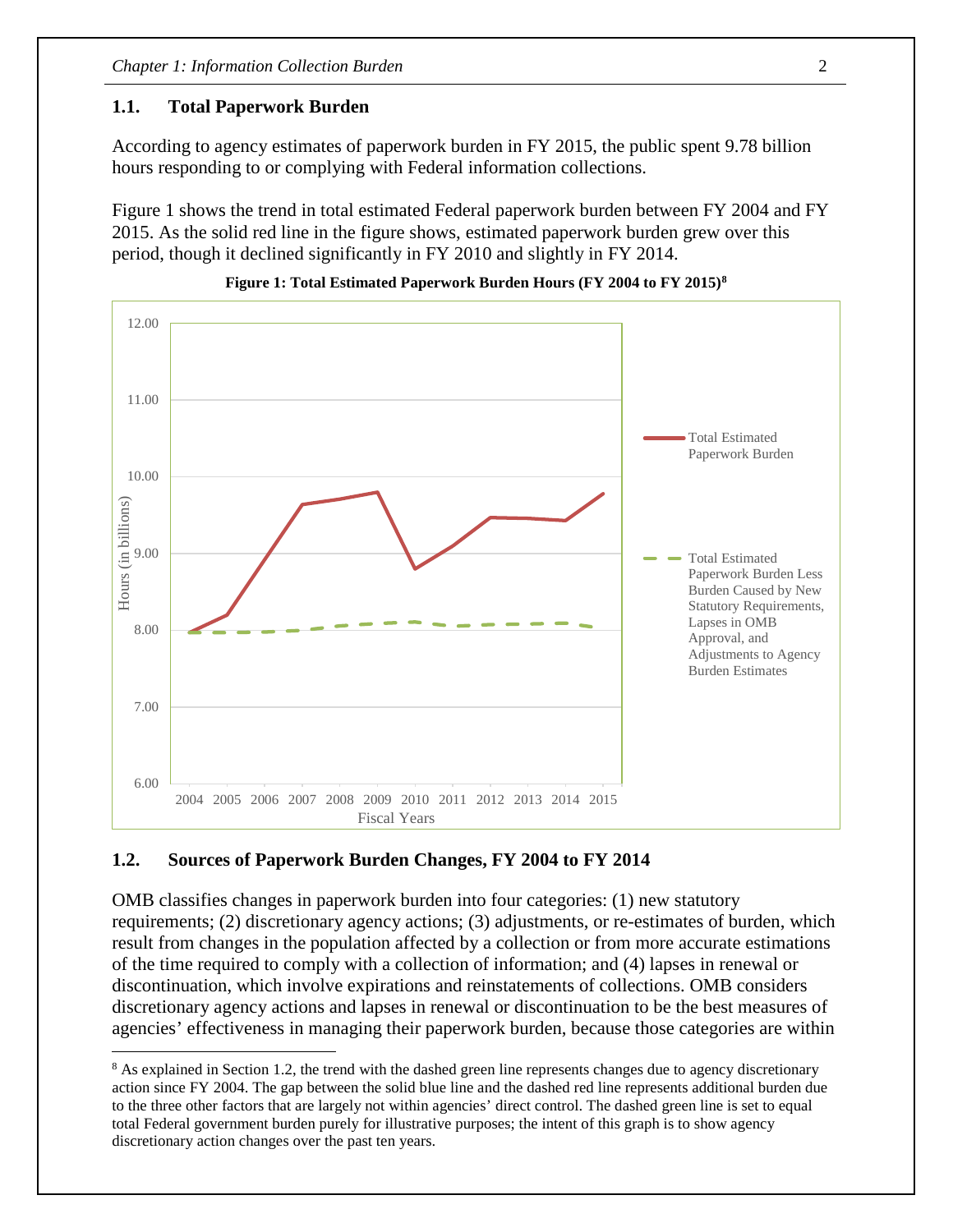direct control of the control agency. Significant burden reductions might occur with improved management of discretionary agency actions.

In addition to showing the recent historical trend in total paperwork burden, Figures 1 shows the recent trend – represented by the dashed green line – in the growth in burden associated with discretionary agency actions, equal to the total burden less additional burden due to new statutory requirements, lapses in renewal or discontinuation, and adjustments to agency burden estimates.<sup>[9](#page-7-0)</sup> As indicated by the relatively flat dashed green line, since FY 2004 discretionary agency actions have not comprised a major source of burden increase over the past twelve fiscal years.

The gap between the solid red line and the dashed green line represents additional burden due to factors that are largely not within agencies' direct control. The point of distinguishing between the two lines is to demonstrate an important point: the additional paperwork burden in recent years has been the result of factors that are largely outside of agencies' direct control, such as new statutory requirements.

Figure 2 illustrates the yearly changes in paperwork burden across the four sources of burden change as tracked by OMB since 2004.



#### **Figure 2: Sources of Paperwork Burden Change (FY 2004 - FY 2015)**

<span id="page-7-0"></span><sup>9</sup> This is also calculated by using the 2004 overall burden and adding the change in burden due to discretionary agency actions for each year.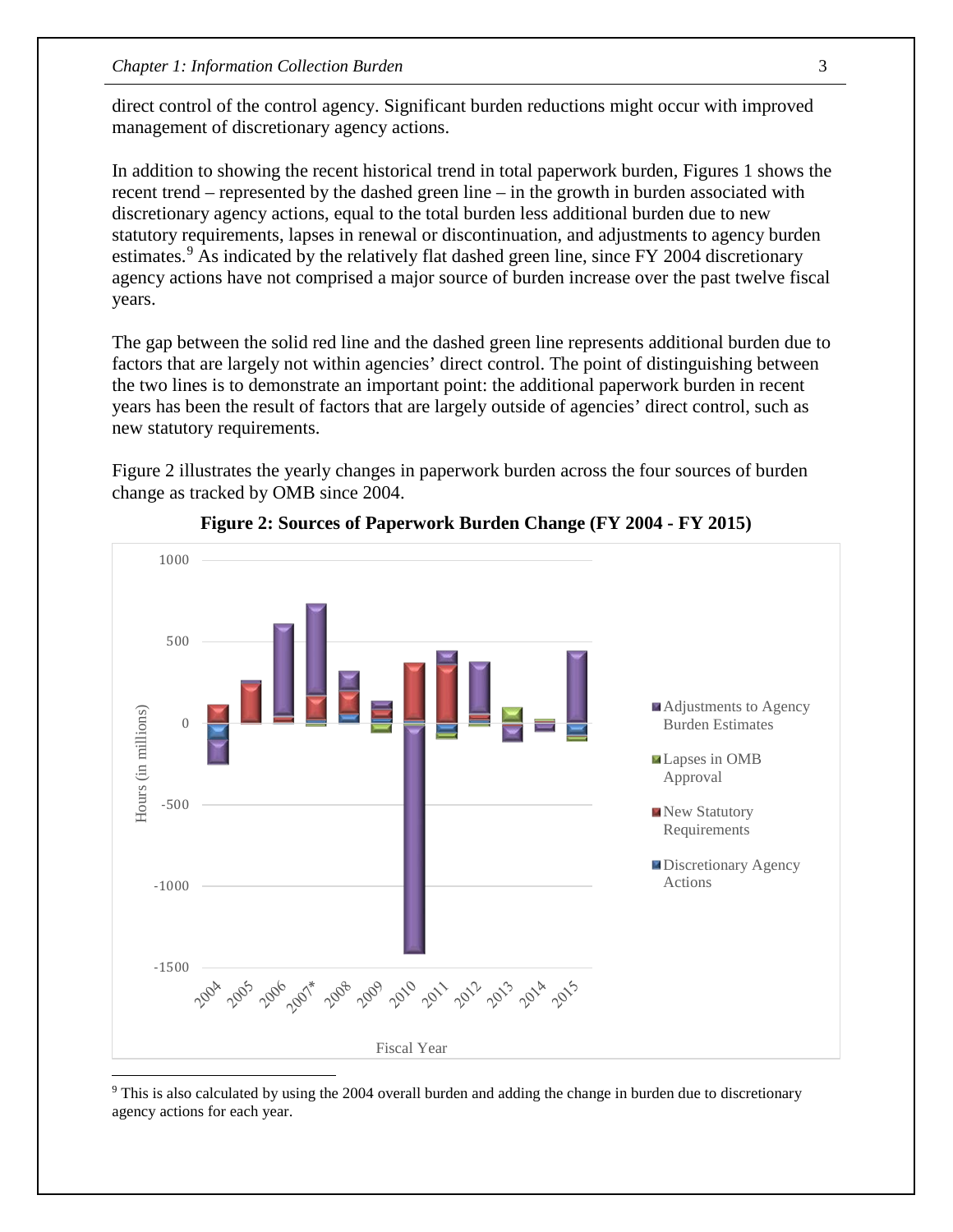\*Almost one half of the change indicated for FY 2007 as due to statute resulted from new IRS Form 8913 (Credit for Federal Telephone Excise Tax Paid), which allows taxpayers to receive telephone excise tax refunds. IRS was required to refund this tax because of court decisions that interpreted tax legislation. Accordingly, OMB classified the program change as due to statute, since the burden is legislatively driven.

Notably, almost all of the estimated net increase in paperwork burden during this period was associated with new statutory requirements. New statutes account for an estimated increase of 1.5 billion paperwork hours since FY 2004. These changes in burden occur when new laws are enacted that require agencies to collect new information.

Discretionary agency actions provided a net decrease in paperwork hours since FY 2004, contributing an estimated 42 million hour burden decrease during this period. These actions occur when agencies make a decision to alter the burden that an existing collection imposes on the public (for example, by adding or reducing the number of questions on a survey).

The category of burden change that contributed the greatest change per year since FY 2004 is "adjustments" to agency burden estimates. Standing by themselves, adjustments have accounted for an increase in the estimated overall paperwork burden of approximately 480 million hours since FY 2004. An "adjustment" to a burden estimate can be made for a variety of reasons, but most often it is made in one of two situations: (1) changes in the number of individuals or entities responding to an information collection as a result of factors outside an agency's control (e.g. changes in demographics or in the level of economic activity); and (2) re-estimates of the amount of burden that a collection imposes (e.g. improvements in the methodology for estimating the burden that a collection imposes). In either situation, the agency has not made any change to the collection itself, thus there has been no real change in the burden that the collection imposes on any particular respondent.

The fourth source of change in net burden since FY 2004 was the lapses in renewal or discontinuation category, accounting for a net decrease of 63 million hours. The lapses occur when (1) OMB's approval of a collection expires without an agency discontinuing or renewing it, which decreases burden, and (2) an expired collection is reinstated, which increases burden. If, for example, the approval for a collection expires in a given year, overall burden during that year decreases by the collection's total burden. If the collection is reinstated in the subsequent year, overall burden during that year increases by the collection's total burden. However, when a collection enters expiration status, the agency might not cease using the collection, meaning that even though the burden associated with the collection is removed from OMB's inventory of approved collections, the burden might still be imposed on the public. OMB is addressing this situation through its reporting of business process issues and its training sessions with agency staff, as explained in Chapter 2.

#### **1.3. Discussion of Paperwork Burden Changes in FY 2015**

OMB is reporting that the public spent an estimated 9.78 billion hours responding to Federal information collections in FY 2015. This represents an increase of 350 million burden hours, or 3.7 percent, from the estimated 9.43 billion hours that the public spent responding to Federal information collections in FY 2014. OMB identifies the following sources of changes in paperwork burden during FY 2015 (in order of effect):

1. Adjustments to existing burden estimates – often as a result of demographic changes and other outside forces (estimated increase of 449 million hours);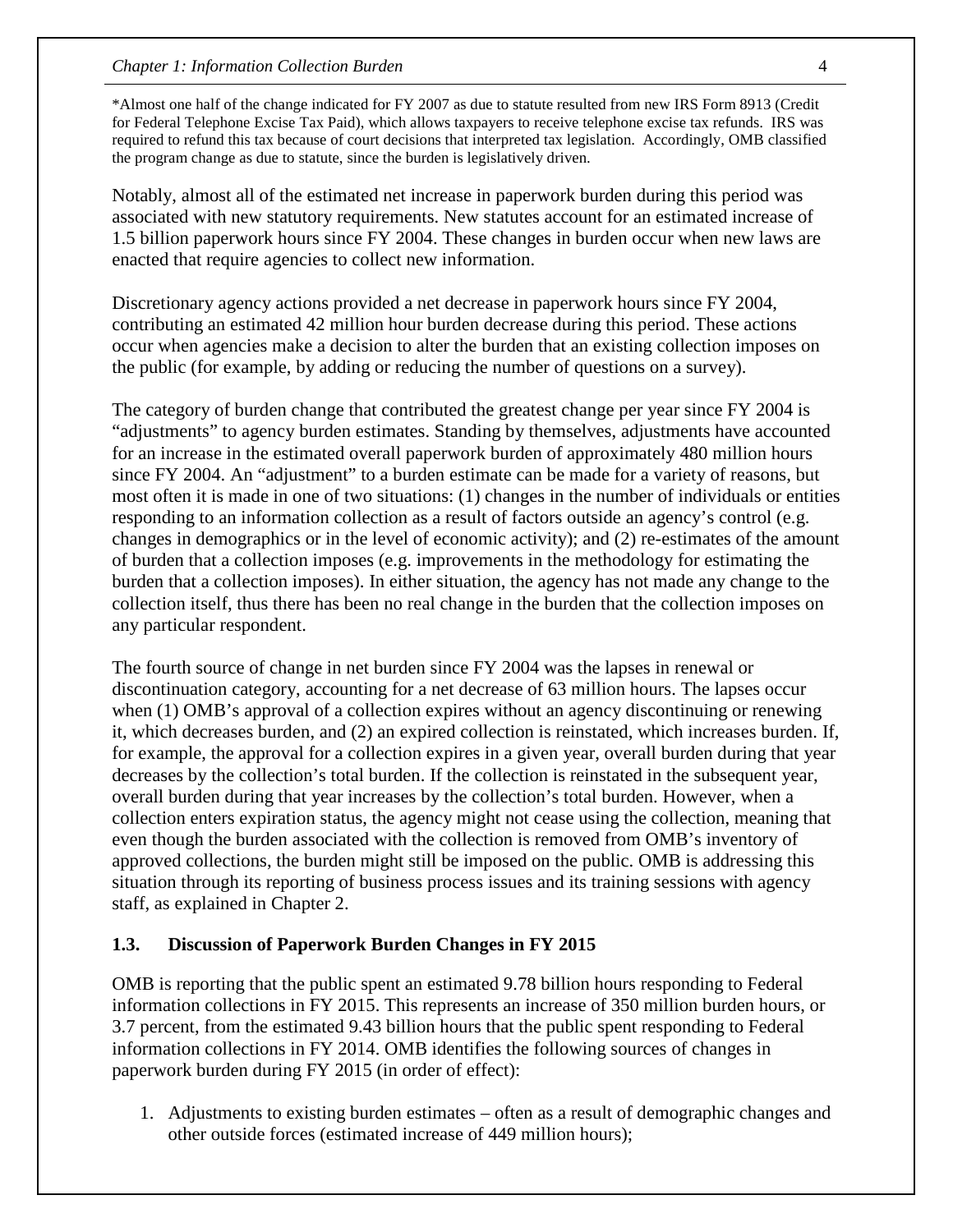- 2. Lapses in renewal or discontinuation as a result of the expiration of burden producing activities or lapses in approval of such activities (estimated decrease of 31.8 million hours);
- 3. Discretionary agency actions (estimated decrease of 69.0 million hours);
- 4. New statutory requirements (estimated decrease of 7.7 million hours).

Each of these sources of estimated paperwork burden change is discussed in the pages that follow. They are also summarized in Table 1. Data on the specific collections of information that underlie the sources of the paperwork change is explained in Appendix A.

#### **1) Adjustments to Agency Burden Estimates (estimated increase of 449 million hours)**

Burden changes associated with adjustments to agency burden estimates were the largest source of net increase in FY 2015. The "adjustments" category differs from other sources of burden change in the sense that the burden imposed on actual respondents for individual information collections does not change. Consider program eligibility and information collection requirements for receiving Social Security benefits. Although the reporting requirements for receiving such benefits may not change year-over-year, the burden for the collection may increase as greater numbers of Baby Boomers age and apply for benefits; the burden estimate is therefore "adjusted."

There are two common types of adjustments in burden:

- a) *Agency Re-estimation of Burden*: An agency may re-evaluate a prior burden estimate for the collection, conclude that its prior estimate was inaccurate, and revise the estimate accordingly. Importantly, the agency has not changed the requirements of the collection, or added to or subtracted from the category of people who are required to respond to the collection.
- b) *Burden Changes from Demographic, Economic, and Other External Factors*: An agency may change the estimated burden of a collection if there has been a change in the number of individuals or entities that the agency estimates will respond to the collection – and this change is due to factors outside an agency's control. As above, the agency has not changed the requirements of the collection or the category of people required to respond to the collection.

A typical example of such an adjustment is when demographic changes result in more (or fewer) people applying for a Federal benefit, and thus results in more (or fewer) applications being filled-out and submitted. Another example of such an adjustment is when economic changes result in changes in the number of businesses being created (and thus more tax forms are submitted). In both of these types of situations, the agency has not changed the requirements of the collection, and the agency has not redefined who has to respond to the collection. Instead, the changes in external factors either increase or decrease the number of individuals or entities that will respond to the collection.

The largest impact of the 449 million hour net increase from adjustments was the Department of Treasury, Internal Revenue Service collection entitled, "U.S. Income Tax Return for an S Corporation." This rule resulted in a net increase of 468.4 million burden hours due to an increase of estimated responses from 15 million to 28.3 million. To note, this request was submitted in FY 2014 and concluded on in FY 2015. Also, the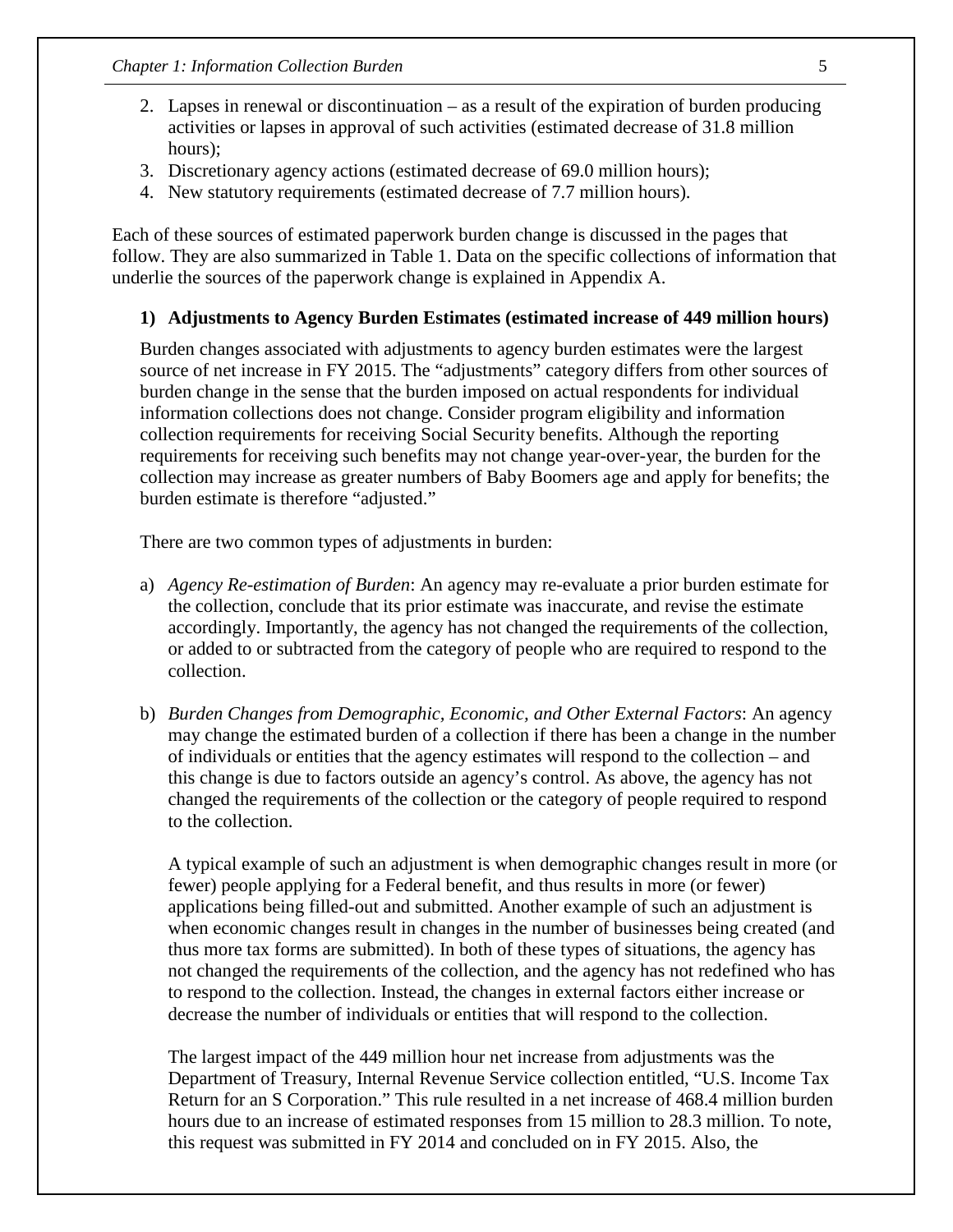information collection and associated burden has been moved to the collection entitled, "U.S. Business Income Tax Return," thus, this collection has been discontinued.

#### **2) Lapses in Renewal or Discontinuation (estimated decrease of 31.8 million hours)**

In FY 2015, estimated paperwork burden was decreased by 31.8 million hours because collections went into expiration status as a result of a lapse of renewal or discontinuation.

The majority of the burden increase due to lapses in renewal or discontinues is attributed to the Department of Defense collection entitled, "Health Insurance Claim Form."

#### **3) Discretionary Agency Actions (estimated decrease of 69.0 million hours)**

In some areas, agencies have considerable discretion in managing their information collection activities and the burden associated with those activities. For example, in administering a grant program where performance reporting is statutorily required, an agency may have discretion in deciding the frequency or depth of grantee reporting. For burden tracking purposes, OMB classifies these types of changes as "Due to Agency Discretion." Given that agencies have control over these actions, OMB considers actions within this category of burden change to be the most appropriate measure of agency performance with respect to information collection.

In total, 17 agencies had net increases in burden from discretionary agency actions. The Department of Health and Human Services (HHS) had the largest absolute increase in burden from agency actions with a 58.11 million hour increase (equal to 9.3 percent of HHS burden). The agency with the largest percentage increase in burden due to agency actions was the Small Business Administration with 30.7 percent (0.33 million hours).

#### **4) New Statutory Requirements (estimated decrease of 7.7 million hours)**

Each year laws are enacted that create new programs for Federal agencies to implement. Quite frequently, these new programs require collection, use, and dissemination of information. Typically, new legislative initiatives and amendments require more data collection. Among other reasons, these statutory changes were designed to improve public health and the quality of life for veterans and low and middle income Americans.

The largest contributor to the 7.7 million hour net decrease due to new statutory requirements was the Department of Treasury, Internal Revenue Service collection entitled "W-8 BEN, W-8BEN-E, W-8EIC, W-8EXP, W-8IMY, W-8 MOU Program." The Hiring Incentives to Restore Employment Act of 2010 (the HIRE act), which added chapter 4 of Subtitle A (chapter 4) to the Code, consisting of sections 1471 through 1474 of the Code and commonly referred to as "FATCA" or "chapter 4" resulted in no change in response and an estimated decrease in burden of 18 million burden hours.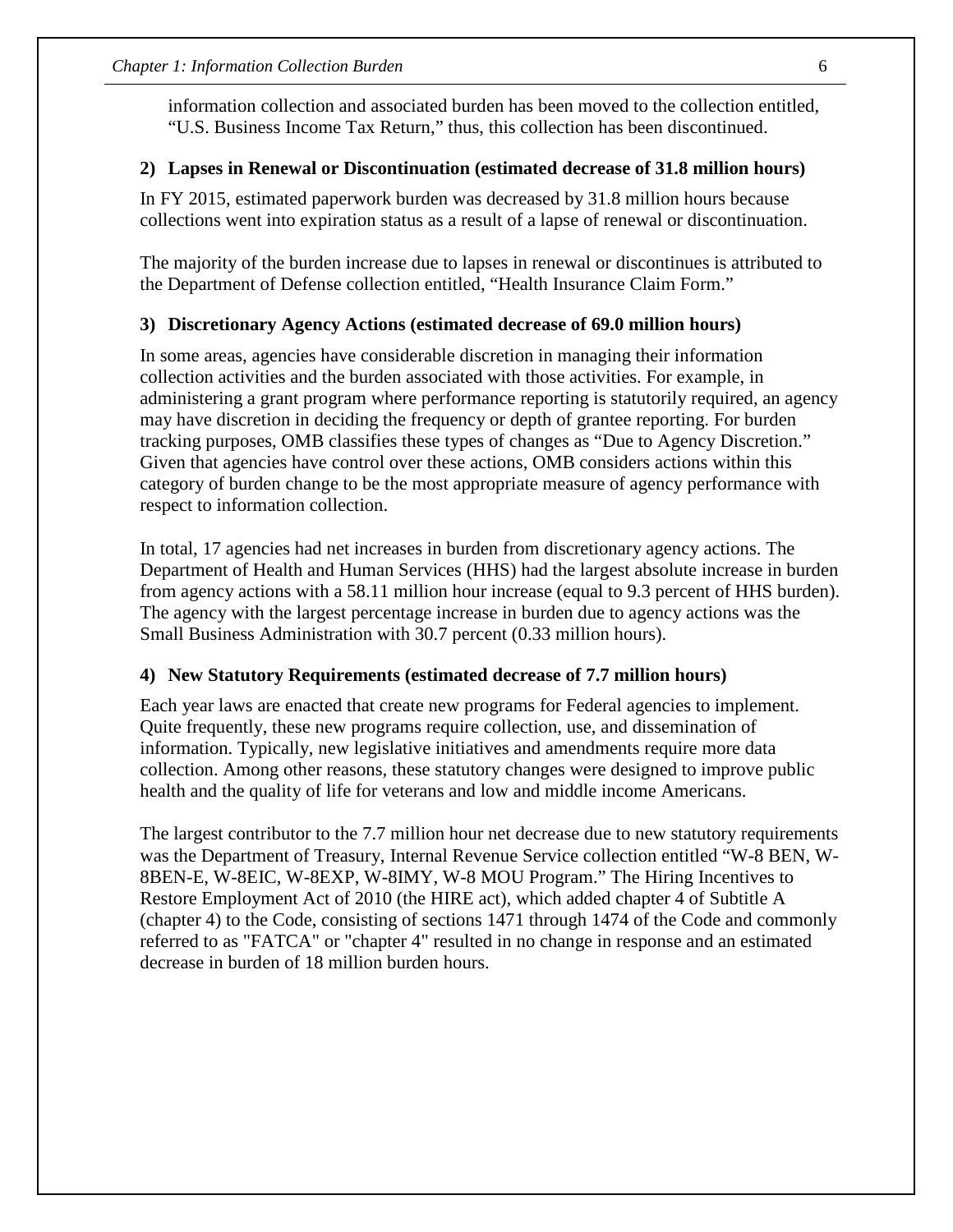|              |               |                          |           |          |                 |          | FY 2015 Changes  |                    |           |          |           |                                |
|--------------|---------------|--------------------------|-----------|----------|-----------------|----------|------------------|--------------------|-----------|----------|-----------|--------------------------------|
|              | FY 2014       | FY 2015 Due to           |           |          | FY 2015 Changes |          | Due to Lapses in |                    | FY 2015   |          |           | FY 2015 Total Paperwork Burden |
|              | <b>Total</b>  | <b>Agency Discretion</b> |           |          | Due to New      |          | Renewal or       | <b>Adjustments</b> |           |          |           |                                |
|              | Paperwork     |                          |           |          | <b>Statutes</b> |          | Discontinuation  |                    |           |          |           |                                |
|              | <b>Burden</b> |                          | %         |          | %               |          | ℅                |                    | %         |          | %         | <b>Total hour</b>              |
|              |               |                          | change    |          | change          |          | change           |                    | change    |          | change    | change                         |
|              |               |                          | from '14  |          | from '14        |          | from '14         |                    | from '14  |          | from '14  | from '14                       |
| <b>Total</b> | 9,433.15      | $-68.96$                 | $-0.01$   | $-7.74$  | 0.00            | $-31.83$ | 0.00             | 448.69             | 0.05      | 9,777.76 | 0.04      | 344.61                         |
| <b>DHS</b>   | 195.07        | 4.75                     | 2.40%     | 0.09     | 0.00%           | $-0.67$  | $-0.30%$         | 3.99               | 2.00%     | 203.39   | 4.27%     | 8.32                           |
| <b>DOC</b>   | 32.16         | $-0.13$                  | $-0.40%$  | 0.00     | 0.00%           | 0.01     | 0.00%            | 0.09               | 0.30%     | 32.13    | $-0.09%$  | $-0.03$                        |
| <b>DOD</b>   | 60.95         | $-0.51$                  | $-0.80%$  | 0.00     | 0.00%           | $-15.05$ | $-24.70%$        | $-0.55$            | $-0.90%$  | 44.84    | $-26.43%$ | $-16.11$                       |
| DOE          | 2.83          | $-0.03$                  | $-1.00%$  | 0.00     | 0.00%           | 0.00     | $-0.20%$         | $-0.41$            | $-14.60%$ | 2.38     | $-15.90%$ | $-0.45$                        |
| <b>DOI</b>   | 11.88         | $-0.16$                  | $-1.30%$  | 0.00     | 0.00%           | 0.01     | 0.10%            | 0.71               | 5.90%     | 12.44    | 4.71%     | 0.56                           |
| DOJ          | 30.20         | 0.20                     | 0.70%     | 0.05     | 0.20%           | $-0.77$  | $-2.50%$         | $-0.74$            | $-2.50%$  | 28.98    | $-4.04%$  | $-1.22$                        |
| <b>DOL</b>   | 168.49        | 0.55                     | 0.30%     | 0.04     | 0.00%           | 0.00     | 0.00%            | $-24.37$           | $-14.50%$ | 144.71   | $-14.11%$ | $-23.78$                       |
| <b>DOT</b>   | 319.14        | $-56.89$                 | $-17.80%$ | 0.01     | 0.00%           | $-1.29$  | $-0.40%$         | $-46.76$           | $-14.70%$ | 214.21   | $-32.88%$ | $-104.93$                      |
| ED           | 82.94         | 10.54                    | 12.70%    | 0.08     | 0.10%           | 0.83     | 1.00%            | $-3.55$            | $-4.30%$  | 90.84    | 9.52%     | 7.90                           |
| <b>EGOV</b>  | 1.41          | 0.00                     | $-0.20%$  | 0.00     | 0.00%           | $-1.20$  | $-84.80%$        | 0.00               | 0.00%     | 0.21     | $-85.11%$ | $-1.20$                        |
| EPA          | 161.89        | $-4.12$                  | $-2.50%$  | 0.00     | 0.00%           | $-0.25$  | $-0.20%$         | $-0.64$            | $-0.40%$  | 156.89   | $-3.09%$  | $-5.00$                        |
| FAR          | 34.74         | $-1.14$                  | $-3.30%$  | 0.00     | 0.00%           | 0.00     | 0.00%            | 0.00               | 0.00%     | 33.61    | $-3.25%$  | $-1.13$                        |
| <b>FCC</b>   | 83.21         | 1.46                     | 1.80%     | 0.00     | 0.00%           | 0.00     | 0.00%            | $-0.12$            | $-0.10%$  | 84.55    | 1.61%     | 1.34                           |
| <b>FDIC</b>  | 12.21         | $-0.05$                  | $-0.40%$  | $-0.05$  | $-0.40%$        | 0.26     | 2.10%            | $-0.03$            | $-0.30%$  | 12.34    | 1.06%     | 0.13                           |
| <b>FERC</b>  | 11.76         | 0.18                     | 1.60%     | 0.00     | 0.00%           | 0.00     | 0.00%            | $-0.13$            | $-1.10%$  | 11.81    | 0.43%     | 0.05                           |
| <b>FTC</b>   | 71.73         | 0.00                     | 0.00%     | 0.04     | 0.10%           | 0.00     | 0.00%            | 63.59              | 88.70%    | 135.37   | 88.72%    | 63.64                          |
| <b>HHS</b>   | 627.48        | 58.11                    | 9.30%     | 1.20     | 0.20%           | 5.56     | 0.90%            | 3.49               | 0.60%     | 695.88   | 10.90%    | 68.40                          |
| <b>HUD</b>   | 58.94         | $-14.06$                 | -23.90%   | 0.10     | 0.20%           | -4.00    | -6.80%           | $-0.04$            | $-0.10\%$ | 45.15    | -23.40%   | $-13.79$                       |
| <b>NASA</b>  | 0.77          | 0.15                     | 19.10%    | 0.00     | 0.00%           | 0.00     | 0.00%            | $-0.65$            | $-84.10%$ | 0.27     | $-64.94%$ | $-0.50$                        |
| <b>NRC</b>   | 10.82         | 0.04                     | 0.40%     | 0.00     | 0.00%           | 0.00     | 0.00%            | 0.19               | 1.70%     | 11.05    | 2.13%     | 0.23                           |
| <b>NSF</b>   | 8.31          | $-0.47$                  | $-5.70%$  | 0.00     | 0.00%           | 0.00     | 0.00%            | 0.00               | 0.00%     | 7.83     | $-5.78%$  | $-0.48$                        |
| SBA          | 1.07          | 0.33                     | 30.70%    | 0.00     | 0.00%           | 0.03     | 3.00%            | 0.00               | 0.00%     | 1.43     | 33.64%    | 0.36                           |
| <b>SEC</b>   | 231.72        | $-2.70$                  | $-1.20%$  | 7.35     | 3.20%           | 0.00     | 0.00%            | $-11.48$           | $-5.00%$  | 224.89   | $-2.95%$  | $-6.83$                        |
| SSA          | 42.16         | $-0.31$                  | $-0.70%$  | 0.00     | 0.00%           | $-0.15$  | $-0.40%$         | 2.21               | 5.20%     | 43.91    | 4.15%     | 1.75                           |
| <b>STATE</b> | 45.42         | $-0.20$                  | $-0.40%$  | 0.00     | 0.00%           | 0.00     | 0.00%            | $-1.56$            | $-3.40%$  | 43.66    | $-3.87%$  | $-1.76$                        |
| <b>TREAS</b> | 6,989.39      | $-67.33$                 | $-1.00%$  | $-16.66$ | $-0.20%$        | $-15.24$ | $-0.20%$         | 467.06             | 6.70%     | 7,357.22 | 5.26%     | 367.83                         |
| <b>USDA</b>  | 128.03        | 1.12                     | 0.90%     | 0.00     | 0.00%           | 0.08     | 0.10%            | $-1.69$            | $-1.30%$  | 127.55   | $-0.37%$  | $-0.48$                        |
| VA           | 8.42          | 1.71                     | 20.30%    | 0.00     | 0.00%           | $-0.01$  | $-0.10%$         | 0.10               | 1.20%     | 10.23    | 21.50%    | 1.81                           |

## **Table 1: FY 2015 Paperwork Burden Changes by Agency (in millions of hours)[10](#page-11-0)**

 $\overline{a}$ 

<span id="page-11-0"></span><sup>&</sup>lt;sup>10</sup> As a result of round and other anomalies, columns of some agencies may not sum.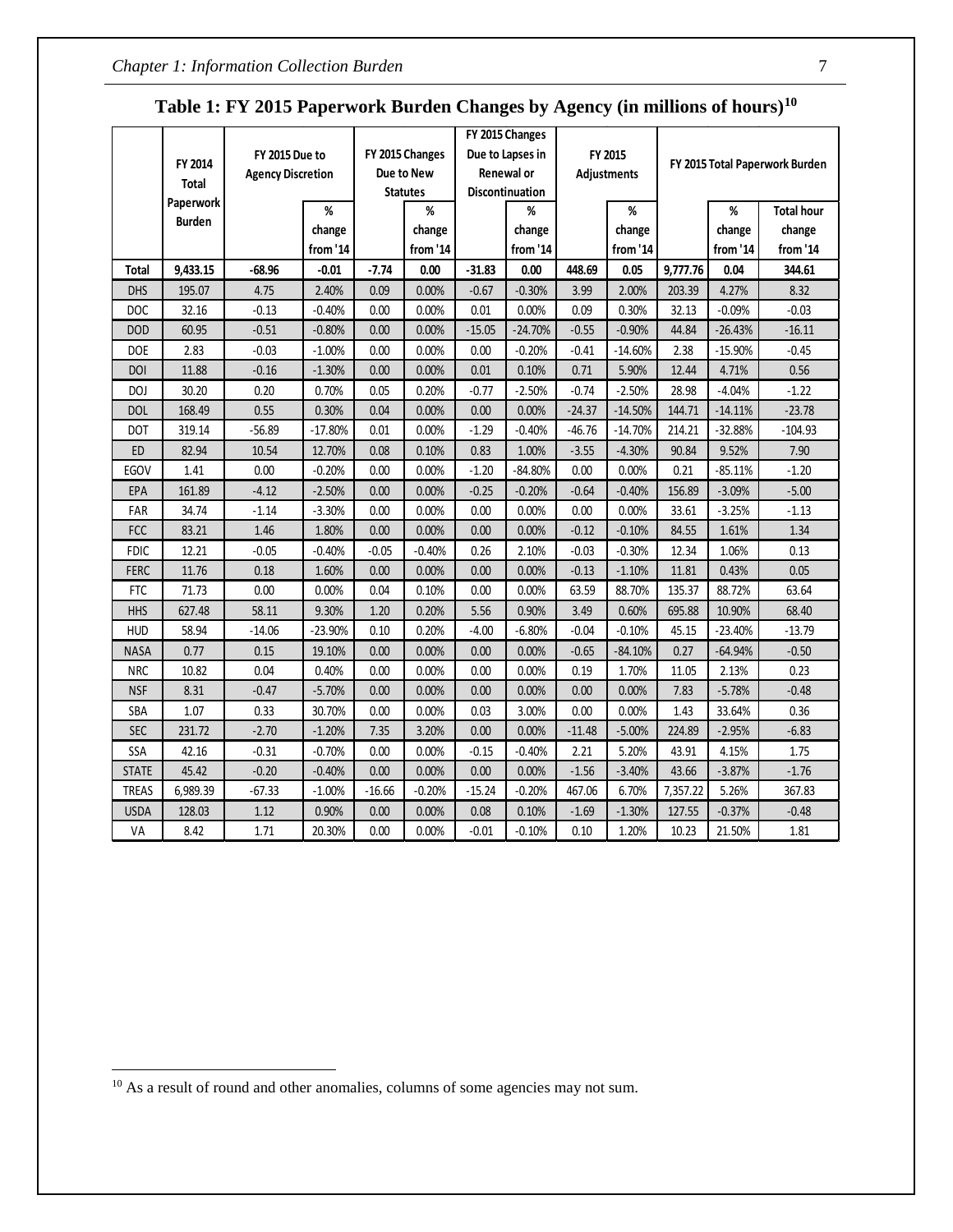## Chapter 2: Paperwork Reduction Act Compliance

The PRA assigns each agency's Chief Information Officer with the responsibility for ensuring that his or her agency complies with the Act. OMB's OIRA is responsible for approving information collection requests under the PRA. To help the public and the agencies monitor compliance with the information collection provisions of the PRA, OMB publishes a list of violations in the ICB (see Appendix B). These violations are collected by OMB through the use of a data call to both executive departments and agencies and independent agencies.<sup>[11](#page-12-0)</sup>

OMB reports two categories of violations of the Paperwork Reduction Act: (1) collections in use without OMB approval and (2) lapses in renewal or discontinuation. Violations falling under the first category, collections in use without OMB approval, occur when the agency fails to submit the information collection request to OMB before it begins to collect information. Violations falling under the second category, lapses in renewal or discontinuation, occur when the agency fails to submit its request to OMB to renew or discontinue its approval for a collection prior to the expiration date.

Although both categories are violations of the PRA, OMB considers the number of lapses in renewal or discontinuation to be the better indicator of effective agency management of PRA. A high number of agency collections in use without OMB approval could indicate that the agency is effectively identifying violations and bringing them into compliance. On the other hand, a high number of lapses in renewal or discontinuation could indicate that the agency should improve its process for submitting renewals or discontinuations. Therefore, without understating the seriousness of collections in use without OMB approval, OMB uses only violations due to lapses in renewal or discontinuation as the strongest way to measure individual agency compliance with the PRA. OMB uses both categories to measure total violations for the entire Federal government.

OMB continues its use of an enhanced search process for lapses in renewal or discontinuation in FY 2015. Prior to FY 2011, OMB would identify all collections that expired during the fiscal year and were reinstated after the expiration date during the fiscal year. This previous process would identify only some of the collections comprising the other two types of lapses in renewal or discontinuation: (1) collections that expired in previous fiscal years and were reinstated during the fiscal year and (2) collections that expired during the fiscal year and were not renewed or discontinued before the expiration date in the fiscal year. As a result, prior to FY 2011, some agencies may not have considered the failure to submit a discontinuation notice before a collection expires to be a violation.

By taking action before a collection expires, agencies can better inform the public of its intended activities and improve the reporting of burden under the PRA. Thus, OMB continues to report all of the collections comprising the other two types of lapses as violations, because OMB considers the submissions of discontinuation notices—good government actions associated with avoiding these lapses—as business processes that support compliance with the PRA.

 $\overline{a}$ 

<span id="page-12-0"></span><sup>11</sup> See Memorandum for Chief Information Officers, "Minimizing Paperwork and Reporting Burdens; Data Call for the 2016 Information Collection Budget," June 22, 2016, *available at* [https://www.whitehouse.gov/sites/default/files/omb/inforeg/icb/icb\\_data\\_call\\_06\\_22\\_16\\_signed.pdf.](https://www.whitehouse.gov/sites/default/files/omb/inforeg/icb/icb_data_call_06_22_16_signed.pdf)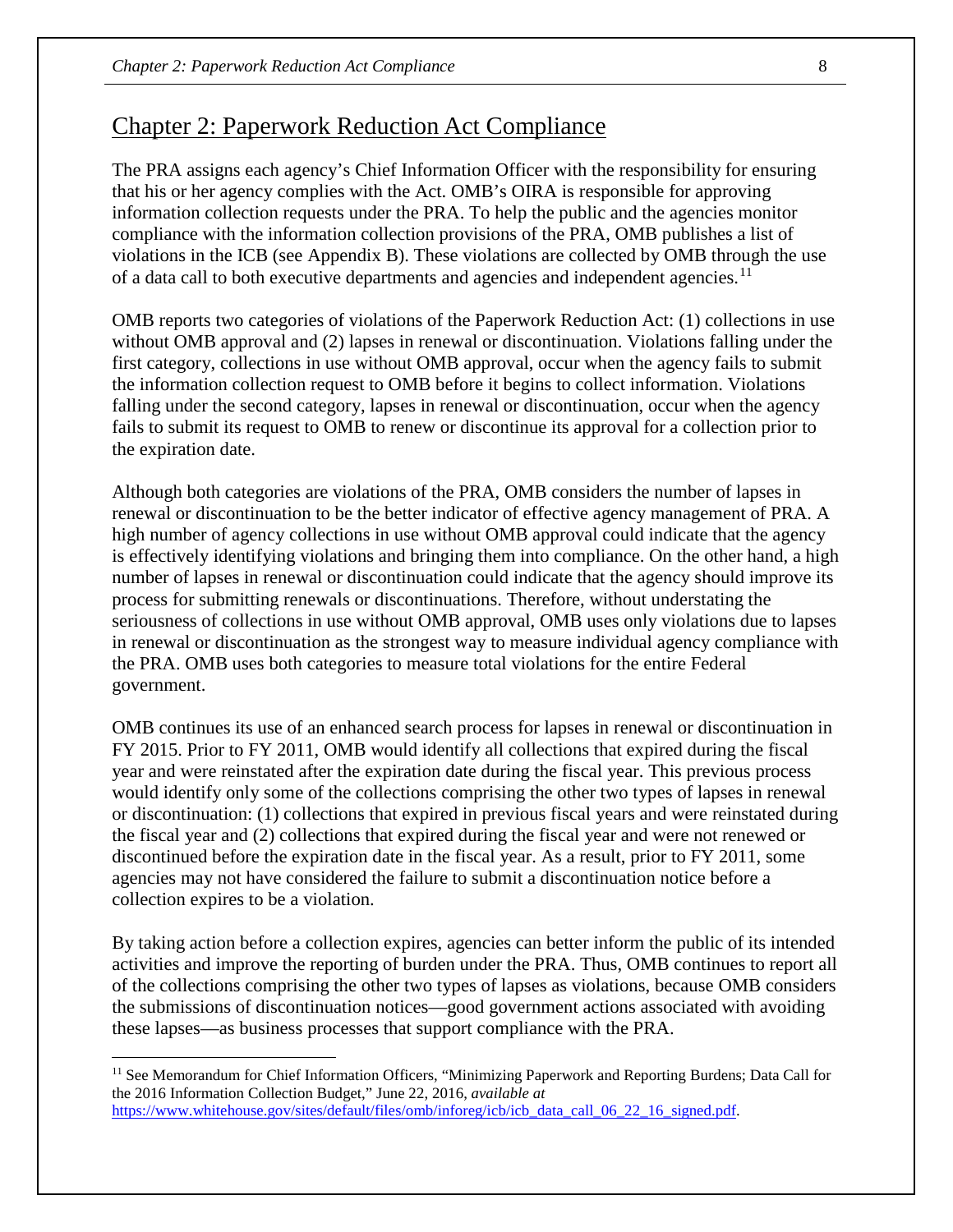#### **2.1. Total Violations**

As a result of its enhanced search process, OMB reports 283 violations of the PRA and related business processes during FY 2015; however, agencies may have rectified these violations. Prior to FY 2010, OMB only used the total number of lapses in renewal or discontinuation to measure total violations for the entire Federal Government. Since FY 2010, OMB has reported total violations inclusive of both lapses in renewal or discontinuation and uses without an OMB control number. In addition, since 2011, OMB reports as violations all business process issues arising when agencies have not submitted a notice of discontinuation or renewal prior to a collection's expiration of OMB approval. As discussed above, a change in its search process enables OMB to report all such business process issues, and some of these issues are carried over from previous fiscal years. Accordingly, compared to the violations reported in FY 2009, the total number of violations in FY 2015 includes two additional sources: (1) collections in use without an OMB control number and (2) collections that had business process issues. For these reasons, violations in FY 2015 can only be validly compared against violations after FY 2010 (i.e., FY 2011 to FY 2014). Figure 3 shows the changes from FY 2011 to FY 2015. From FY 2014 to FY 2015, violations increased by 58—from 225 to 283.



**Figure 3: Total Violations (FY 2011 to FY 2015)** 

For FY 2015, OMB is reporting 87 collections in use without OMB control numbers and 199 violations due to lapses in renewal or discontinuation. All violations that are not collections in use without OMB control numbers are violations due to lapses in renewal or discontinuation.

Of the lapses in renewal or discontinuation, 63 violations reported in this year's total expired in FY 2014 or FY 2015 years and were reinstated in FY 2015. In addition, 136 violations due to lapses due to renewal or discontinuation resulted from collections that expired in FY 2015 and were not renewed or discontinued in FY 2015.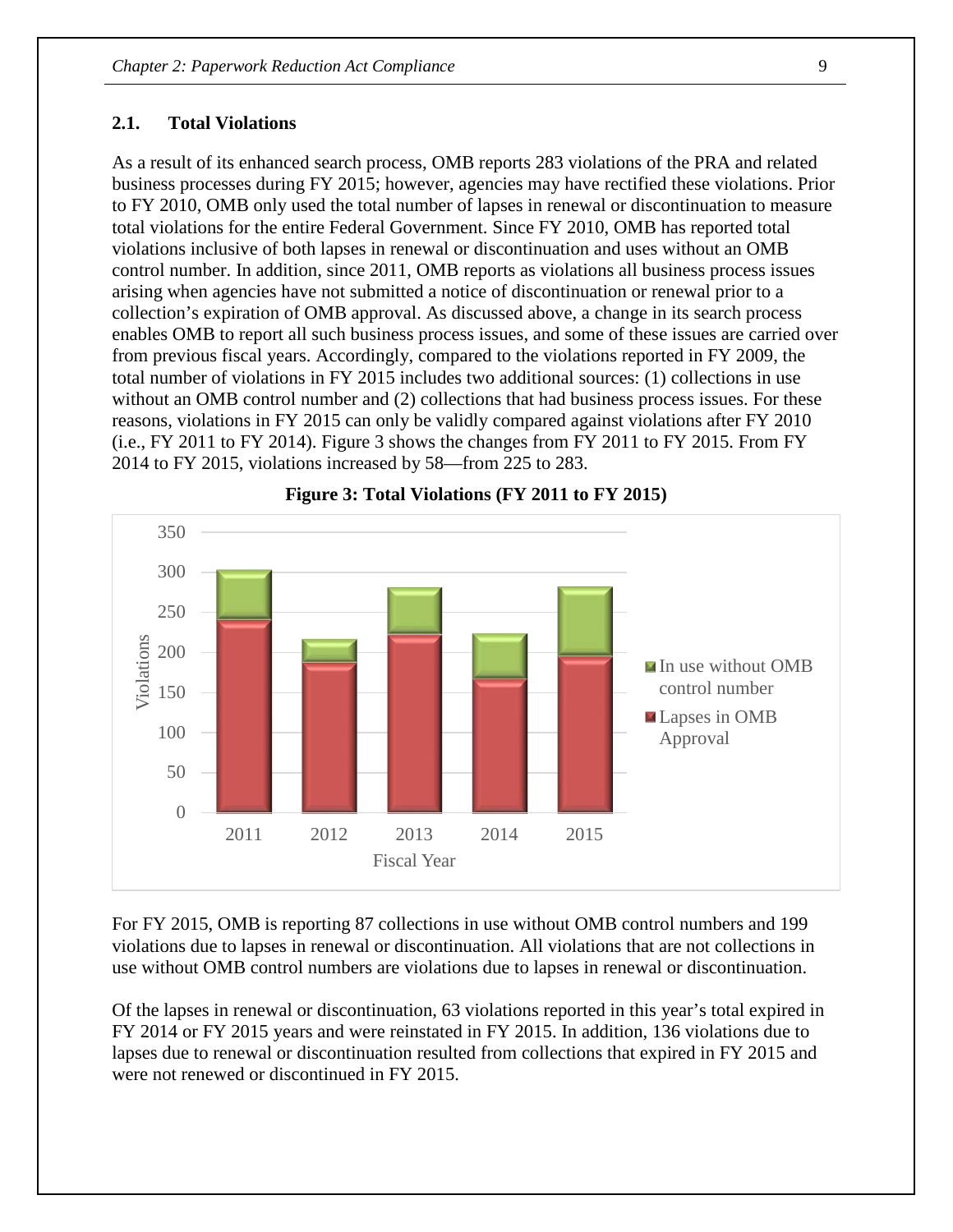To put the 283 violations total in perspective, agencies maintain about 9,000 active OMB control numbers in the inventory of approved information collections. Moreover, in FY 2015 OIRA desk officers review and concluded on over five thousand information collection requests. The vast majority of collection of existing collections are renewed or discontinued before their expiration dates.

#### **2.2. Achieving Zero Violations**

 $\overline{a}$ 

Table 2 rates 46 agencies and sub-agencies<sup>[12](#page-14-0)</sup> for their compliance. As mentioned, when rating individual agencies, OMB excludes collections in use without OMB control numbers and only considers lapses in renewal or discontinuation during the fiscal year. This year, four agencies<sup>[13](#page-14-1)</sup> received a "Poor" rating, meaning that they had twenty-five or more violations due to lapses in renewal or discontinuation in FY 2015. Those agencies were the Department of Defense, with 29 violations due to a lapse in renewal or discontinuation, the Department of Health and Human Services, with 32 such violations, the Department of Homeland Security, with 30 such violations, and the Internal Revenue Service with 29 such violations.

OMB rates 26 agencies as "Need Improvement," defined as having between 1 and 10 violations in FY 2015. OMB rates 3 agencies as "Need Significant Improvement," defined as having between 11 and 25 violations in FY 2015. Thirteen agencies achieved a rating of "Good" by having no violations in FY 2015, due to lapse in renewal or discontinuation.

OMB is committed to working with agencies to reduce violations. OMB continues to work with agencies to submit renewals and discontinuations for collections on a timely basis and to seek OMB approval when agencies collect information from ten or more persons or from all or a substantial majority of an industry. OMB offers an electronic system that enables agencies to generate reports of collections that have approvals nearing expiration, and, as part of its day-today operations, OMB regularly answers questions from agencies about the appropriate action for collections that have approvals nearing expiration.

<span id="page-14-0"></span><sup>&</sup>lt;sup>12</sup> The Internal Revenue Service (IRS) is being treated as a separate sub-agency for this ICB report due to the significant number of violations from the IRS as a portion of the Department of Treasury's lapses in renewal or discontinuation. To note, the IRS has been historically treated as part of the Department of Treasury.

<span id="page-14-1"></span><sup>&</sup>lt;sup>13</sup> The Internal Revenue Service (IRS) is being treated as a separate sub-agency for this ICB report due to the significant number of violations from the IRS as a portion of the Department of Treasury's lapses in renewal or discontinuation. To note, the IRS has been historically treated as part of the Department of Treasury.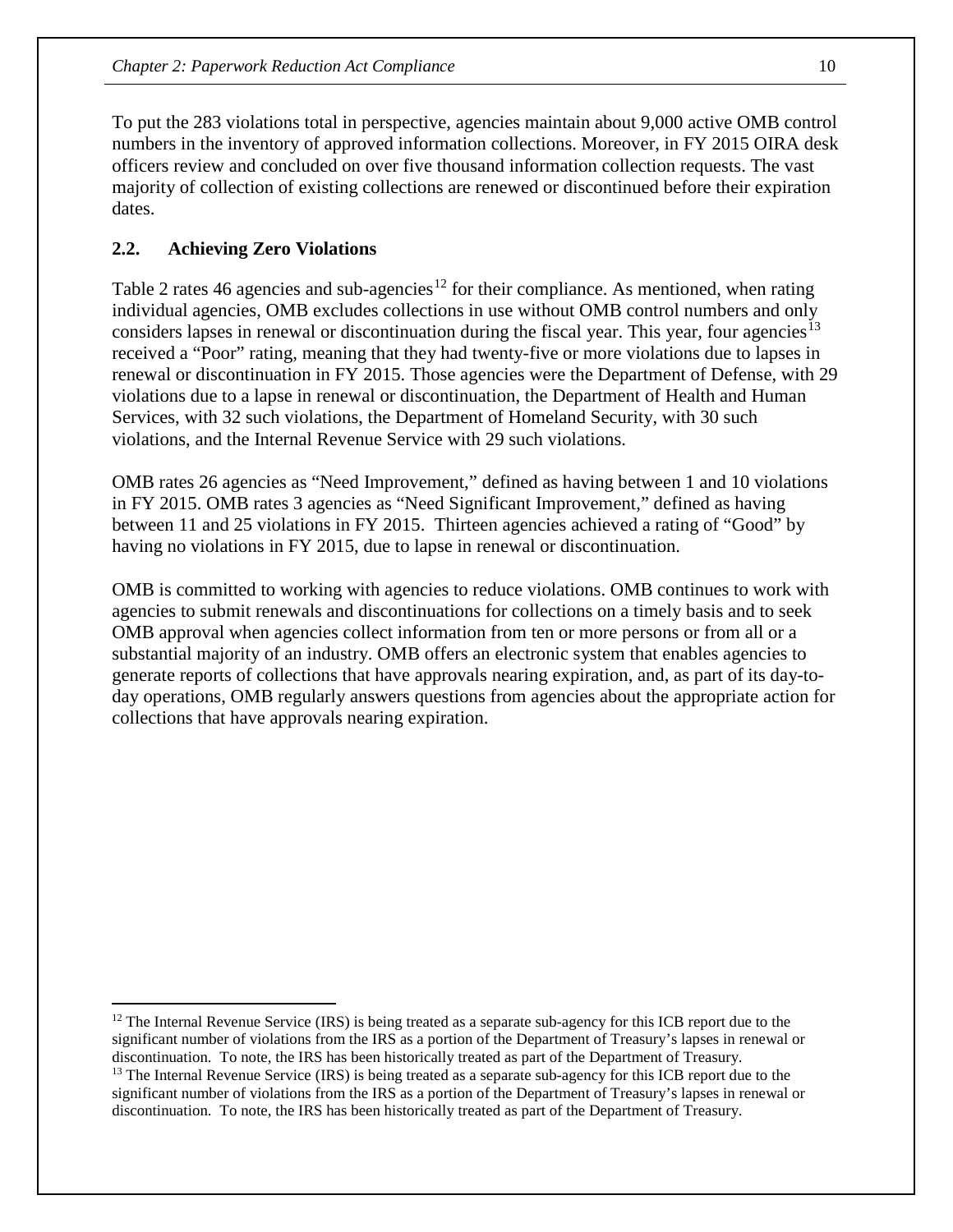| Good                                                                                                                                                                                                                                                                                                                                                                                                                                                                                                                                                                                                                                                                                    | <b>Need Improvement</b>                                                                                                                                                                                                                                                                                                                                                                                                                                                                                                                                                                                                                                                                                                                                                                                                                                                                                | <b>Need Significant</b><br><b>Improvement</b>                                                                   | Poor                                                                                                                                                             |
|-----------------------------------------------------------------------------------------------------------------------------------------------------------------------------------------------------------------------------------------------------------------------------------------------------------------------------------------------------------------------------------------------------------------------------------------------------------------------------------------------------------------------------------------------------------------------------------------------------------------------------------------------------------------------------------------|--------------------------------------------------------------------------------------------------------------------------------------------------------------------------------------------------------------------------------------------------------------------------------------------------------------------------------------------------------------------------------------------------------------------------------------------------------------------------------------------------------------------------------------------------------------------------------------------------------------------------------------------------------------------------------------------------------------------------------------------------------------------------------------------------------------------------------------------------------------------------------------------------------|-----------------------------------------------------------------------------------------------------------------|------------------------------------------------------------------------------------------------------------------------------------------------------------------|
| 0 (Zero) Violations                                                                                                                                                                                                                                                                                                                                                                                                                                                                                                                                                                                                                                                                     | <b>1 to 10 Violations</b>                                                                                                                                                                                                                                                                                                                                                                                                                                                                                                                                                                                                                                                                                                                                                                                                                                                                              | <b>11 to 24 Violations</b>                                                                                      | 25 or More<br><b>Violations</b>                                                                                                                                  |
| <b>Consumer Product</b><br><b>Safety Commission</b><br><b>Equal Employment</b><br>٠<br>Opportunity<br>Commission<br><b>Federal Acquisition</b><br>٠<br>Regulation<br><b>Federal Energy</b><br>٠<br>Regulation<br>Commission<br><b>Federal Housing</b><br>٠<br>Finance Agency<br><b>Federal Trade</b><br>$\bullet$<br>Commission<br><b>General Services</b><br>$\bullet$<br>Administration<br>Merit Systems<br>٠<br>Protection Board<br>National<br>$\bullet$<br>Endowment for the<br>Arts<br><b>National Mediation</b><br>$\bullet$<br>Board<br><b>National Science</b><br>٠<br>Foundation<br>Pension Benefit<br>٠<br>Guaranty<br>Corporation<br>Security and<br>Exchange<br>Commission | • Commodity Futures<br><b>Trading Commission</b><br>• Consumer Financial<br><b>Protection Bureau</b><br>• Department of Commerce<br>• Department of Education<br>• Department of Energy<br>• Department of Housing<br>and Urban Development<br>• Department of Interior<br>• Department of Justice<br>• Department of Labor<br>• Department of State<br>• Department of<br>Transportation<br>• Environmental Protection<br>Agency<br>• Export-Import Bank<br>• Federal Communications<br>Commission<br>• Federal Deposit Insurance<br>Corporation<br>• Grants.gov<br>• National Aeronautics and<br>Space Administration<br>• National Archives and<br><b>Records Administration</b><br>• National Credit Union<br>Administration<br>• Nuclear Regulatory<br>Commission<br>• Office of Personnel<br>Management<br>• Peace Corps<br>• Railroad Retirement<br>Board<br>• Small Business<br>Administration | • Department of<br>Agriculture<br>• Department of<br>Treasury (excl. IRS)<br>• Department of<br>Veteran Affairs | • Department of<br>Defense<br>• Department of<br>Health and Human<br><b>Services</b><br>• Department of<br>Homeland<br>Security<br>• Internal Revenue<br>Service |

#### **Table 2: Total Number of FY 2015 Violations Due to Lapses in Renewal or Discontinuation[14](#page-15-0)**

<span id="page-15-0"></span> $\overline{a}$ <sup>14</sup> Any Executive Departments or Agencies or Independent Agencies not listed within this chart are assumed to have zero violations and fall within the "good" category.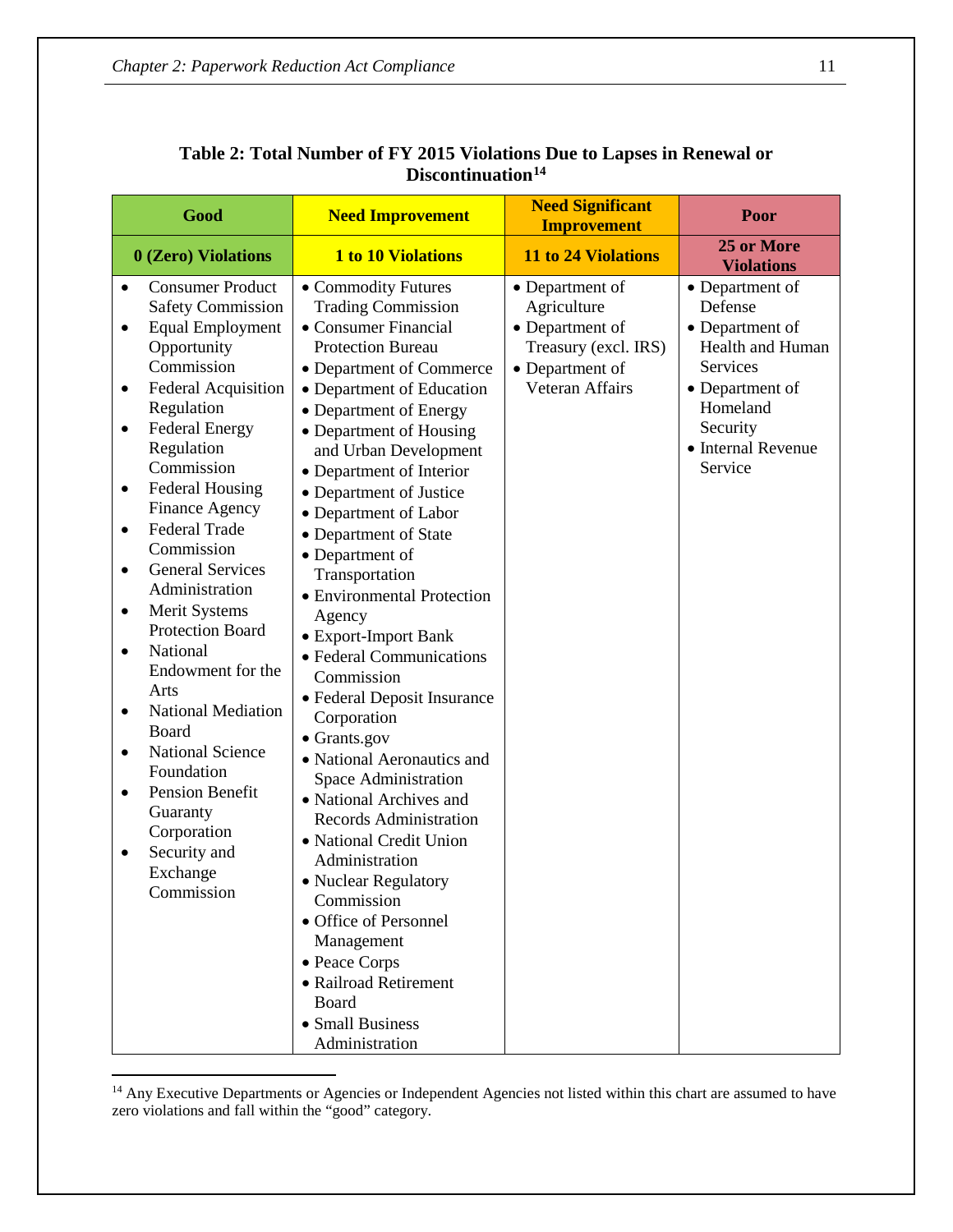*Chapter 2: Paperwork Reduction Act Compliance* 12

| Good                                                                     | <b>Need Improvement</b> | <b>Need Significant</b><br><b>Improvement</b> | <b>Poor</b>                     |
|--------------------------------------------------------------------------|-------------------------|-----------------------------------------------|---------------------------------|
| 0 (Zero) Violations                                                      | 1 to 10 Violations      | 11 to 24 Violations                           | 25 or More<br><b>Violations</b> |
| • Social Security<br>Administration<br>• Surface Transportation<br>Board |                         |                                               |                                 |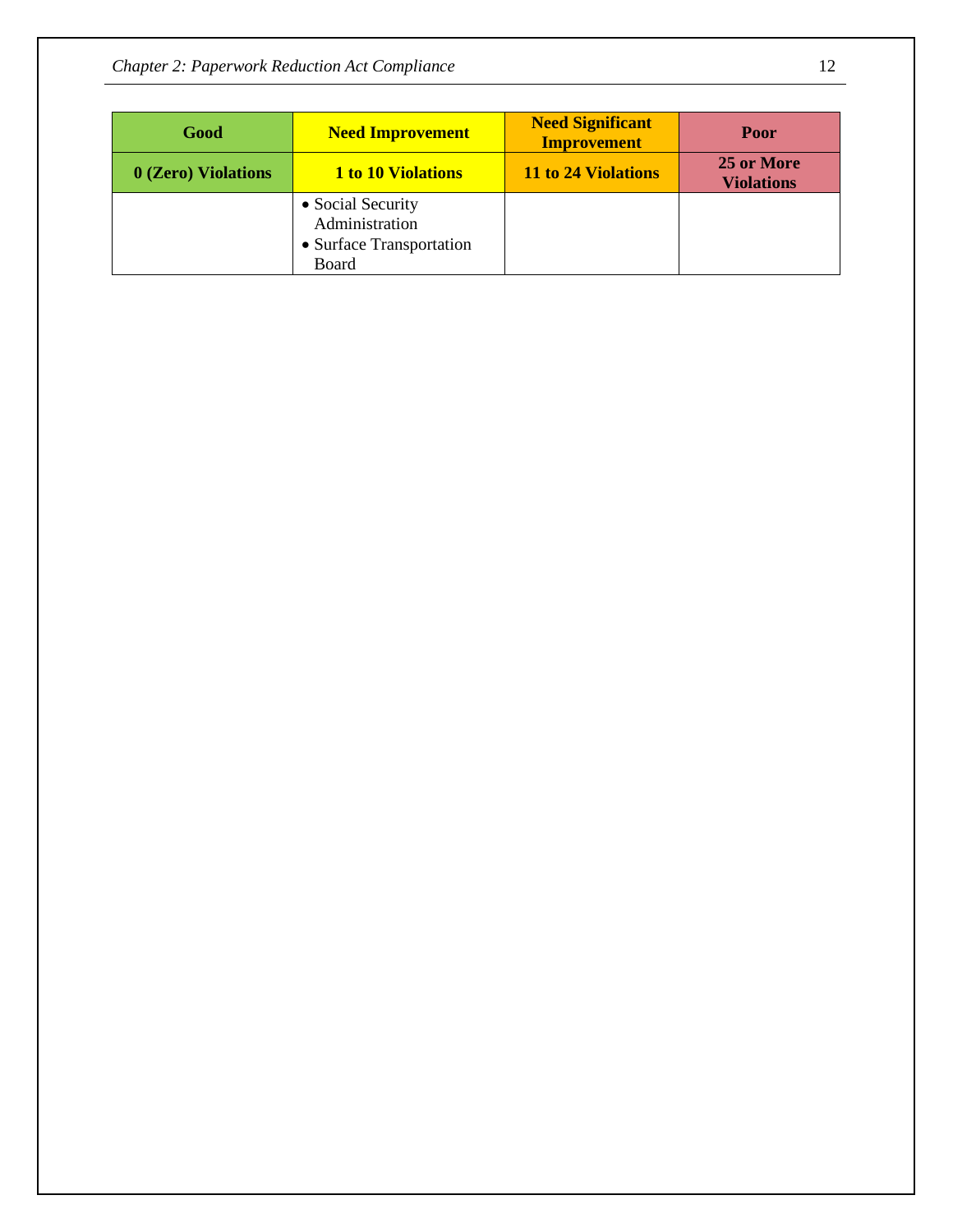#### **2.3. Steps to Improve Agency Compliance**

In addition to routine efforts to inform agency staff of the steps they can take to meet PRA requirements efficiently and effectively[15](#page-17-0), OIRA has continued to reinforce lessons imparted during PRA training sessions held for agency PRA clearance officers. OIRA staff continues to highlight the importance of minimizing duplication, simplification, reducing burden through the use of technology, and focusing on the practical utility of information collected.

[https://www.whitehouse.gov/sites/default/files/omb/inforeg/pra\\_flexibilities\\_memo\\_7\\_22\\_16\\_finalI.pdf.](https://www.whitehouse.gov/sites/default/files/omb/inforeg/pra_flexibilities_memo_7_22_16_finalI.pdf)

 $\overline{a}$ 

<span id="page-17-0"></span><sup>&</sup>lt;sup>15</sup> See Memorandum for the Heads of Executive Departments and Agencies and Independent Regulatory Agencies, "Flexibilities under the Paperwork Reduction Act for Compliance with Information Collection Requirements," July 22, 2016, *available at*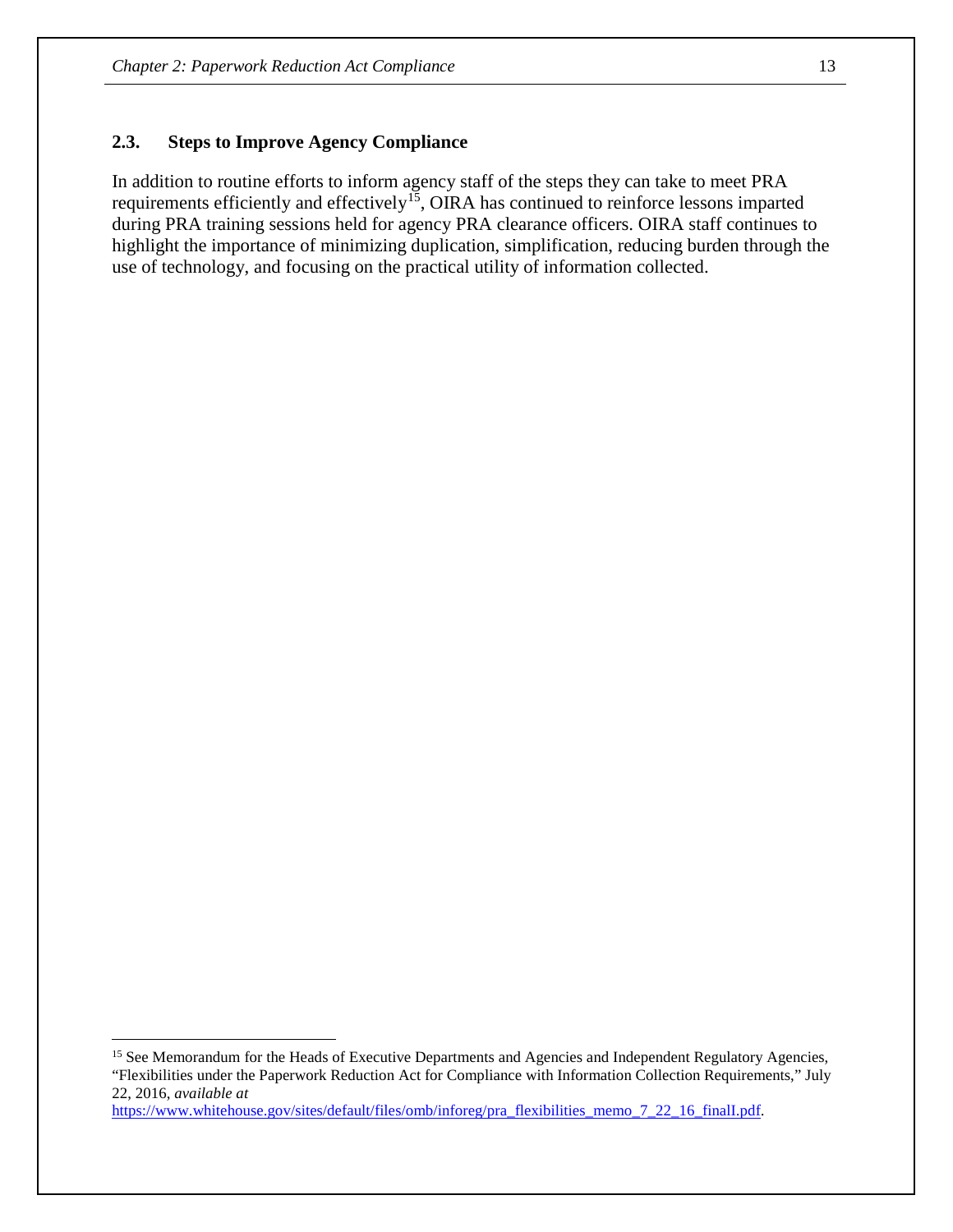## Chapter 3: Reducing Burden

As discussed in Chapter 1, paperwork burdens have grown over the past decade.

#### **3.1. Retrospective Review of Paperwork and Regulatory Requirements**

President Obama has emphasized the importance of streamlining and eliminating outdated and burdensome paperwork and regulatory requirements. In 2011, President Obama issued Executive Order 13563, *Improving Regulation and Regulatory Review*[16](#page-18-0) (January 18, 2011), setting forth new cost-saving, burden-reducing requirements for federal regulations and requiring a government wide "lookback" at existing regulations. He directed agencies and departments to produce plans to eliminate red tape and to streamline current requirements. In response to the Executive Order, more than two-dozen agencies identified more than 500 reforms. A number of these reforms involve the reduction or elimination of paperwork or reporting burdens.<sup>[17](#page-18-1)</sup>

Agencies continued progress into 2012, not only producing billions of dollars in monetary savings, but also eliminating tens of millions of hours in annual paperwork burdens.<sup>[18](#page-18-2)</sup> A general theme that is present in many of the plans is the need to shift from paper to electronic reporting. Another theme is the elimination of redundant, unnecessary, or counterproductive requirements. Consistent with Presidential Memorandum<sup>[19](#page-18-3)</sup> of January 18, 2011, "Regulatory Flexibility, Small Business, and Job Creation," many of the resulting initiatives will be particularly helpful to small businesses.

Executive Order 13610, *Identifying and Reducing Regulatory Burdens*[20](#page-18-4) (May 10, 2012), institutionalizes the regulatory lookback and specifically requires agencies to prioritize "initiatives that will produce significant quantifiable monetary savings or significant quantifiable reductions in paperwork burdens." Executive Order 13610 also requires agencies to "give special consideration to initiatives that would reduce unjustified regulatory burdens or simplify or harmonize regulatory requirements imposed on small businesses." Finally, Executive Order 13610 requires agencies to focus on "cumulative burdens" and to "give priority to reforms that would make significant progress in reducing those burdens." As detailed below, OMB has already seen large results from this effort.

In addition to promoting the retrospective review of paperwork and regulatory requirements, OMB regularly works with agencies to minimize the burden of individual information collections on the public. Many of these efforts take the form of day-to-day efforts to ensure that

<span id="page-18-1"></span><sup>17</sup> See the OMBlog post "Final Regulatory Reform Plans Will Save Money, Reduce Waste," August 23, 2011, *available at* [https://www.whitehouse.gov/blog/2011/08/23/final-regulatory-reform-plans-will-save-money-reduce-](https://www.whitehouse.gov/blog/2011/08/23/final-regulatory-reform-plans-will-save-money-reduce-waste)

<span id="page-18-0"></span><sup>&</sup>lt;sup>16</sup> See Executive Order 13563. January 18, 2011, *available at* https://www.whitehouse.gov/the-press-<br>office/2011/01/18/executive-order-13563-improving-regulation-and-regulatory-review.

<span id="page-18-2"></span>[waste.](https://www.whitehouse.gov/blog/2011/08/23/final-regulatory-reform-plans-will-save-money-reduce-waste)<br><sup>[18](https://www.whitehouse.gov/blog/2011/08/23/final-regulatory-reform-plans-will-save-money-reduce-waste)</sup> For examples of reforms, see the WhiteHouse.gov blog post "'Lookback' Progress'" *available at* https://www.whitehouse.gov/blog/2012/06/04/lookback-progress.

<span id="page-18-3"></span><sup>&</sup>lt;sup>19</sup> See "Presidential Memoranda – Regulatory Flexibility, Small Business, and Job Creation," January 18, 2011, *available at* [http://www.whitehouse.gov/the-press-office/2011/01/18/presidential-memoranda-regulatory-flexibility](http://www.whitehouse.gov/the-press-office/2011/01/18/presidential-memoranda-regulatory-flexibility-small-business-and-job-cre)[small-business-and-job-cre.](http://www.whitehouse.gov/the-press-office/2011/01/18/presidential-memoranda-regulatory-flexibility-small-business-and-job-cre) 20 See Executive Order 13610. May 10, 2012, *available at* [https://www.whitehouse.gov/the-press-](https://www.whitehouse.gov/the-press-office/2012/05/10/executive-order-identifying-and-reducing-regulatory-burdens)

<span id="page-18-4"></span>[office/2012/05/10/executive-order-identifying-and-reducing-regulatory-burdens.](https://www.whitehouse.gov/the-press-office/2012/05/10/executive-order-identifying-and-reducing-regulatory-burdens)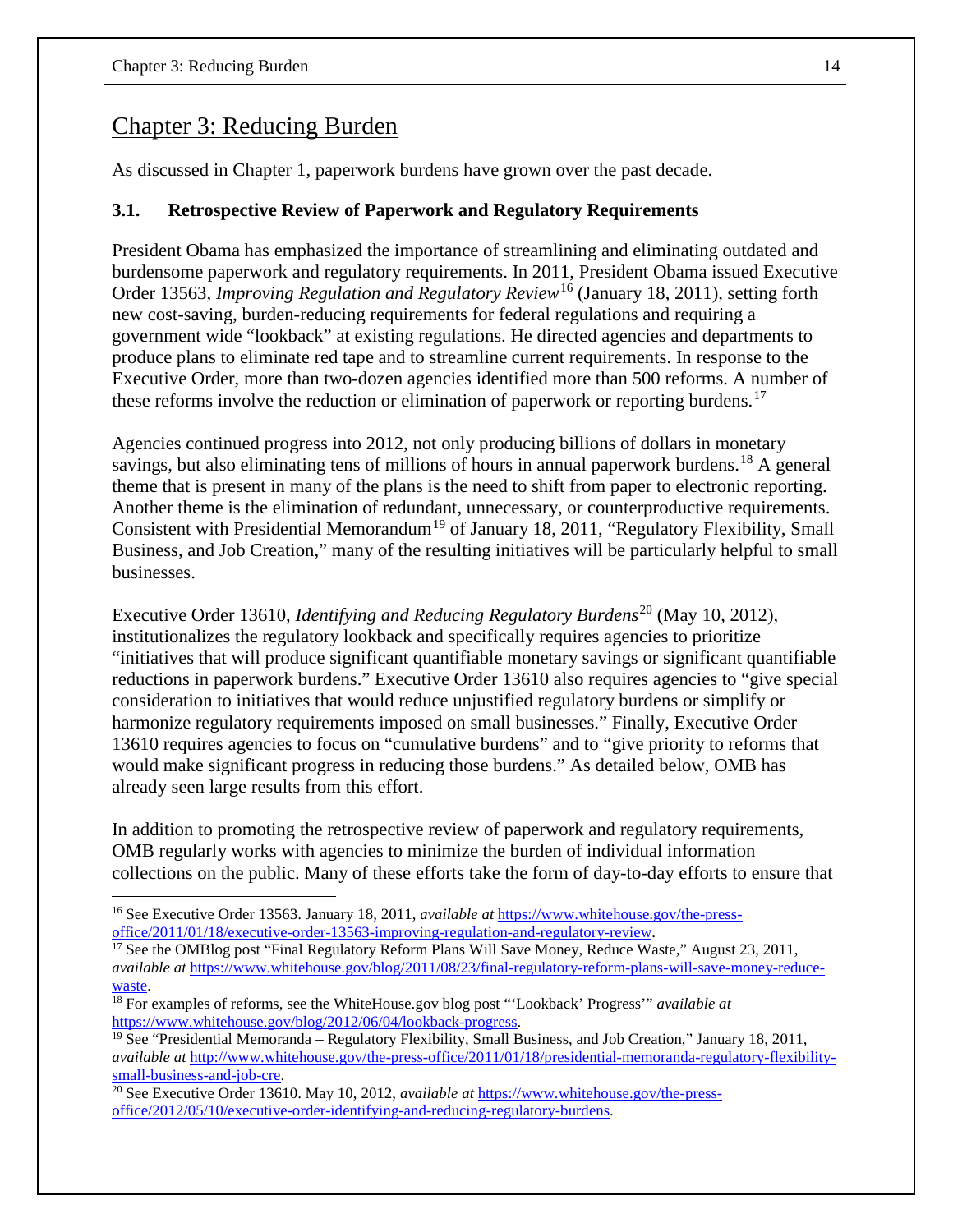burdens are justified and to identify ways for agencies to promote their statutory missions and goals while significantly reducing burdens. Some of these efforts have been more formal and systemic, including data calls for new initiatives.

#### **3.2. Burden Reduction Initiatives**

To help implement Executive Order 13610, OIRA issued a memorandum<sup>[21](#page-19-0)</sup> cataloguing a wide range of burden-reducing strategies and directing agencies to take strong short-term steps to reduce burdens. As part of this effort, Executive Departments and Agencies were directed to attempt to identify at least one initiative, or combination of initiatives, that would eliminate at least 50,000 hours in annual burden. Agencies that now impose the highest paperwork burdens<sup>[22](#page-19-1)</sup> were directed to identify at least one initiative, or combination of initiatives, that would eliminate two million hours or more in an annual burden.

This memorandum sought to enhance and expand ideas resulting from previous Data Calls to the Information Collection Budget and—importantly—generates altogether new initiatives. As in the previous years' data calls, the OMB memorandum asked agencies to give particularly serious consideration to burden reduction initiatives that provide relief to small businesses or recipients of Federal benefits. Note that there is an overlap between the two areas that OMB is emphasizing: in some cases, small businesses may experience excessive reporting or paperwork requirements in connection with federal programs.

OMB recommended consideration of initiatives that eliminate unnecessary complexity, standardize inconsistent processes and requirements, and eliminate duplicative or otherwise unnecessary reporting requirements. OMB suggested agencies give extra scrutiny to their ten largest information collections. OMB also asked agencies to consider synthesis of reporting platforms within and across agencies. Of course, agencies were not limited in their burden reduction ideas, but OMB requested that they consider these areas in particular:

- **Eliminating redundant or unnecessary collections**. In some cases, information collections are not necessary, and in other cases they are redundant. Agencies should eliminate unnecessary and redundant collections. They should also, where appropriate, streamline existing collections (as, for example, by reducing the number of questions and increasing simplicity).
- **Use of "short form" options**. Significant burden reductions can be achieved by providing respondents the option of using streamlined short forms for situations of lesser complexity or importance. This step is particularly useful for applications to receive a Federal benefit. By adopting short forms similar in concept to the IRS Tax Form 1040EZ, agencies can eliminate unnecessary burden and complexity.

<span id="page-19-0"></span><sup>&</sup>lt;sup>21</sup> See "Memorandum for the Heads of Executive Departments and Agencies, "Reducing Reporting and Paperwork Burdens," June 22, 2012, *available at* [https://www.whitehouse.gov/sites/default/files/omb/inforeg/memos/reducing-](https://www.whitehouse.gov/sites/default/files/omb/inforeg/memos/reducing-reporting-and-paperwork-burdens.pdf)

<span id="page-19-1"></span>reporting-and-paperwork-burdens.pdf.<br><sup>22</sup> The eight agencies that imposed the highest paperwork burdens were the Department of Treasury, the Department of Health and Human Services, the Securities and Exchange Commission (SEC), the Department of Transportation, the Environmental Protection Agency, the Department of Homeland Security, the Department of Labor, and the Federal Trade Commission (FTC). SEC and FTC, Independent Agencies, were not subject to the memorandum.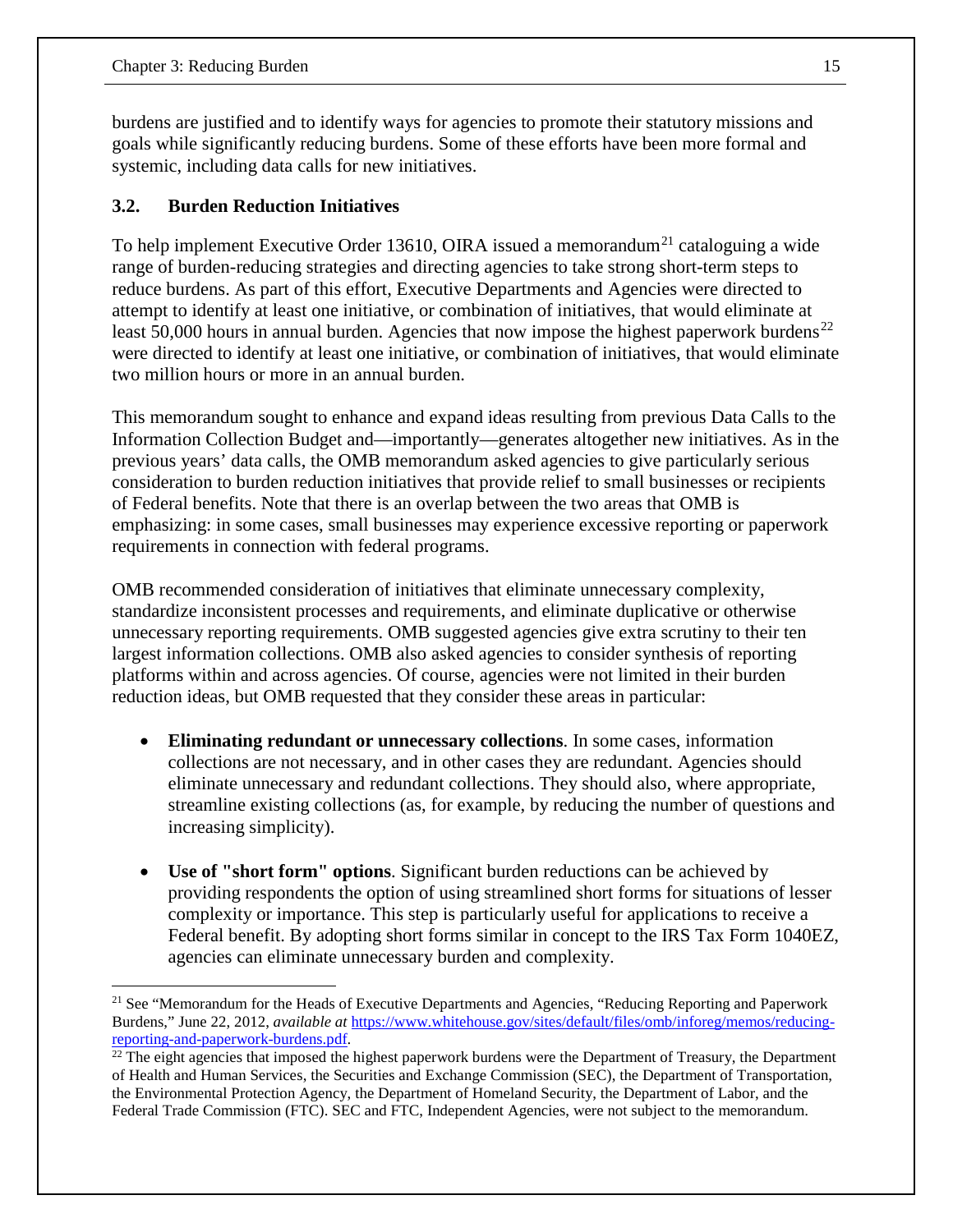- **Exemptions or streamlining for small entities (including small businesses)**. Because of economies of scale, a collection may be disproportionately more burdensome for a small entity than a large one. Important burden reduction efforts may involve exemptions of small entities from reporting requirements, or streamlined requirements for such entities (as in the case of short or simplified forms).
- **Simplified applications**. The process of renewing or applying for federal licenses or approvals, or for participation in federal programs, can be time-consuming, confusing, and unnecessarily complex. Undue complexity may discourage applications and participation. Sometimes agencies collect data that are unchanged from prior applications; in such circumstances, they might be able to use, or to give people the option to use, pre-populated electronic forms. It is also worth considering whether it might be appropriate and possible, in certain circumstances, to dispense with forms entirely and to rely on more automatic or direct approval.
- **Use of sampling**. Sampling may be useful when it is not possible or desirable to collect data from every member of the population of interest. Respondent burden, cost, and operational feasibility may justify sampling. When the benefits of collecting information from an entire population do not justify the costs, agencies should consider whether it is appropriate to use sampling for program evaluations and research studies.
- **Use of electronic communication and "fillable fileable" forms (or data systems)**. Electronic communication can substantially reduce burdens on respondents and simultaneously increase efficiency in data collection and processing. In particular, OMB sought initiatives that implement "fillable fileable" approaches where feasible, appropriate, and consistent with law. By reducing or even eliminating the use of paper, such initiatives allow entirely electronic communication between agencies and the private sector. They may include the pre-population of appropriate forms, particularly those imposing high burdens.
- **Reducing frequency of information collection**. Administrative record retention requirements can often be costly, as regulated entities must set aside valuable storage space, time, and human resources to maintain records. Simply reducing the amount of time that entities must retain records (to the extent consistent with law) could result in significant reductions in paperwork burden.
- **Maximizing the re-use of data that are already collected.** Administrative<sup>23</sup> or program data can sometimes be re-used or shared to reduce the paperwork burdens imposed on the public. Such administrative or program data may be held either within the agency asking

<span id="page-20-0"></span> $23$  This focus area is consistent with a memorandum issued by OMB on May 18, 2012. The memorandum noted that agencies can often use administrative data (such as data on wages, emergency room visits, or school attendance) to conduct rigorous program evaluations without using additional data collection instruments. See OMB M-12-14, "Memorandum for the Heads of Executive Departments and Agencies: Use of Evidence and Evaluation in the 2014 Budget," May 18, 2012, *available at* [https://www.whitehouse.gov/sites/default/files/omb/memoranda/2012/m-12-](https://www.whitehouse.gov/sites/default/files/omb/memoranda/2012/m-12-14.pdf) [14.pdf.](https://www.whitehouse.gov/sites/default/files/omb/memoranda/2012/m-12-14.pdf)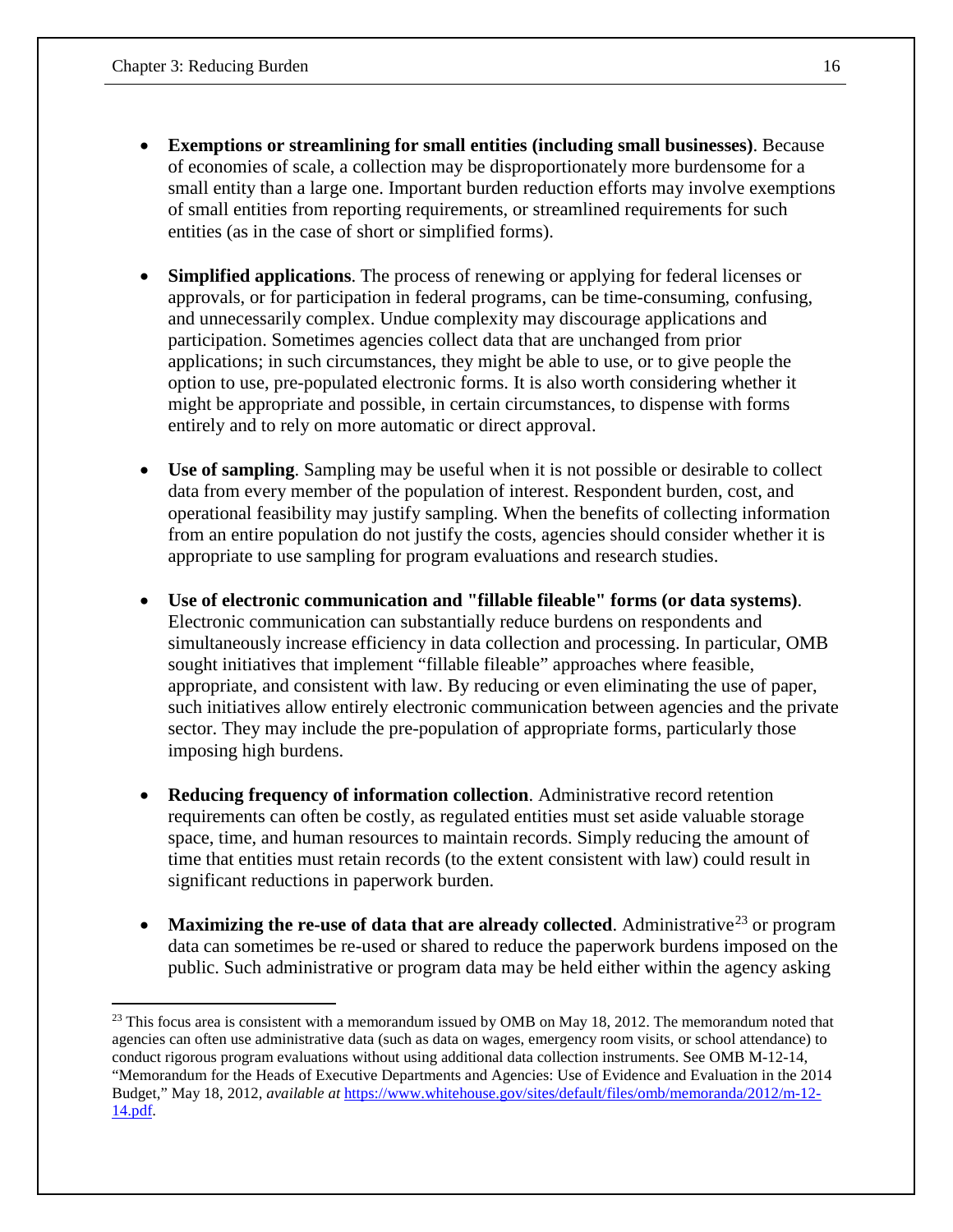for the new information or by other agencies, including statistical agencies. OMB encouraged agencies to share data to the extent practical, appropriate, and consistent with  $law.<sup>24</sup>$  $law.<sup>24</sup>$  $law.<sup>24</sup>$ 

New burden reduction initiatives vary greatly across Federal agencies. However, all such initiatives are designed to achieve one or more important goals, including (1) improving program performance by reducing the cost or enhancing the efficiency of agency information collections, (2) reducing the burden overall or per response on the public, or (3) leading to a comprehensive review of an entire program, including regulations and procedures.

In response to Executive Order 13610 and its implementing memorandum, "Reducing Reporting and Paperwork Burdens," all 23 Executive Departments and Agencies subject to the memorandum and 1 Independent Agency identified more than 100 initiatives producing an estimated paperwork burden reduction of more than 100 million hours, vastly exceeding the 15 million hour target set by the memorandum. These initiatives are available on agencies' OpenGov websites, will save time and money for small businesses, taxpayers, veterans, manufacturers, and many other U.S. citizens.

This chapter contains references to Executive Departments and Agencies' retrospective review lists that are updated twice a year that include initiatives to reduce reporting and paperwork burdens.[25](#page-21-1) To limit unnecessary burden on Executive Departments and Agencies and to encourage participation, OMB will no longer include a summary of the reduction initiatives provided in reports in response to Executive Order 13610. However, this chapter offers an updated list of initiatives from Independent Agencies that did not provide updated initiatives under Executive Order 13610.

#### **3.3.List of Independent Agency Burden Reduction Initiatives[26](#page-21-2)**

#### *3.3.1. Federal Communications Commission*

| <b>Agency:</b>            | <b>Federal Communications Commission</b>                                                | <b>Status: Complete</b>                                      |  |  |  |
|---------------------------|-----------------------------------------------------------------------------------------|--------------------------------------------------------------|--|--|--|
| Office(s):                | <b>Consumer and Governmental Affairs Bureau</b>                                         |                                                              |  |  |  |
| <b>Initiative Title:</b>  | Elimination of a Reporting Requirement for IP Captioned Telephone Service<br>providers. |                                                              |  |  |  |
| <b>Reduction Area(s):</b> | $\Box$ "Short Form" options                                                             | $\Box$ Frequency of information collection                   |  |  |  |
| (Check all that apply)    | $\Box$ Record retention requirements<br>$\Box$ Electronic "fillable fileable" forms     | $\Box$ Re-use of already collected data<br>$\boxtimes$ Other |  |  |  |

<span id="page-21-0"></span> $\overline{a}$ <sup>24</sup> See OMB M-11-02, "Memorandum for the Heads of Executive Departments and Agencies: Sharing Data While Protecting Privacy," November 3, 2010, *available at*

<span id="page-21-1"></span>[https://www.whitehouse.gov/sites/default/files/omb/memoranda/2011/m11-02.pdf.](https://www.whitehouse.gov/sites/default/files/omb/memoranda/2011/m11-02.pdf)<br><sup>25</sup> The initial Executive Department and Agency submittals, as well as the periodic updates, are available at [https://www.whitehouse.gov/omb/oira/regulation-reform.](https://www.whitehouse.gov/omb/oira/regulation-reform)<br><sup>26</sup> While the 2016 ICB is published around the same time as the 2015 ICB, due to the 2015 ICB Data Call being

<span id="page-21-2"></span>issued on August 3, 2015, the burden reduction initiatives within the 2015 ICB reflect the submittals in response to the 2015 ICB Data Call and do not reflect any updates provided within the 2016 ICB Data Call.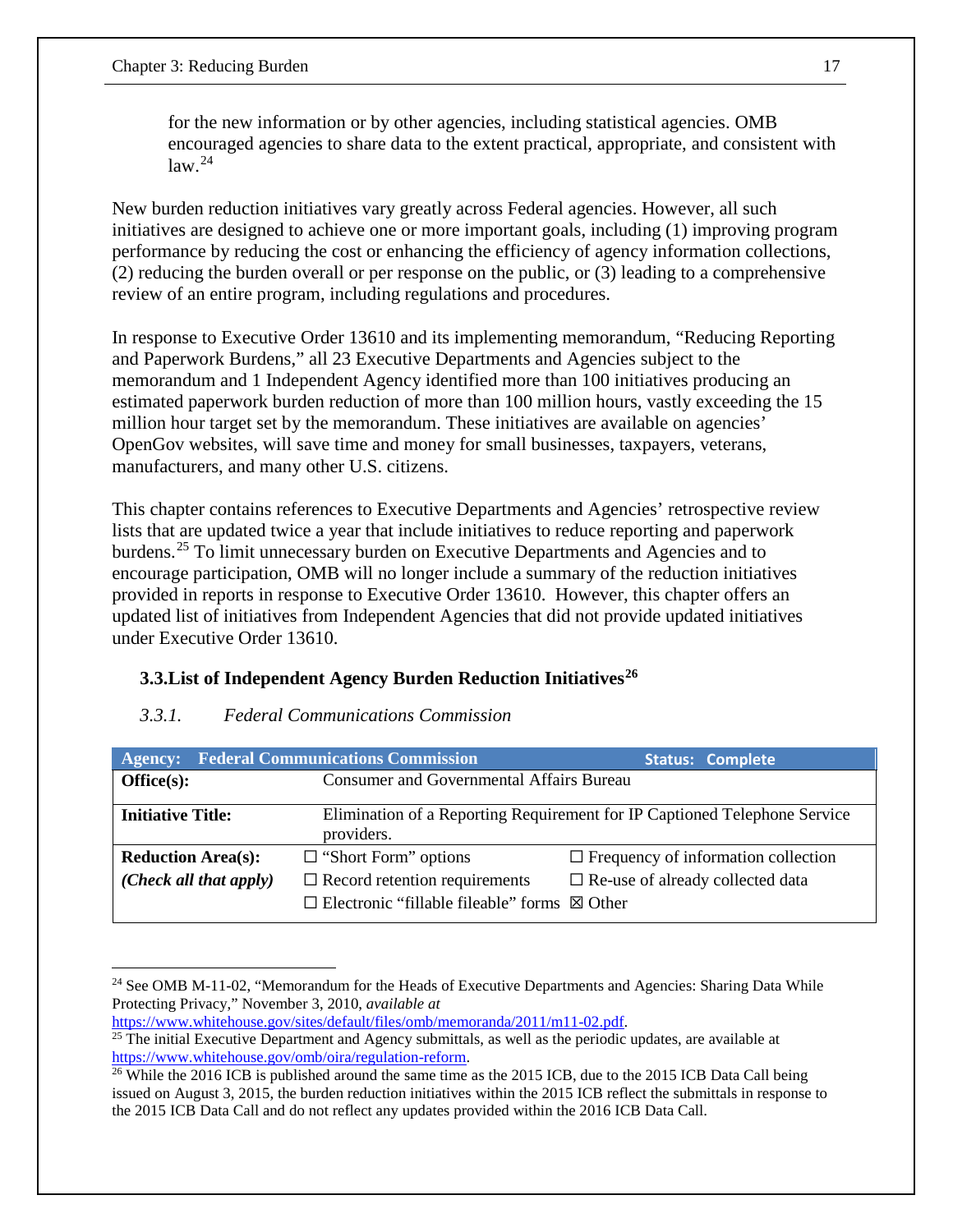| <b>Description:</b>         | The Commission eliminated the requirement that Internet Protocol Captioned                                                                    |  |  |  |
|-----------------------------|-----------------------------------------------------------------------------------------------------------------------------------------------|--|--|--|
|                             | Telephone Service providers file annual reports regarding the                                                                                 |  |  |  |
|                             | Telecommunications Relay Service mandatory minimum standards.                                                                                 |  |  |  |
| Collection(s)Affected:      | OMB Control Number 3060-1053, Two-Line Captioned Telephone Order and<br>IP Captioned Telephone Service (CTS) Declaratory Ruling; and Internet |  |  |  |
|                             | Protocol Captioned Telephone Service Reform Order, CG Docket Nos. 13-24<br>and 03-123                                                         |  |  |  |
| <b>Estimated Reduction:</b> | 29,172 total burden hours                                                                                                                     |  |  |  |
|                             | \$774,000 total cost burden                                                                                                                   |  |  |  |
| <b>Date of Completion:</b>  | Completed in August, 2014                                                                                                                     |  |  |  |
| <b>Challenges:</b>          | None                                                                                                                                          |  |  |  |

| <b>Agency:</b>                                               | <b>Federal Communications Commission</b>                                                                                                                                                             | <b>Status: Complete</b>                                                                                                                                                                                                                                                                                                                                                                                     |  |  |  |  |
|--------------------------------------------------------------|------------------------------------------------------------------------------------------------------------------------------------------------------------------------------------------------------|-------------------------------------------------------------------------------------------------------------------------------------------------------------------------------------------------------------------------------------------------------------------------------------------------------------------------------------------------------------------------------------------------------------|--|--|--|--|
| Office(s):                                                   | <b>Wireless Telecommunications Bureau</b>                                                                                                                                                            |                                                                                                                                                                                                                                                                                                                                                                                                             |  |  |  |  |
|                                                              |                                                                                                                                                                                                      |                                                                                                                                                                                                                                                                                                                                                                                                             |  |  |  |  |
| <b>Initiative</b>                                            | Streamlined licensing requirements in the 800 MHz Cellular Radiotelephone                                                                                                                            |                                                                                                                                                                                                                                                                                                                                                                                                             |  |  |  |  |
|                                                              | Service                                                                                                                                                                                              |                                                                                                                                                                                                                                                                                                                                                                                                             |  |  |  |  |
| <b>Reduction Area(s):</b>                                    | $\Box$ "Short Form" options                                                                                                                                                                          | $\Box$ Frequency of information collection                                                                                                                                                                                                                                                                                                                                                                  |  |  |  |  |
| (Check all that apply)                                       | $\Box$ Record retention requirements                                                                                                                                                                 | $\Box$ Re-use of already collected data                                                                                                                                                                                                                                                                                                                                                                     |  |  |  |  |
|                                                              | $\Box$ Electronic "fillable fileable" forms $\boxtimes$ Other                                                                                                                                        |                                                                                                                                                                                                                                                                                                                                                                                                             |  |  |  |  |
| Description:<br>Collection(s)<br><b>Estimated Reduction:</b> | changes and increased competition among Cellular Service providers.<br>OMB Control Number 3060-0508, Part 1 and Part 22 Reporting and<br><b>Recordkeeping Requirements</b><br>900 total burden hours | The Commission amended Parts 1 and 22 of its rules to change the licensing<br>model for the 800 MHz Cellular Radiotelephone Service from site-based to<br>geographic-based, and to delete obsolete provisions associated with the legacy<br>site-based regime. It also streamlined application content requirements and<br>certain other filing requirements that remain in place, reflecting technological |  |  |  |  |
|                                                              | \$371,250 total cost burden                                                                                                                                                                          |                                                                                                                                                                                                                                                                                                                                                                                                             |  |  |  |  |
| <b>Date of Completion:</b>                                   | Completed in April, 2015                                                                                                                                                                             |                                                                                                                                                                                                                                                                                                                                                                                                             |  |  |  |  |
| <b>Challenges:</b>                                           | None                                                                                                                                                                                                 |                                                                                                                                                                                                                                                                                                                                                                                                             |  |  |  |  |

| <b>Agency:</b>                 | <b>Federal Communications Commission</b>                                        | <b>Status: Complete</b>                    |  |  |
|--------------------------------|---------------------------------------------------------------------------------|--------------------------------------------|--|--|
| Office(s):                     | <b>International Bureau</b>                                                     |                                            |  |  |
|                                |                                                                                 |                                            |  |  |
| <b>Initiative</b>              | Simplification of Reporting Requirements for International Section 214          |                                            |  |  |
|                                | Respondents                                                                     |                                            |  |  |
| <b>Reduction Area(s):</b>      | $\Box$ "Short Form" options                                                     | $\Box$ Frequency of information collection |  |  |
| $(Check \ all \ that \ apply)$ | $\Box$ Record retention requirements<br>$\Box$ Re-use of already collected data |                                            |  |  |
|                                | $\Box$ Electronic "fillable fileable" forms $\boxtimes$ Other                   |                                            |  |  |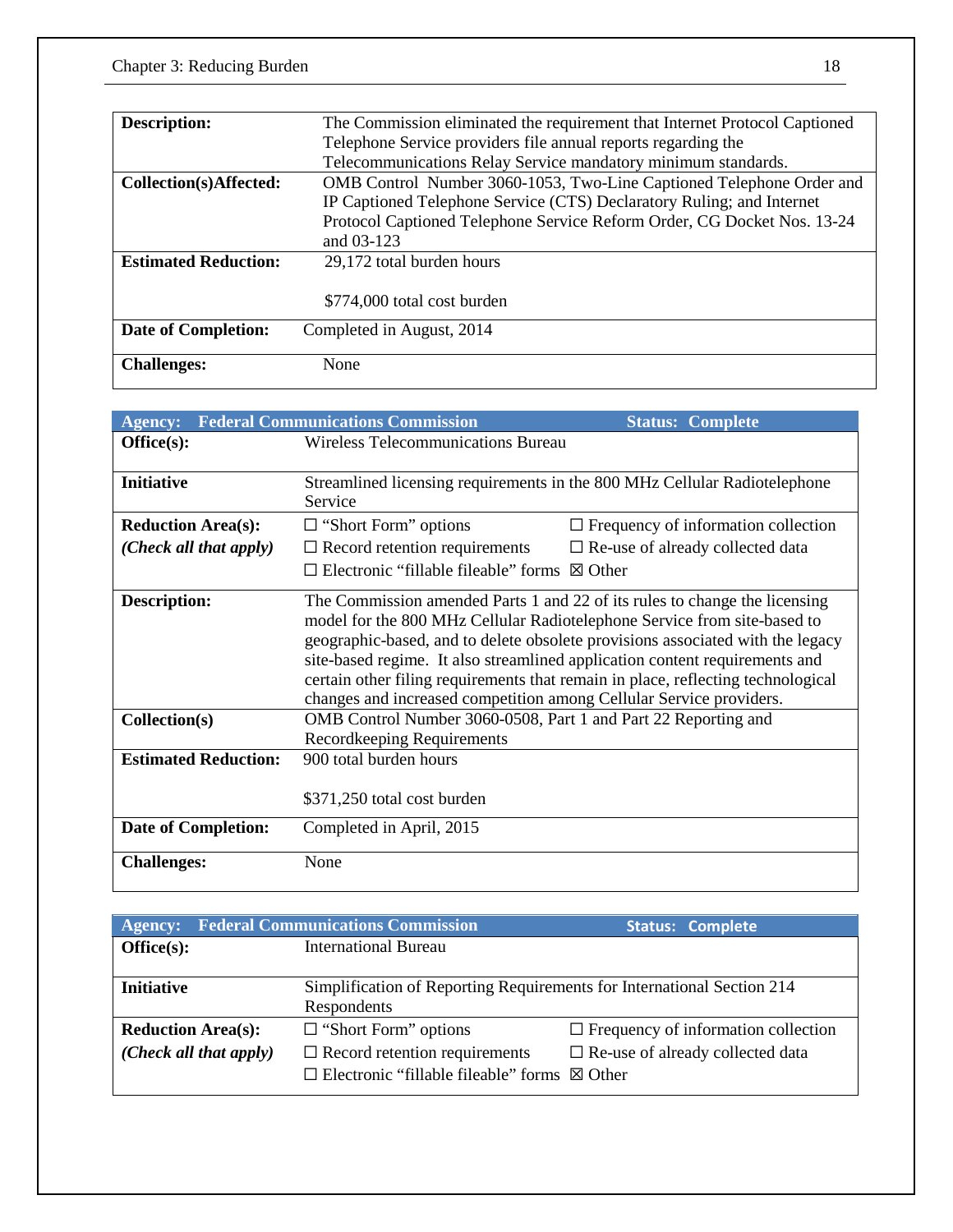| <b>Description:</b>         | The FCC reduced reporting requirements mandated by Sections $63.11(g)(2)$ |  |  |  |
|-----------------------------|---------------------------------------------------------------------------|--|--|--|
|                             | and $63.18(k)$ of the Commission's rules.                                 |  |  |  |
| Collection(s)               | 3060-0686, International Section 214 Process and Tariff, 47 CFR Sections  |  |  |  |
|                             | 63.10, 63.11, 63.13, 63.18, 63.19, 63.21, 63.24, 63.25 and 1.1311         |  |  |  |
| <b>Estimated Reduction:</b> | 2,096 total burden hours                                                  |  |  |  |
|                             |                                                                           |  |  |  |
|                             | \$210,000 total cost burden                                               |  |  |  |
| <b>Date of Completion:</b>  | Completed in February, 2015                                               |  |  |  |
|                             |                                                                           |  |  |  |
| <b>Challenges:</b>          | None                                                                      |  |  |  |
|                             |                                                                           |  |  |  |

## *3.3.2. Federal Deposit Insurance Corporation*

| <b>Agency:</b>              | <b>Federal Deposit Insurance Corporation</b>                               |                                                                                  | <b>Status: Complete</b>                         |  |  |  |
|-----------------------------|----------------------------------------------------------------------------|----------------------------------------------------------------------------------|-------------------------------------------------|--|--|--|
| Office(s):                  | Division of Administration, Division of Depositor and Consumer Protection, |                                                                                  |                                                 |  |  |  |
|                             |                                                                            | Division of Insurance Research                                                   |                                                 |  |  |  |
| <b>Initiative</b>           |                                                                            | Minimize and Eliminate Unnecessary Collections                                   |                                                 |  |  |  |
| <b>Reduction Area(s):</b>   | $\Box$ "Short Form" options<br>$\Box$ Frequency of information collection  |                                                                                  |                                                 |  |  |  |
| (Check all that apply)      |                                                                            | $\Box$ Record retention requirements                                             | $\Box$ Re-use of already collected data         |  |  |  |
|                             |                                                                            | $\Box$ Electronic "fillable fileable" forms $\boxtimes$ Other                    |                                                 |  |  |  |
| Description:                |                                                                            | The following information collections were discontinued:                         |                                                 |  |  |  |
| Collection(s)               | 3064-0168                                                                  | Disclosure of Deposit Status (2013) (33,106 burden hours)                        |                                                 |  |  |  |
|                             | 3064-0170                                                                  | Transaction Account Guarantee Program Extension (2012)<br>$(7,109$ burden hours) |                                                 |  |  |  |
|                             | 3064-0147                                                                  | Student Educational Employment Program (2013) (2,378 burden<br>hours)            |                                                 |  |  |  |
|                             | 3064-0173                                                                  |                                                                                  | Prepaid Assessments (2013) (1,910 burden hours) |  |  |  |
| <b>Estimated Reduction:</b> | 44,503 total burden hours                                                  |                                                                                  |                                                 |  |  |  |
| <b>Date of Completion:</b>  | Completed in 2013                                                          |                                                                                  |                                                 |  |  |  |
| <b>Challenges:</b>          | None.                                                                      |                                                                                  |                                                 |  |  |  |

| <b>Agency:</b>            | <b>Federal Deposit Insurance Corporation</b>                                                                                                      | <b>Status: Complete</b>                    |
|---------------------------|---------------------------------------------------------------------------------------------------------------------------------------------------|--------------------------------------------|
| Office(s):                | <b>Legal Division</b>                                                                                                                             |                                            |
|                           |                                                                                                                                                   |                                            |
| <b>Initiative</b>         | Automation of Administration for Legal Services                                                                                                   |                                            |
|                           |                                                                                                                                                   |                                            |
| <b>Reduction Area(s):</b> | $\Box$ "Short Form" options                                                                                                                       | $\Box$ Frequency of information collection |
| (Check all that apply)    | $\Box$ Record retention requirements                                                                                                              | $\Box$ Re-use of already collected data    |
|                           | ⊠ Electronic "fillable fileable" forms $□$ Other                                                                                                  |                                            |
| <b>Description:</b>       | The FDIC implemented the Advanced Legal Information System (ALIS) in                                                                              |                                            |
|                           | 2013; ALIS is used for processing legal matters and to manage outside<br>counsel. ALIS replaced an outdated system and offered new functionality. |                                            |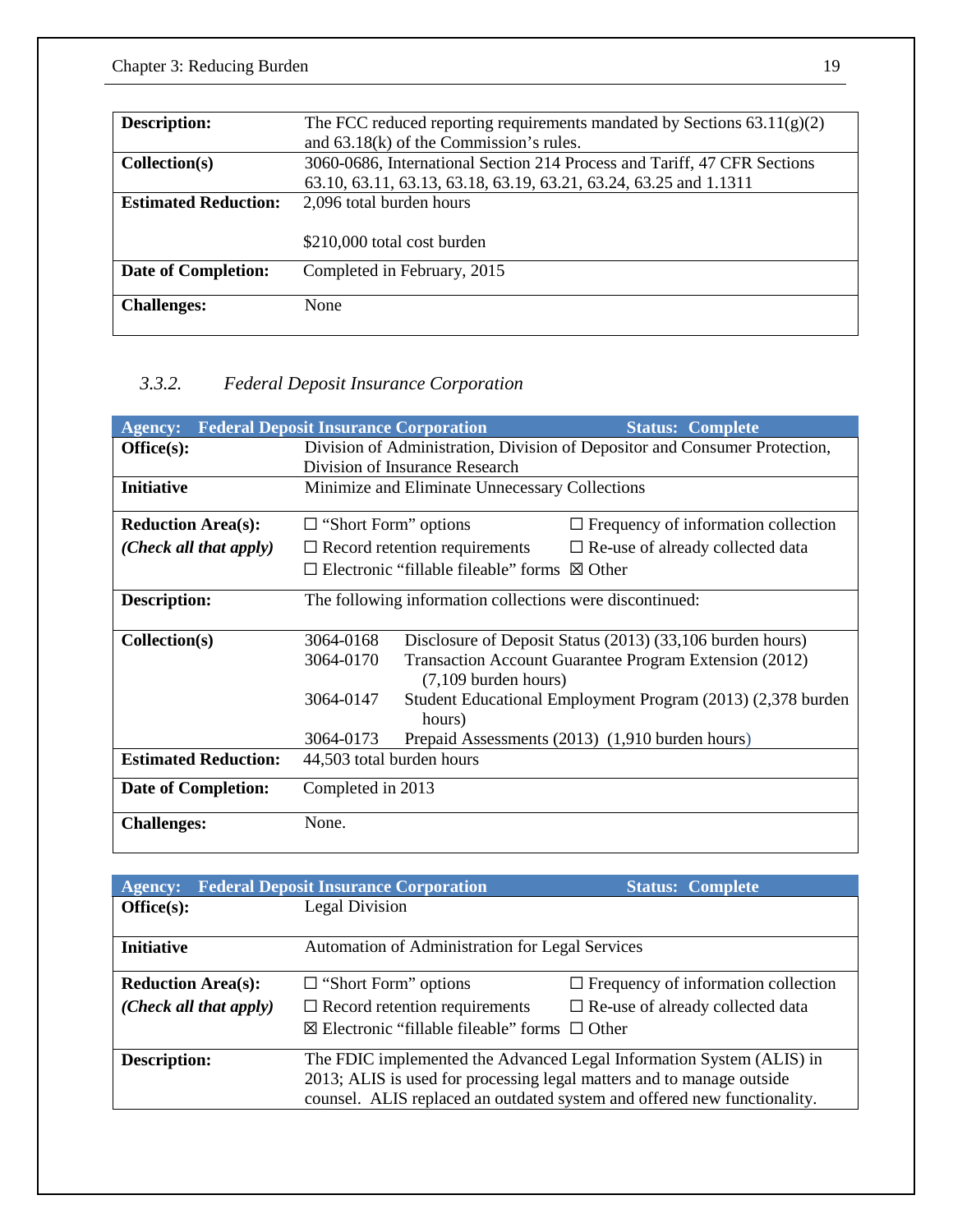|                             |                                                                             | The new functionality included electronic forms for use by outside counsel.     |  |
|-----------------------------|-----------------------------------------------------------------------------|---------------------------------------------------------------------------------|--|
|                             |                                                                             | The use of electronic forms by outside counsel is encouraged but is currently   |  |
|                             |                                                                             | optional; outside counsel may still submit paper forms. In 2014, additional     |  |
|                             |                                                                             | electronic forms will be made available for use by outside counsel. The         |  |
|                             |                                                                             | electronic forms save time and money for outside counsel and the FDIC. Data     |  |
|                             | quality is also improved.                                                   |                                                                                 |  |
| Collection(s)               | 3066-0122 Forms:                                                            |                                                                                 |  |
|                             |                                                                             |                                                                                 |  |
|                             | 5210/11                                                                     | Legal Invoice for Fees and Expenses                                             |  |
|                             | 5210/08                                                                     | <b>Expert Budget</b>                                                            |  |
|                             | 5000/35                                                                     | <b>Litigation Budget</b>                                                        |  |
|                             | 5210/12                                                                     | Firm Travel Voucher                                                             |  |
|                             | 5210/12A                                                                    | Firm Travel Voucher (Continuation Sheet)                                        |  |
|                             | 5000/26                                                                     | Non-Litigation Budget Form                                                      |  |
|                             | 5000/31                                                                     | <b>Amended Litigation Budget</b>                                                |  |
|                             | 5000/33                                                                     | <b>Amended Non-Litigation Budget</b>                                            |  |
|                             | 5210/04                                                                     | Agreement for Services (Expert/Legal Support Services (LSS)                     |  |
|                             |                                                                             | Provider) Rate Schedule                                                         |  |
|                             | 5210/04A<br>Agreement for Services (Expert/Legal Support Services (LSS)     |                                                                                 |  |
|                             | Provider) Rate Schedule (Continuation Sheet)                                |                                                                                 |  |
|                             | 5210/14<br>Oral Representations and Certifications for Expert Legal Support |                                                                                 |  |
|                             | <b>Services</b>                                                             |                                                                                 |  |
|                             | 5210/15                                                                     | Legal Support Services (LSS) Provider Budget Form                               |  |
|                             | 5210/02<br>Legal Support Services (LSS) Provider Invoice for Fees and       |                                                                                 |  |
|                             | Expenses                                                                    |                                                                                 |  |
|                             | 5210/03<br>Agreement for Services (Expert/ Legal Support Services (LSS)     |                                                                                 |  |
|                             | Provider) Amendment                                                         |                                                                                 |  |
|                             | 5210/03A<br>Agreement for Services (Expert/Legal Support Services Provider) |                                                                                 |  |
|                             |                                                                             | Amendment (Continuation Sheet)                                                  |  |
| <b>Estimated Reduction:</b> |                                                                             | Utilization of electronic forms by outside counsel is anticipated to effect a   |  |
|                             |                                                                             | significant reduction in their paperwork burden of more than 25%, or more       |  |
|                             | than 600 hours.                                                             |                                                                                 |  |
| Date of Completion:         | Completed in 2013. Previous estimated completion date was December 2014     |                                                                                 |  |
|                             |                                                                             | to allow for additional electronic forms for use by outside counsel. A decision |  |
|                             | was made not to create any additional electronic forms in 2014, however.    |                                                                                 |  |
| <b>Challenges:</b>          |                                                                             | The adoption of electronic filing has been a financial challenge for some       |  |
|                             |                                                                             | small outside counsel firms.                                                    |  |

## *3.3.3. Federal Energy Regulatory Commission*

|                       | <b>Agency:</b> Federal Energy Regulatory Commission                     | <b>Status: Complete</b> |
|-----------------------|-------------------------------------------------------------------------|-------------------------|
| $\textbf{Office}(s):$ | Office of Energy Market Regulation                                      |                         |
|                       |                                                                         |                         |
| <b>Initiative</b>     | RM14-11-000 (Open Access and Priority Rights on Interconnection         |                         |
|                       | <b>Customer's Interconnection Facilities</b> )                          |                         |
|                       | Blanket waivers, providing open access and establishing priority rights |                         |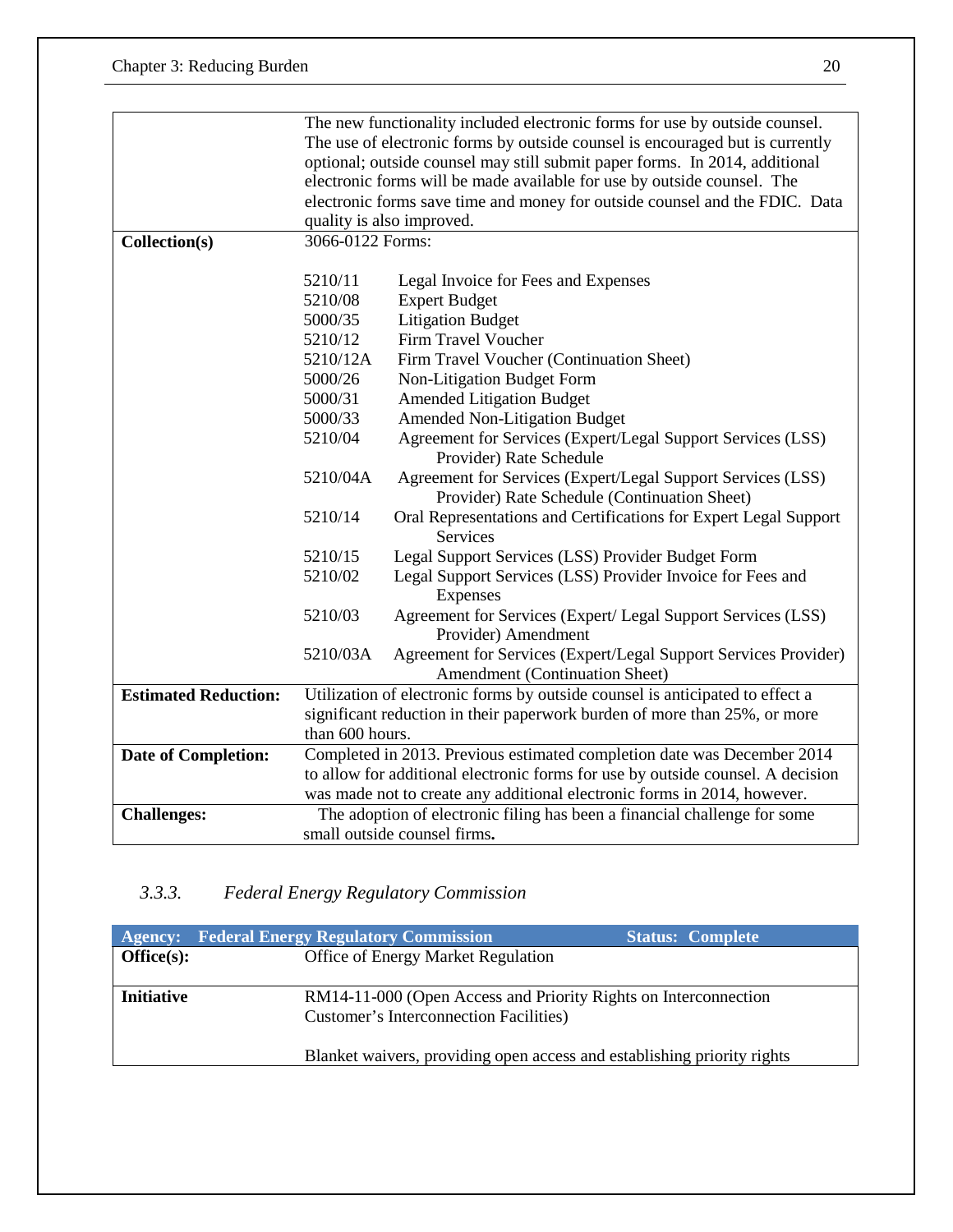| <b>Reduction Area(s):</b>   | $\Box$ "Short Form" options                                                                                                                                                                                                                                                                                                                                                                                                                                                                                                                                                                                                                                                                                                                                                                                                                                                                                                       | $\Box$ Frequency of information collection                                                                                                                                                                                                                                                                                                                                                             |
|-----------------------------|-----------------------------------------------------------------------------------------------------------------------------------------------------------------------------------------------------------------------------------------------------------------------------------------------------------------------------------------------------------------------------------------------------------------------------------------------------------------------------------------------------------------------------------------------------------------------------------------------------------------------------------------------------------------------------------------------------------------------------------------------------------------------------------------------------------------------------------------------------------------------------------------------------------------------------------|--------------------------------------------------------------------------------------------------------------------------------------------------------------------------------------------------------------------------------------------------------------------------------------------------------------------------------------------------------------------------------------------------------|
| (Check all that apply)      | $\Box$ Record retention requirements                                                                                                                                                                                                                                                                                                                                                                                                                                                                                                                                                                                                                                                                                                                                                                                                                                                                                              | $\square$ Re-use of already collected data                                                                                                                                                                                                                                                                                                                                                             |
|                             | $\boxtimes$ Electronic "fillable fileable" forms $\boxtimes$ Other                                                                                                                                                                                                                                                                                                                                                                                                                                                                                                                                                                                                                                                                                                                                                                                                                                                                |                                                                                                                                                                                                                                                                                                                                                                                                        |
| <b>Description:</b>         | FERC-582: The Commission has jurisdiction over all facilities used for the<br>transmission of electrical energy in interstate commerce under Section 201(b)<br>of the Federal Power Act (FPA). Any person who owns or operates facilities<br>subject to the Commission's jurisdiction is a public utility. The Commission is<br>charged with the responsibility to ensure that a public utility's rates, charges,<br>and classifications of services are just and reasonable and not unduly<br>discriminatory or preferential under Sections 205 and 206 of the FPA.                                                                                                                                                                                                                                                                                                                                                              |                                                                                                                                                                                                                                                                                                                                                                                                        |
|                             | FERC-582: Providing Open Access and Establishing Priority Rights to ICIF<br>through FPA Sections 210 and 211. This process results in the reduction in<br>burden associated with avoided petitions for declaratory order, which have<br>been used by ICIF owners to secure priority rights to ICIF capacity for future<br>phased generation development. There will be a reduction in burden overall<br>for ICIF owners, some of whom may be small entities. The reduction will<br>result from a blanket waiver of OATT), OASIS, and Standards of Conduct<br>filing requirements, and thus an avoidance of both individual filings to request<br>waiver as well as OATT filings. The Commission also believes that the<br>regulations will reduce the need for eligible ICIF owners to file petitions for<br>declaratory order to pre-emptively seek priority rights. These reductions will<br>undoubtedly affect small entities. |                                                                                                                                                                                                                                                                                                                                                                                                        |
|                             | electric transmission service as the necessary foundation to develop<br>that all public utilities that own, control, or operate facilities must offer<br>transmission service to all eligible customers under standard terms and<br>any public utility that owns, controls, or operates facilities used for the<br>and comply with other related requirements.                                                                                                                                                                                                                                                                                                                                                                                                                                                                                                                                                                    | FERC-917: In Order No. 888 relying upon its authority under Sections 205 and<br>206 of the FPA, the Commission established nondiscriminatory open access to<br>competitive bulk power markets in the United States. Order No. 888 requires<br>conditions. Order No. 888 (codified in 18 CFR Section 35.28) requires that<br>transmission of electric energy in interstate commerce must file an (OATT) |
|                             | Interconnection Facilities Owners. These blanket waivers result in the<br>owners of transmission facilities.                                                                                                                                                                                                                                                                                                                                                                                                                                                                                                                                                                                                                                                                                                                                                                                                                      | FERC-917: Granting Blanket Waivers to Eligible Interconnection Customer's<br>reduction in burden associated with avoided OATT filings and OATT waiver<br>filings. These filings have been used to clarify the rights and obligations of                                                                                                                                                                |
| Collection(s)               | FERC-582 (OMB Control No.: 1902-0132)                                                                                                                                                                                                                                                                                                                                                                                                                                                                                                                                                                                                                                                                                                                                                                                                                                                                                             |                                                                                                                                                                                                                                                                                                                                                                                                        |
|                             | FERC-917 (OMB Control No.: 1902-0233)                                                                                                                                                                                                                                                                                                                                                                                                                                                                                                                                                                                                                                                                                                                                                                                                                                                                                             |                                                                                                                                                                                                                                                                                                                                                                                                        |
| <b>Estimated Reduction:</b> | 232 total burden hours                                                                                                                                                                                                                                                                                                                                                                                                                                                                                                                                                                                                                                                                                                                                                                                                                                                                                                            |                                                                                                                                                                                                                                                                                                                                                                                                        |
|                             | \$21,961 total cost burden                                                                                                                                                                                                                                                                                                                                                                                                                                                                                                                                                                                                                                                                                                                                                                                                                                                                                                        |                                                                                                                                                                                                                                                                                                                                                                                                        |
|                             |                                                                                                                                                                                                                                                                                                                                                                                                                                                                                                                                                                                                                                                                                                                                                                                                                                                                                                                                   | FERC-582 reduction of 30 burden hours and \$2,840 cost burden reduction.<br>FERC-917 reduction of 202 burden hours and \$19,121 cost burden reduction.                                                                                                                                                                                                                                                 |
| <b>Date of Completion:</b>  | Expected in March, 2015                                                                                                                                                                                                                                                                                                                                                                                                                                                                                                                                                                                                                                                                                                                                                                                                                                                                                                           |                                                                                                                                                                                                                                                                                                                                                                                                        |
|                             | Final Rule Issued March 19, 2015.                                                                                                                                                                                                                                                                                                                                                                                                                                                                                                                                                                                                                                                                                                                                                                                                                                                                                                 |                                                                                                                                                                                                                                                                                                                                                                                                        |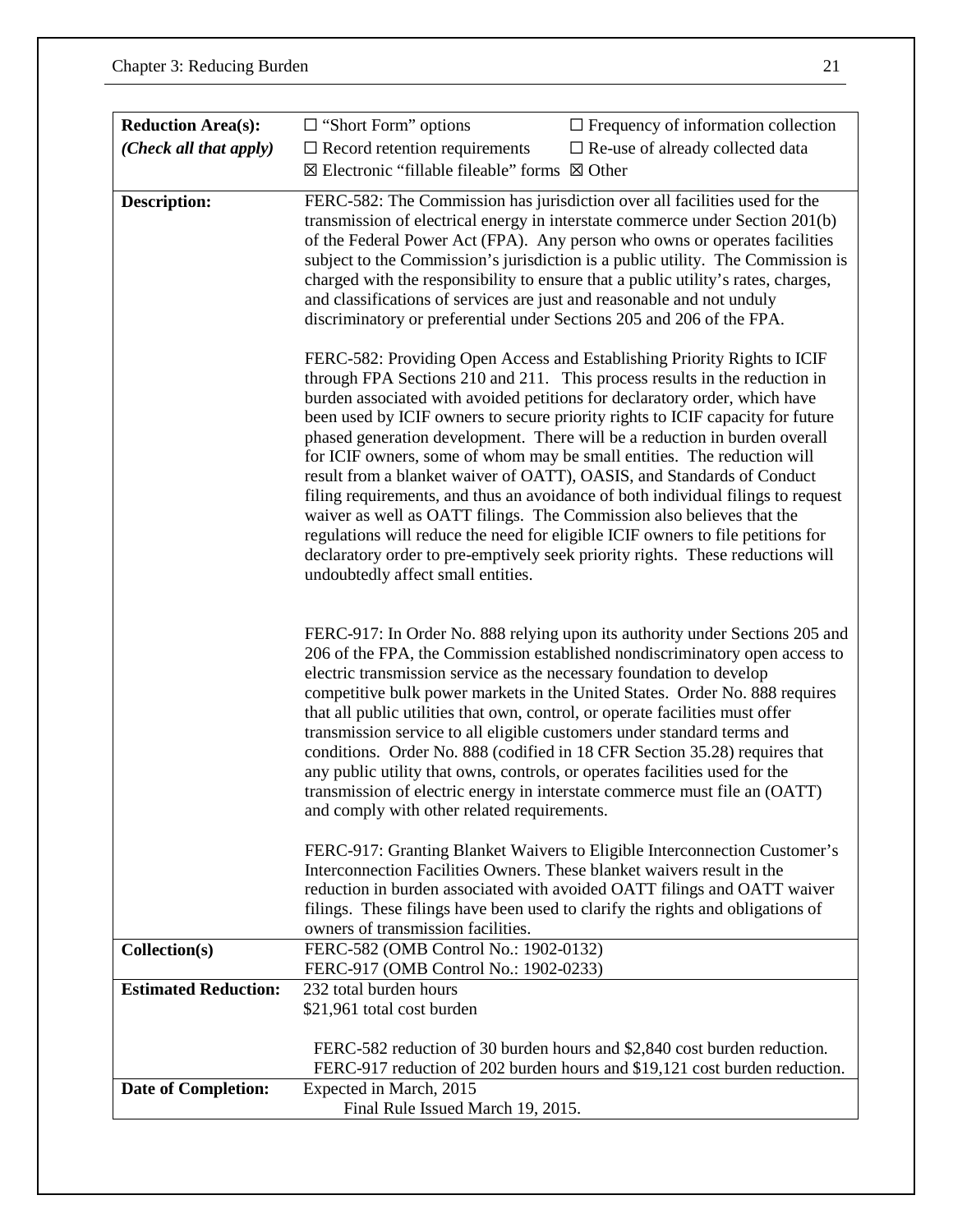**Challenges:** None

| <b>Agency:</b>              | <b>Federal Energy Regulatory Commission</b><br><b>Status: New</b>                                                                                                                                                                                                                                                                                                                                                                                                                                                                                                                                                                                                                                                                                                                                                                                                                                                                                                                                                                                                                                                                                                                               |  |
|-----------------------------|-------------------------------------------------------------------------------------------------------------------------------------------------------------------------------------------------------------------------------------------------------------------------------------------------------------------------------------------------------------------------------------------------------------------------------------------------------------------------------------------------------------------------------------------------------------------------------------------------------------------------------------------------------------------------------------------------------------------------------------------------------------------------------------------------------------------------------------------------------------------------------------------------------------------------------------------------------------------------------------------------------------------------------------------------------------------------------------------------------------------------------------------------------------------------------------------------|--|
| Office(s):                  | Office of Electric Reliability                                                                                                                                                                                                                                                                                                                                                                                                                                                                                                                                                                                                                                                                                                                                                                                                                                                                                                                                                                                                                                                                                                                                                                  |  |
|                             |                                                                                                                                                                                                                                                                                                                                                                                                                                                                                                                                                                                                                                                                                                                                                                                                                                                                                                                                                                                                                                                                                                                                                                                                 |  |
| <b>Initiative</b>           | RM14-7-000 Modeling, Data, and Analysis Reliability Standard - Proposal to<br>retire other MOD Reliability Standards                                                                                                                                                                                                                                                                                                                                                                                                                                                                                                                                                                                                                                                                                                                                                                                                                                                                                                                                                                                                                                                                            |  |
| <b>Reduction Area(s):</b>   | $\Box$ "Short Form" options<br>$\Box$ Frequency of information collection                                                                                                                                                                                                                                                                                                                                                                                                                                                                                                                                                                                                                                                                                                                                                                                                                                                                                                                                                                                                                                                                                                                       |  |
| (Check all that apply)      | $\Box$ Record retention requirements<br>$\square$ Re-use of already collected data                                                                                                                                                                                                                                                                                                                                                                                                                                                                                                                                                                                                                                                                                                                                                                                                                                                                                                                                                                                                                                                                                                              |  |
|                             | $\Box$ Electronic "fillable fileable" forms $\boxtimes$ Other                                                                                                                                                                                                                                                                                                                                                                                                                                                                                                                                                                                                                                                                                                                                                                                                                                                                                                                                                                                                                                                                                                                                   |  |
|                             |                                                                                                                                                                                                                                                                                                                                                                                                                                                                                                                                                                                                                                                                                                                                                                                                                                                                                                                                                                                                                                                                                                                                                                                                 |  |
| <b>Description:</b>         | NERC developed the currently effective Reliability Standards MOD-001-1a,<br>MOD-004-1, MOD-008-1, MOD-028-2, MOD-029-1a and MOD-030-2<br>(Existing MOD A Standards) based on the obligation for transmission service<br>providers to determine available transfer capability (ATC) and available<br>flowgate capability (AFC), as those terms were introduced in Order Nos. 888<br>and 889. In seeking to prohibit transmission providers from potentially using<br>their monopoly power over transmission to unduly discriminate against others,<br>the Commission directed transmission providers to calculate ATC, describe<br>their methodology for such calculations in their open access transmission<br>tariffs (OATT), and post those calculations on their Open Access Same-Time<br>Information Systems (OASIS).<br>The Commission proposes to approve Reliability Standard MOD-001-2 along<br>with its associated violation severity levels. The Commission also proposes the<br>retirement of the Existing MOD A Standards effective on the first day of the<br>first calendar quarter that is 18 months after the date that the proposed standard<br>is approved by the Commission. |  |
|                             | Proposed Reliability Standard MOD-001-2 will ensure that ATC calculations<br>are determined in a manner that supports the reliable operation of the Bulk-<br>Power System and that the methodology and data underlying those<br>determinations are disclosed to those registered entities that need such<br>information for reliability purposes.                                                                                                                                                                                                                                                                                                                                                                                                                                                                                                                                                                                                                                                                                                                                                                                                                                               |  |
| Collection(s)               | FERC-725A (OMB Control No. 1902-0244)                                                                                                                                                                                                                                                                                                                                                                                                                                                                                                                                                                                                                                                                                                                                                                                                                                                                                                                                                                                                                                                                                                                                                           |  |
| <b>Estimated Reduction:</b> | 4,629 total burden hours                                                                                                                                                                                                                                                                                                                                                                                                                                                                                                                                                                                                                                                                                                                                                                                                                                                                                                                                                                                                                                                                                                                                                                        |  |
|                             | \$275,980 total cost burden                                                                                                                                                                                                                                                                                                                                                                                                                                                                                                                                                                                                                                                                                                                                                                                                                                                                                                                                                                                                                                                                                                                                                                     |  |
| Date of Completion:         | Notice of Proposed Rulemaking published June 19, 2015. Final Rule date to<br>be determined.                                                                                                                                                                                                                                                                                                                                                                                                                                                                                                                                                                                                                                                                                                                                                                                                                                                                                                                                                                                                                                                                                                     |  |
| <b>Challenges:</b>          | None                                                                                                                                                                                                                                                                                                                                                                                                                                                                                                                                                                                                                                                                                                                                                                                                                                                                                                                                                                                                                                                                                                                                                                                            |  |

|                   | <b>Agency:</b> Federal Energy Regulatory Commission | <b>Status: Complete</b>                                                                                                                     |
|-------------------|-----------------------------------------------------|---------------------------------------------------------------------------------------------------------------------------------------------|
| Office(s):        | Office of Electric Reliability                      |                                                                                                                                             |
|                   |                                                     |                                                                                                                                             |
| <b>Initiative</b> |                                                     | Elimination of requirements contained within Reliability Standards covered<br>under FERC-725A, FERC-725B, and FERC-725D. UPDATE from New to |
|                   | Complete                                            |                                                                                                                                             |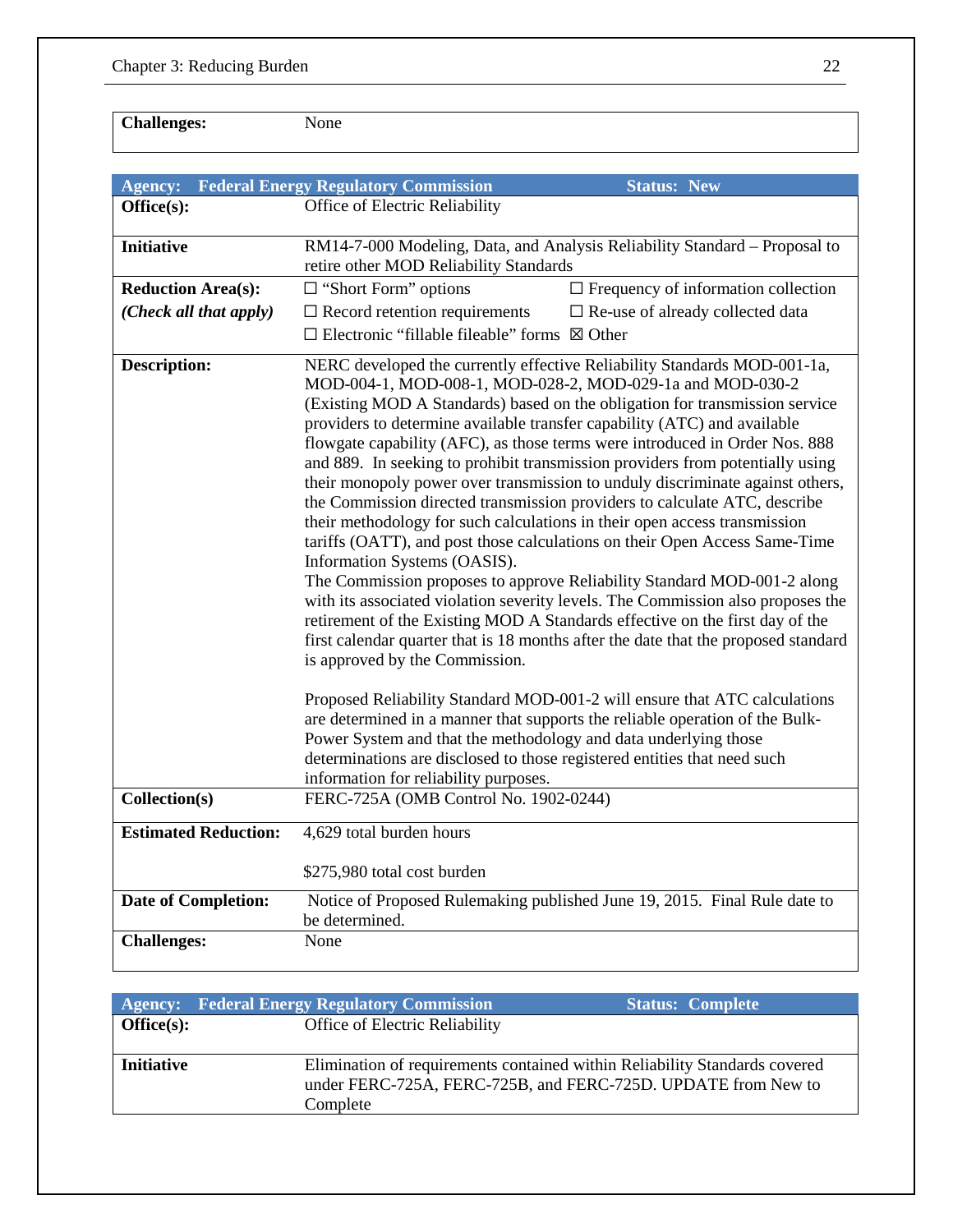| <b>Reduction Area(s):</b> | $\Box$ "Short Form" options<br>$\Box$ Frequency of information collection                                                                                                                                                                                                                                                                                                                                                                                                                                                                                                                                                                                                                                                                                                                                                                                                                                                                                                                                                                                                                                                                                                                                                                                                                                                                                                                                                                                                                                                                                                                                                                                                                                                                                                               |  |
|---------------------------|-----------------------------------------------------------------------------------------------------------------------------------------------------------------------------------------------------------------------------------------------------------------------------------------------------------------------------------------------------------------------------------------------------------------------------------------------------------------------------------------------------------------------------------------------------------------------------------------------------------------------------------------------------------------------------------------------------------------------------------------------------------------------------------------------------------------------------------------------------------------------------------------------------------------------------------------------------------------------------------------------------------------------------------------------------------------------------------------------------------------------------------------------------------------------------------------------------------------------------------------------------------------------------------------------------------------------------------------------------------------------------------------------------------------------------------------------------------------------------------------------------------------------------------------------------------------------------------------------------------------------------------------------------------------------------------------------------------------------------------------------------------------------------------------|--|
| (Check all that apply)    | $\Box$ Record retention requirements<br>$\Box$ Re-use of already collected data                                                                                                                                                                                                                                                                                                                                                                                                                                                                                                                                                                                                                                                                                                                                                                                                                                                                                                                                                                                                                                                                                                                                                                                                                                                                                                                                                                                                                                                                                                                                                                                                                                                                                                         |  |
|                           | $\Box$ Electronic "fillable fileable" forms $\boxtimes$ Other                                                                                                                                                                                                                                                                                                                                                                                                                                                                                                                                                                                                                                                                                                                                                                                                                                                                                                                                                                                                                                                                                                                                                                                                                                                                                                                                                                                                                                                                                                                                                                                                                                                                                                                           |  |
| <b>Description:</b>       | A Final Rule in Docket RM13-8-000 was issued on 11/21/2013, which<br>eliminated requirements contained within Reliability Standards covered under<br>FERC-725A, -725B, and -725D. NERC initially requested that FERC approve<br>the retirement of 34 requirements within 19 reliability standards (listed below).<br>It was stated that the 34 requirements were redundant and unnecessary. NERC<br>also stated that retiring the 34 requirements will allow for an increase in<br>efficiency by allowing stakeholders to focus resources on more appropriate<br>areas. The retirement of the 34 requirements will have a burden reduction on<br>entities both large and small because it is eliminating unnecessary and/or<br>redundant Reliability Standard Requirements.                                                                                                                                                                                                                                                                                                                                                                                                                                                                                                                                                                                                                                                                                                                                                                                                                                                                                                                                                                                                             |  |
|                           | The following 34 requirements within 19 Reliability Standards were retired:<br>BAL-005-0.2b, Requirement R2 - Automatic Generation Control<br>$CIP-003-3$ , -4, Requirement R1.2 – Cyber Security – Security<br>$\bullet$<br><b>Management Controls</b><br>CIP-003-3, -4, Requirements R3, R3.1, R3.2, and R3.3 – Cyber<br>Security - Security Management Controls<br>$CIP-003-3$ , -4, Requirement R4.2 – Cyber Security – Security<br>٠<br><b>Management Controls</b><br>$CIP-005-3a$ , -4a, Requirement R2.6 – Cyber Security – Electronic<br>$\bullet$<br>Security Perimeter(s)<br>CIP-007-3, -4, Requirement R7.3 - Cyber Security - Systems Security<br>Management<br>EOP-005-2, Requirement R3.1 - System Restoration from Blackstart<br>$\bullet$<br>Services<br>FAC-002-1, Requirement R2 – Coordination of Plans for New<br>$\bullet$<br>Facilities<br>FAC-008-3, Requirements R4 and R5 – Facility Ratings<br>FAC-010-2.1, Requirement R5 – System Operating Limits<br>$\bullet$<br>Methodology for the Planning Horizon<br>FAC-011-2.1, Requirement R5 – System Operating Limits<br>Methodology for the Operations Horizon<br>FAC-013-2, Requirement R3 - Assessment of Transfer Capability for<br>٠<br>the Near-term Transmission Planning Horizon<br>INT-007-1, Requirement $R1.2$ – Interchange Confirmation<br>٠<br>IRO-016-1, Requirement R2 – Coordination of Real-Time Activities<br>$\bullet$<br>between Reliability Coordinators<br>NUC-001-2, Requirements R9.1, R9.1.1, R9.1.2, R9.1.3, and R1.9.4 -<br><b>Nuclear Plant Interface Coordination</b><br>PRC-010-0, Requirement $R2 -$ Assessment of the Design and<br>٠<br>Effectiveness of Undervoltage Load Shedding Programs<br>PRC-022-1, Requirement R2 – Under-Voltage Load Shedding<br>Program Performance |  |
| Collection(s)             | FERC-725A, FERC-725B, FERC-725D                                                                                                                                                                                                                                                                                                                                                                                                                                                                                                                                                                                                                                                                                                                                                                                                                                                                                                                                                                                                                                                                                                                                                                                                                                                                                                                                                                                                                                                                                                                                                                                                                                                                                                                                                         |  |
|                           |                                                                                                                                                                                                                                                                                                                                                                                                                                                                                                                                                                                                                                                                                                                                                                                                                                                                                                                                                                                                                                                                                                                                                                                                                                                                                                                                                                                                                                                                                                                                                                                                                                                                                                                                                                                         |  |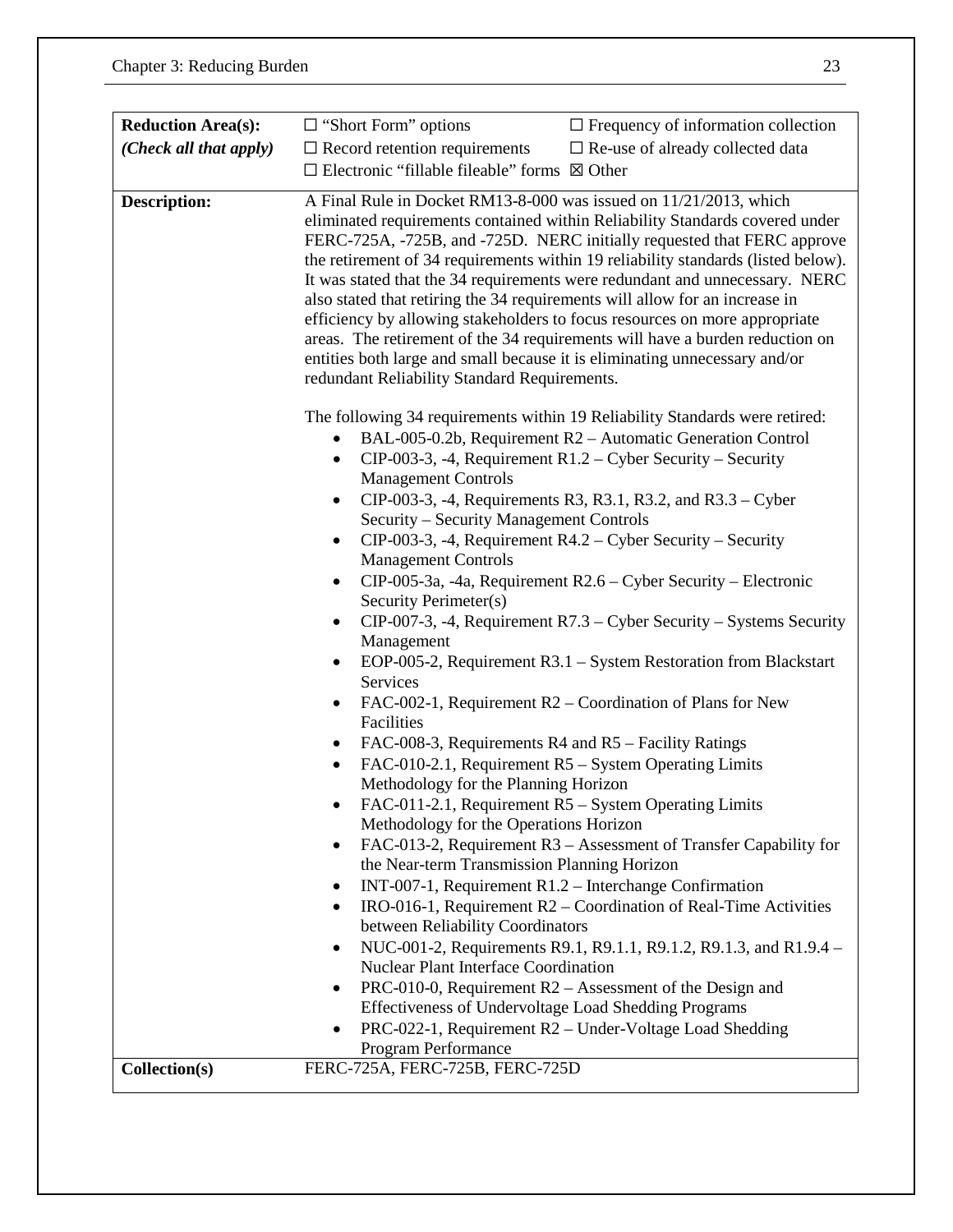| <b>Estimated Reduction:</b> | 8,637 total burden hours                                                                                                                                   |
|-----------------------------|------------------------------------------------------------------------------------------------------------------------------------------------------------|
|                             | \$518,220 total cost burden                                                                                                                                |
|                             | FERC-725A, reduction of 4,667 burden hours and \$280,020 cost burden                                                                                       |
| reduction.                  | FERC-725B, reduction of 1,950 burden hours and \$117,000 cost burden<br>reduction.<br>FERC-725D, reduction of 2,020 burden hours and \$121,200 cost burden |
| <b>Date of Completion:</b>  | reduction.<br>Completed in September, 2013                                                                                                                 |
|                             |                                                                                                                                                            |
| <b>Challenges:</b>          | None                                                                                                                                                       |

| <b>Agency:</b>              | <b>Federal Energy Regulatory Commission</b>                                                                                                                                                                                                                                                                                                                       | <b>Status: Complete</b>                                                                                                                                                                                                                                                                                                                                                                                                                                                                                  |
|-----------------------------|-------------------------------------------------------------------------------------------------------------------------------------------------------------------------------------------------------------------------------------------------------------------------------------------------------------------------------------------------------------------|----------------------------------------------------------------------------------------------------------------------------------------------------------------------------------------------------------------------------------------------------------------------------------------------------------------------------------------------------------------------------------------------------------------------------------------------------------------------------------------------------------|
| Office(s):                  | Office of Energy Market Regulation                                                                                                                                                                                                                                                                                                                                |                                                                                                                                                                                                                                                                                                                                                                                                                                                                                                          |
| <b>Initiative</b>           | Annual Charge Filing Procedures for Natural Gas Pipelines.                                                                                                                                                                                                                                                                                                        |                                                                                                                                                                                                                                                                                                                                                                                                                                                                                                          |
| <b>Reduction Area(s):</b>   | $\Box$ "Short Form" options                                                                                                                                                                                                                                                                                                                                       | $\boxtimes$ Frequency of information collection                                                                                                                                                                                                                                                                                                                                                                                                                                                          |
| (Check all that apply)      | $\Box$ Record retention requirements                                                                                                                                                                                                                                                                                                                              | $\square$ Re-use of already collected data                                                                                                                                                                                                                                                                                                                                                                                                                                                               |
|                             | $\Box$ Electronic "fillable fileable" forms $\Box$ Other                                                                                                                                                                                                                                                                                                          |                                                                                                                                                                                                                                                                                                                                                                                                                                                                                                          |
| <b>Description:</b>         | gas pipelines that choose to recover Commission-assessed annual charges<br>through an annual charge adjustment (ACA) clause. Currently, natural gas<br>revised ACA unit charge authorized by the Commission for that fiscal year.<br>gas pipelines utilizing an ACA clause to incorporate the Commission-<br>Commission's website located at http://www.ferc.gov. | In RM12-14-000, a Final Rule effective May 2013, the Commission amended<br>its regulations at 18 C.F.R. 154.402 to revise the filing requirements for natural<br>pipelines utilizing an ACA clause must make an annual tariff filing to reflect a<br>To reduce the regulatory burden on these pipelines, the Commission eliminated<br>this annual filing requirement. In its place, the Commission required natural<br>authorized annual charge unit rate by reference to that rate, as published on the |
| Collection(s)               | FERC-542 (1902-0070) – 290 burden hour reduction, \$17,110 cost burden<br>reduction                                                                                                                                                                                                                                                                               |                                                                                                                                                                                                                                                                                                                                                                                                                                                                                                          |
| <b>Estimated Reduction:</b> | 290 total burden hours                                                                                                                                                                                                                                                                                                                                            |                                                                                                                                                                                                                                                                                                                                                                                                                                                                                                          |
|                             | \$17,110 total cost burden                                                                                                                                                                                                                                                                                                                                        |                                                                                                                                                                                                                                                                                                                                                                                                                                                                                                          |
| Date of Completion:         | Completed in May, 2015                                                                                                                                                                                                                                                                                                                                            |                                                                                                                                                                                                                                                                                                                                                                                                                                                                                                          |
| <b>Challenges:</b>          | None                                                                                                                                                                                                                                                                                                                                                              |                                                                                                                                                                                                                                                                                                                                                                                                                                                                                                          |

|                   | <b>Agency:</b> Federal Energy Regulatory Commission | <b>Status: Complete</b>                                                    |
|-------------------|-----------------------------------------------------|----------------------------------------------------------------------------|
| Office(s):        | <b>Office of Energy Market Regulation</b>           |                                                                            |
|                   |                                                     |                                                                            |
| <b>Initiative</b> |                                                     | RM12-15-000, Filing, Indexing and Service Requirements for Oil Pipelines – |
|                   | <b>Update from New to Complete</b>                  |                                                                            |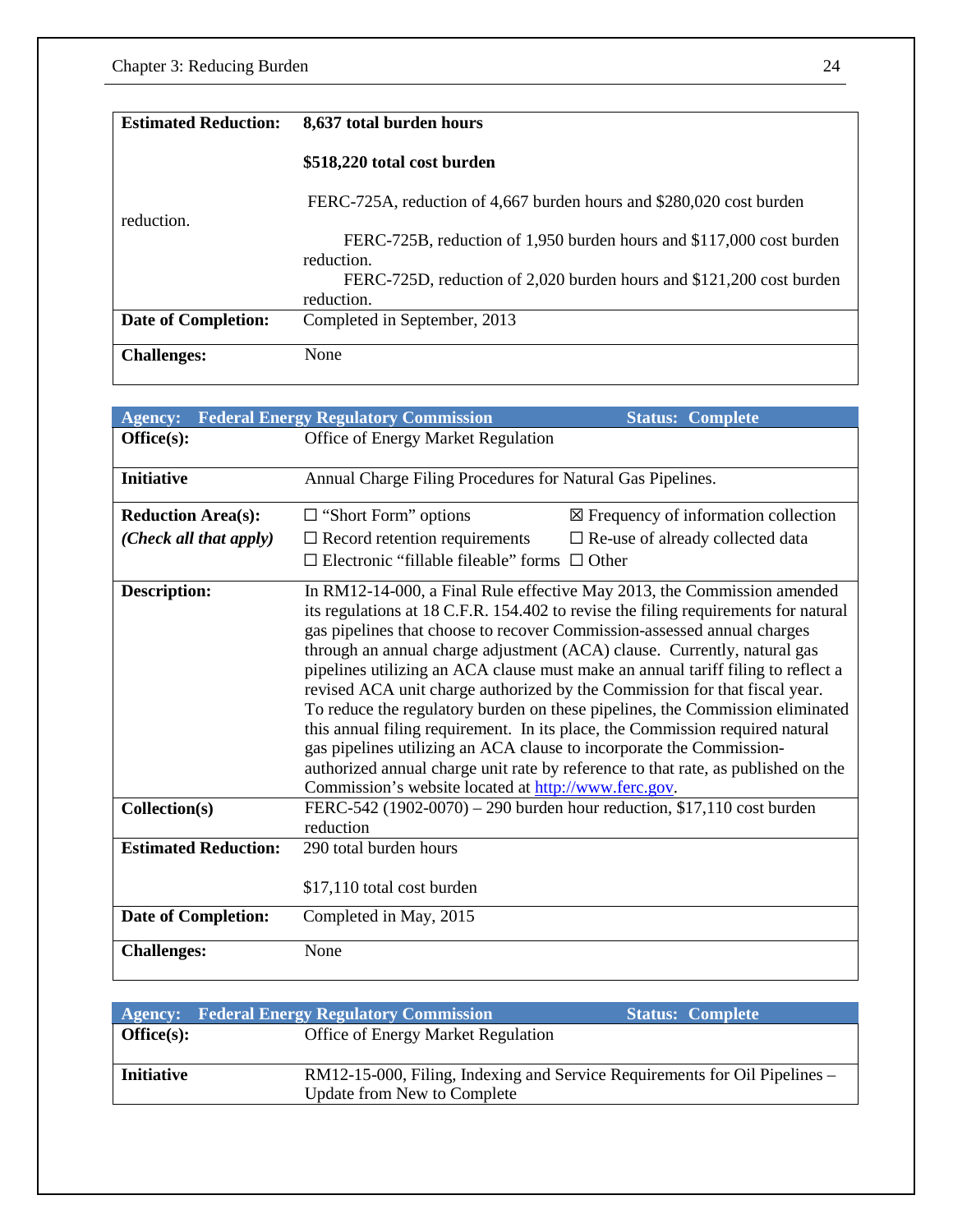| <b>Reduction Area(s):</b>   | $\Box$ "Short Form" options                                                                                                                                                                                                                                                                                                                                                                                                                                                                                                                                                                                                                                                                                                                                                                                                                                                                                                                                                     | $\boxtimes$ Frequency of information collection                        |
|-----------------------------|---------------------------------------------------------------------------------------------------------------------------------------------------------------------------------------------------------------------------------------------------------------------------------------------------------------------------------------------------------------------------------------------------------------------------------------------------------------------------------------------------------------------------------------------------------------------------------------------------------------------------------------------------------------------------------------------------------------------------------------------------------------------------------------------------------------------------------------------------------------------------------------------------------------------------------------------------------------------------------|------------------------------------------------------------------------|
| (Check all that apply)      | $\Box$ Record retention requirements<br>$\Box$ Electronic "fillable fileable" forms                                                                                                                                                                                                                                                                                                                                                                                                                                                                                                                                                                                                                                                                                                                                                                                                                                                                                             | $\Box$ Re-use of already collected data<br>$\boxtimes$ Other           |
| <b>Description:</b>         | In May 2013, the Commission amended Part 341 of its regulations to rewrite,<br>remove and update portions governing the form, composition, and filing of<br>rates and charges by interstate oil pipelines for transportation in interstate<br>commerce. The Commission revised Section $341.0(a)(7)$ to replace the paper<br>posting requirement with a requirement for pipelines to post tariffs on public<br>websites. Revisions to Section 341 also eliminated the requirement for "loose-<br>leaf" tariffs. In addition, the Commission revised Section 341.2(a) to eliminate<br>the requirement for service of tariff publications. This elimination will create a<br>more uniform service requirement for all Commission-regulated entities.<br>Finally, the Commission eliminated the requirement that pipelines make tariff<br>filings setting forth an index of all effective tariffs to which it is party.<br>Final Rule issued and NOA received from OMB on 8/6/2013 |                                                                        |
| Collection(s)               | reduction                                                                                                                                                                                                                                                                                                                                                                                                                                                                                                                                                                                                                                                                                                                                                                                                                                                                                                                                                                       | FERC-550 (1902-0089)-1,089 burden hour reduction, \$59,895 cost burden |
| <b>Estimated Reduction:</b> | 1,089 total burden hours                                                                                                                                                                                                                                                                                                                                                                                                                                                                                                                                                                                                                                                                                                                                                                                                                                                                                                                                                        |                                                                        |
|                             | \$59,895 total cost burden                                                                                                                                                                                                                                                                                                                                                                                                                                                                                                                                                                                                                                                                                                                                                                                                                                                                                                                                                      |                                                                        |
| <b>Date of Completion:</b>  | Completed in May, 2015                                                                                                                                                                                                                                                                                                                                                                                                                                                                                                                                                                                                                                                                                                                                                                                                                                                                                                                                                          |                                                                        |
| <b>Challenges:</b>          | None                                                                                                                                                                                                                                                                                                                                                                                                                                                                                                                                                                                                                                                                                                                                                                                                                                                                                                                                                                            |                                                                        |

## *3.3.4. Federal Trade Commission*

| <b>Agency:</b>                  | <b>Federal Trade Commission</b>                                                                                                                                                                                                                                                                                                                                                                                               | <b>Status: In-Progress</b>                 |
|---------------------------------|-------------------------------------------------------------------------------------------------------------------------------------------------------------------------------------------------------------------------------------------------------------------------------------------------------------------------------------------------------------------------------------------------------------------------------|--------------------------------------------|
| Office(s):                      | <b>Premerger Notification</b>                                                                                                                                                                                                                                                                                                                                                                                                 |                                            |
| <b>Initiative</b>               | Premerger Notification; Reporting and Waiting Period Requirements                                                                                                                                                                                                                                                                                                                                                             |                                            |
| <b>Reduction Area(s):</b>       | $\Box$ "Short Form" options                                                                                                                                                                                                                                                                                                                                                                                                   | $\Box$ Frequency of information collection |
| ( <i>Check all that apply</i> ) | $\Box$ Record retention requirements                                                                                                                                                                                                                                                                                                                                                                                          | $\Box$ Re-use of already collected data    |
|                                 | $\Box$ Electronic "fillable fileable" forms $\boxtimes$ Other                                                                                                                                                                                                                                                                                                                                                                 |                                            |
| Description:                    | The Federal Trade Commission modified the Hart-Scott-Rodino Antitrust<br>Improvements Act Rules and corresponding Premerger Notification and Report<br>Form for Certain Mergers and Acquisitions. Most of the changes, which<br>became effective August 18, 2011, streamline the Notification and Report<br>Form by eliminating sections deemed obsolete or unnecessary to staff in their<br>initial review of a transaction. |                                            |
| Collection(s)                   | Streamlining Form (3084-0005): 2,856 hour burden reduction, \$1,313,760<br>cost burden reduction; e-Filing the Form (3084-0005): 2,856 hour burden<br>reduction, \$1,313,760 cost burden reduction.                                                                                                                                                                                                                           |                                            |
| <b>Estimated Reduction:</b>     | 5,712 total burden hours                                                                                                                                                                                                                                                                                                                                                                                                      |                                            |
|                                 | $$2,627,520$ total cost burden                                                                                                                                                                                                                                                                                                                                                                                                |                                            |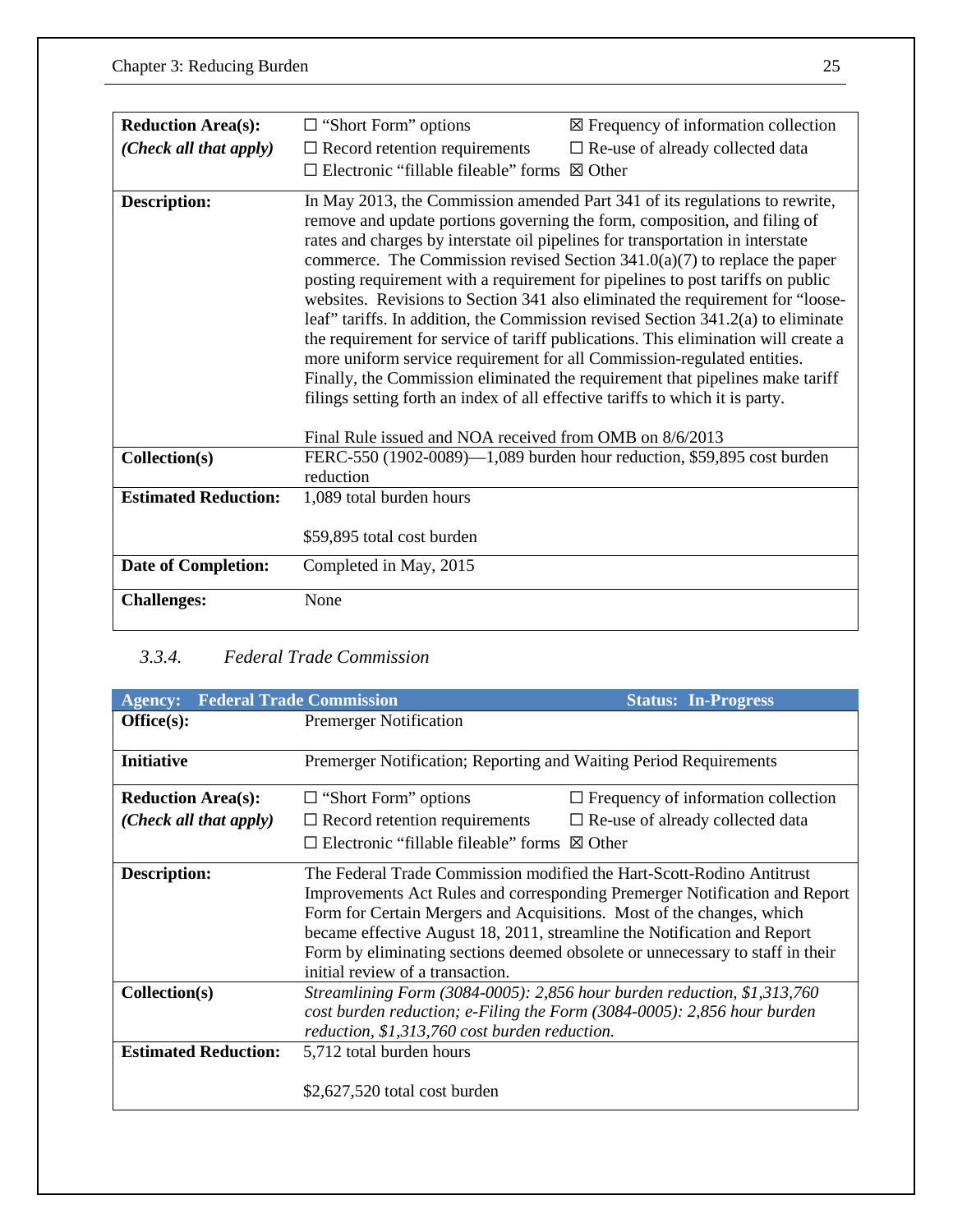| Date of Completion: | Not completed as expected in September, 2015                                                                                                                                                                                           |
|---------------------|----------------------------------------------------------------------------------------------------------------------------------------------------------------------------------------------------------------------------------------|
| <b>Challenges:</b>  | Technical aspects to implementation and related cost considerations will<br>influence the outcome regarding previously contemplated electronic filing<br>options. Budgetary restrictions are delaying the continuation of the project. |

### *3.3.5. National Science Foundation*

| <b>Agency:</b>                       | <b>National Science Foundation</b><br><b>Status: New</b>                                                                                                                                                                                                                                                                                                                                                                                                                          |  |
|--------------------------------------|-----------------------------------------------------------------------------------------------------------------------------------------------------------------------------------------------------------------------------------------------------------------------------------------------------------------------------------------------------------------------------------------------------------------------------------------------------------------------------------|--|
| Office(s):                           | National Center for Science and Engineering Statistics                                                                                                                                                                                                                                                                                                                                                                                                                            |  |
| <b>Initiative</b>                    | Eliminating questions from surveys                                                                                                                                                                                                                                                                                                                                                                                                                                                |  |
| <b>Reduction Area(s):</b>            | <b>Trequency of information collection</b><br>$\square$ "Short Form" options                                                                                                                                                                                                                                                                                                                                                                                                      |  |
| (Check all that apply)               | $\Box$ Record retention requirements<br>□Re-use of already collected data<br>□Electronic "fillable fileable" forms<br>⊠Other                                                                                                                                                                                                                                                                                                                                                      |  |
| <b>Description:</b><br>Collection(s) | Beginning with the FY 2015 data collection for 3145-0100, the question<br>regarding federal R&D expenditures funded by the American Recovery and<br>Reinvestment Act (ARRA) was eliminated.<br>Beginning with the FY 2015 data collection, the computing and networking<br>(cyberinfrastructure) portion of 3145-0101 was discontinued because the data<br>was no longer useful.<br>"Higher Education Research and Development Survey" (3145-0100) - 54<br>hours burden reduction |  |
|                                      | "Survey of Science and Engineering Research Facilities" (3145-0101) - 8,098<br>burden hour reduction                                                                                                                                                                                                                                                                                                                                                                              |  |
| <b>Estimated Reduction:</b>          | 8,152 total burden hours                                                                                                                                                                                                                                                                                                                                                                                                                                                          |  |
|                                      | total cost burden                                                                                                                                                                                                                                                                                                                                                                                                                                                                 |  |
| <b>Date of Completion:</b>           | November, 2015                                                                                                                                                                                                                                                                                                                                                                                                                                                                    |  |
| <b>Challenges:</b>                   | $\rm N/A$                                                                                                                                                                                                                                                                                                                                                                                                                                                                         |  |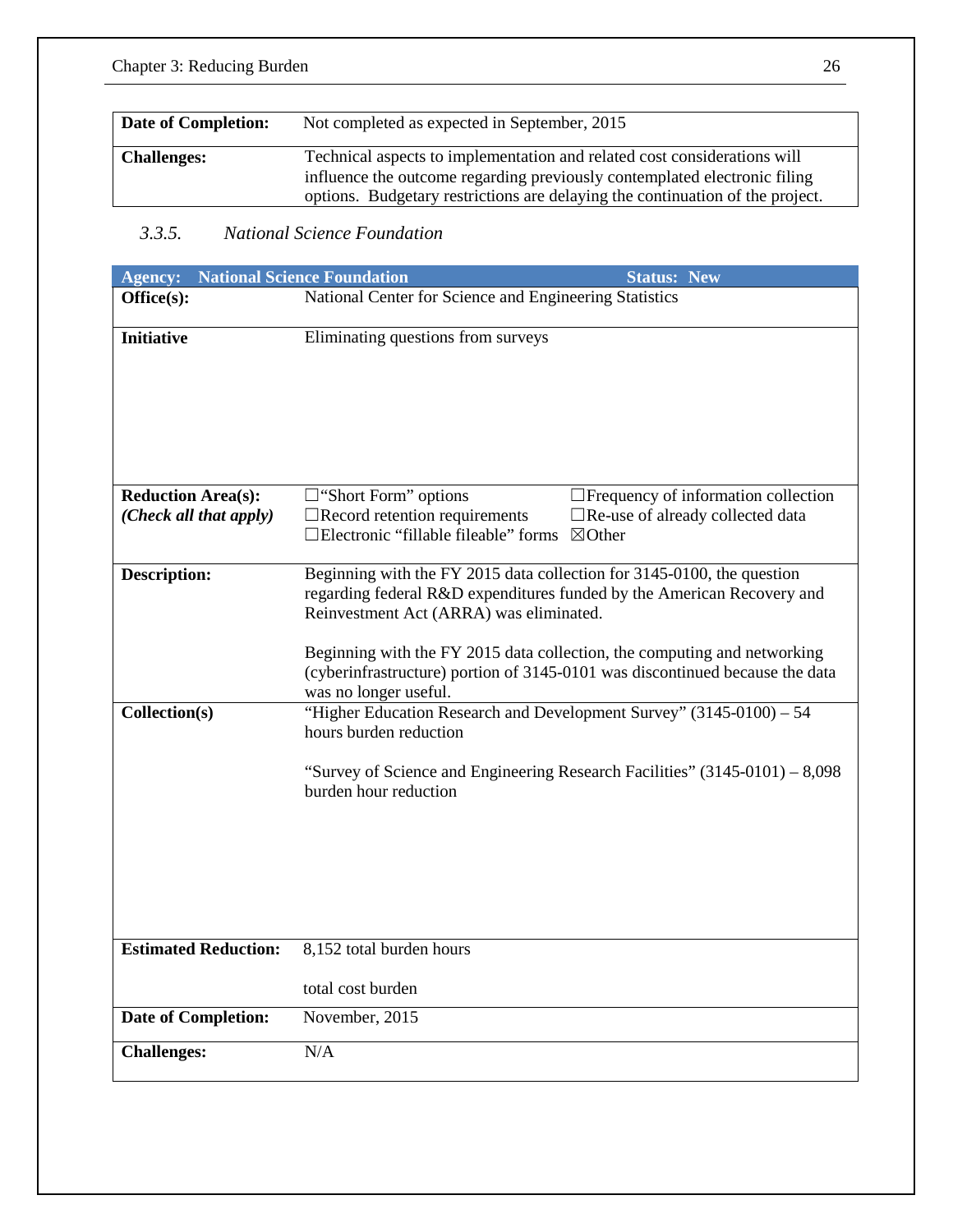## *3.3.6. Nuclear Regulatory Commission*

| <b>Agency:</b>                                                         | <b>Nuclear Regulatory Commission</b><br><b>Status: Unsuccessful</b>                                                                                                                                                                                                                                                                                                                                                                                                                                                                               |                                                                            |
|------------------------------------------------------------------------|---------------------------------------------------------------------------------------------------------------------------------------------------------------------------------------------------------------------------------------------------------------------------------------------------------------------------------------------------------------------------------------------------------------------------------------------------------------------------------------------------------------------------------------------------|----------------------------------------------------------------------------|
| Office(s):                                                             | Office of Nuclear Reactor Regulation                                                                                                                                                                                                                                                                                                                                                                                                                                                                                                              |                                                                            |
|                                                                        |                                                                                                                                                                                                                                                                                                                                                                                                                                                                                                                                                   |                                                                            |
| <b>Initiative</b>                                                      | Web based on-line submittal of Licensee Event Reports with automatic<br>submittal into ADAMS and NRC publicly available database.                                                                                                                                                                                                                                                                                                                                                                                                                 |                                                                            |
| <b>Reduction Area(s):</b>                                              | $\Box$ "Short Form" options                                                                                                                                                                                                                                                                                                                                                                                                                                                                                                                       | $\Box$ Frequency of information collection                                 |
| (Check all that apply)                                                 | $\Box$ Record retention requirements                                                                                                                                                                                                                                                                                                                                                                                                                                                                                                              | ⊠ Re-use of already collected data                                         |
|                                                                        | ⊠ Electronic "fillable fileable" forms ⊠ Other                                                                                                                                                                                                                                                                                                                                                                                                                                                                                                    |                                                                            |
| <b>Description:</b>                                                    | Automation of Licensee Event Reporting would reduce burden on the public<br>and NRC contracts. The on-line submittal would provide superior<br>improvement in efficiency of information for the NRC, NRC contracts,<br>Licensee and public. Power reactors have issued over three thousand Licensee<br>Event Reports in the past ten years. The current NRC Form 366 is never<br>returned in the version downloaded on the public website. Each licensee<br>modifies Form 366 to prevent editing and adds a cover sheet increasing the<br>burden. |                                                                            |
| Collection(s)                                                          | Licensee Event Reporting Requirements 10 CFR 50.73 (3150-0104)                                                                                                                                                                                                                                                                                                                                                                                                                                                                                    |                                                                            |
| <b>Estimated Reduction:</b>                                            | Licensee Burden: 300 LERs per year x $(1$ week to process) = 12,000 total<br>burden hours                                                                                                                                                                                                                                                                                                                                                                                                                                                         |                                                                            |
| <b>Estimated Cost Burden</b>                                           | 300 LERs per year x (1 week process) x $$50$ hourly rate = \$600,000 Licensee<br>total cost; NRC Burden 300 LERs per year x (Document Control Center<br>Burden and collection of LER data) 3 weeks $x $50 = $1,800,000$ NRC Cost                                                                                                                                                                                                                                                                                                                  |                                                                            |
| Total Cost \$2,400,000                                                 |                                                                                                                                                                                                                                                                                                                                                                                                                                                                                                                                                   |                                                                            |
| Note: NRC/RES contracts: code 300 LERs per year for various contracts. |                                                                                                                                                                                                                                                                                                                                                                                                                                                                                                                                                   |                                                                            |
| <b>Date of Completion:</b>                                             | Not completed as expected                                                                                                                                                                                                                                                                                                                                                                                                                                                                                                                         |                                                                            |
| <b>Challenges:</b>                                                     | the Office of Nuclear Security and Incident Response and as a result this<br>initiative was rejected on 1/26/14 and will not be implemented.                                                                                                                                                                                                                                                                                                                                                                                                      | This initiative as included in employee suggestion 2014-28 was reviewed by |

| <b>Agency:</b>            | <b>Nuclear Regulatory Commission</b>                                                                                                                                                                                                                                                                                   | <b>Status: New</b>                         |
|---------------------------|------------------------------------------------------------------------------------------------------------------------------------------------------------------------------------------------------------------------------------------------------------------------------------------------------------------------|--------------------------------------------|
| Office(s):                | Office of Nuclear Security and Incident Response                                                                                                                                                                                                                                                                       |                                            |
| <b>Initiative</b>         | Granting of enforcement discretion for non-submittal of changes to nuclear<br>power plant emergency plans and implementing procedures.                                                                                                                                                                                 |                                            |
| <b>Reduction Area(s):</b> | $\Box$ "Short Form" options                                                                                                                                                                                                                                                                                            | $\Box$ Frequency of information collection |
| (Check all that apply)    | $\Box$ Record retention requirements                                                                                                                                                                                                                                                                                   | $\Box$ Re-use of already collected data    |
|                           | $\Box$ Electronic "fillable fileable" forms $\boxtimes$ Other                                                                                                                                                                                                                                                          |                                            |
| <b>Description:</b>       | Through the issuance of an enforcement guidance memorandum, the NRC will<br>grant enforcement discretion to nuclear power plant licensees for non-submittal<br>of changes to emergency plans and implementing procedures per Appendix<br>E.V to 10 CFR Part 50. This enforcement discretion will remain in place until |                                            |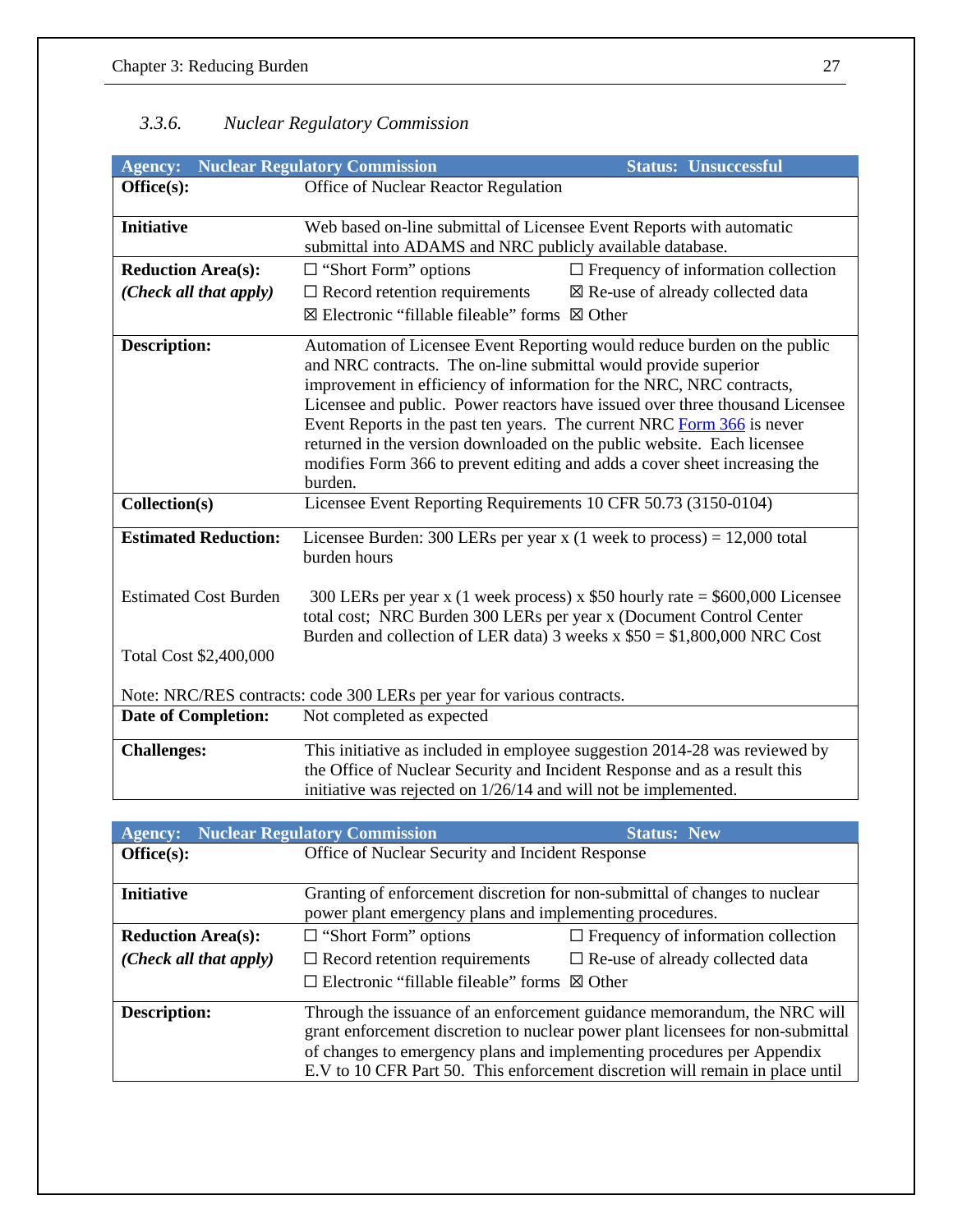|                             | rulemaking (eliminating the language in Section V requiring any change to be<br>submitted) is complete, which will provide final resolution of this issue. |  |
|-----------------------------|------------------------------------------------------------------------------------------------------------------------------------------------------------|--|
| Collection(s)               | 10 CFR Part 50, Domestic Licensing of Production and Utilization Facilities                                                                                |  |
|                             | $(3150-0011)$                                                                                                                                              |  |
| <b>Estimated Reduction:</b> | 3,500 total burden hours                                                                                                                                   |  |
|                             |                                                                                                                                                            |  |
|                             | \$938,000 total cost burden                                                                                                                                |  |
| <b>Date of Completion:</b>  | Expected in December, 2015                                                                                                                                 |  |
|                             |                                                                                                                                                            |  |
| <b>Challenges:</b>          | None                                                                                                                                                       |  |

| <b>Agency:</b>              | <b>Nuclear Regulatory Commission</b><br><b>Status: New</b>                                                                                                |  |
|-----------------------------|-----------------------------------------------------------------------------------------------------------------------------------------------------------|--|
| Office(s):                  | Office of Nuclear Reactor Regulation                                                                                                                      |  |
|                             |                                                                                                                                                           |  |
| <b>Initiative</b>           | Incorporation by Reference of Edition and Addenda to American Society of                                                                                  |  |
|                             | Mechanical Engineers (ASME) Codes and New and Revised ASME Code                                                                                           |  |
|                             | Cases into 10 CFR 50.55a                                                                                                                                  |  |
| <b>Reduction Area(s):</b>   | $\boxtimes$ Frequency of information collection<br>$\Box$ "Short Form" options                                                                            |  |
| (Check all that apply)      | $\Box$ Record retention requirements<br>$\Box$ Re-use of already collected data                                                                           |  |
|                             | $\Box$ Electronic "fillable fileable" forms $\Box$ Other                                                                                                  |  |
| <b>Description:</b>         | The NRC believes that this regulatory action would improve the effectiveness                                                                              |  |
|                             | of future licensing actions. This final action would allow licensees to apply the                                                                         |  |
|                             | Code Cases listed in the RGs as alternatives to requirements in the ASME BPV<br>Code and ASME OM Code for the design, construction, in-service inspection |  |
|                             | (ISI), and in-service testing (IST) of nuclear power plant components without a                                                                           |  |
|                             | request for the use of alternatives or an exemption. This would help ensure                                                                               |  |
|                             | that NRC actions are effective, efficient, realistic, and timely by eliminating                                                                           |  |
|                             | the need for the NRC review of plant specific requests for alternatives in                                                                                |  |
|                             | accordance with 10 CFR 50.55a (z).                                                                                                                        |  |
| Collection(s)               | 3150-0011                                                                                                                                                 |  |
| <b>Estimated Reduction:</b> | 14,440 total burden hours                                                                                                                                 |  |
|                             |                                                                                                                                                           |  |
|                             | \$3,869,920 total cost burden                                                                                                                             |  |
| <b>Date of Completion:</b>  | Expected in October, 2016                                                                                                                                 |  |
| <b>Challenges:</b>          | None                                                                                                                                                      |  |
|                             |                                                                                                                                                           |  |

| <b>Agency:</b> Nuclear Regulatory Commission |                                                          | <b>Status: Complete</b>                         |
|----------------------------------------------|----------------------------------------------------------|-------------------------------------------------|
| Office(s):                                   | Office of Investigations                                 |                                                 |
|                                              |                                                          |                                                 |
| <b>Initiative</b>                            | OI Monthly Report Submission                             |                                                 |
|                                              |                                                          |                                                 |
| <b>Reduction Area(s):</b>                    | $\Box$ "Short Form" options                              | $\boxtimes$ Frequency of information collection |
| (Check all that apply)                       | $\Box$ Record retention requirements                     | $\Box$ Re-use of already collected data         |
|                                              | $\Box$ Electronic "fillable fileable" forms $\Box$ Other |                                                 |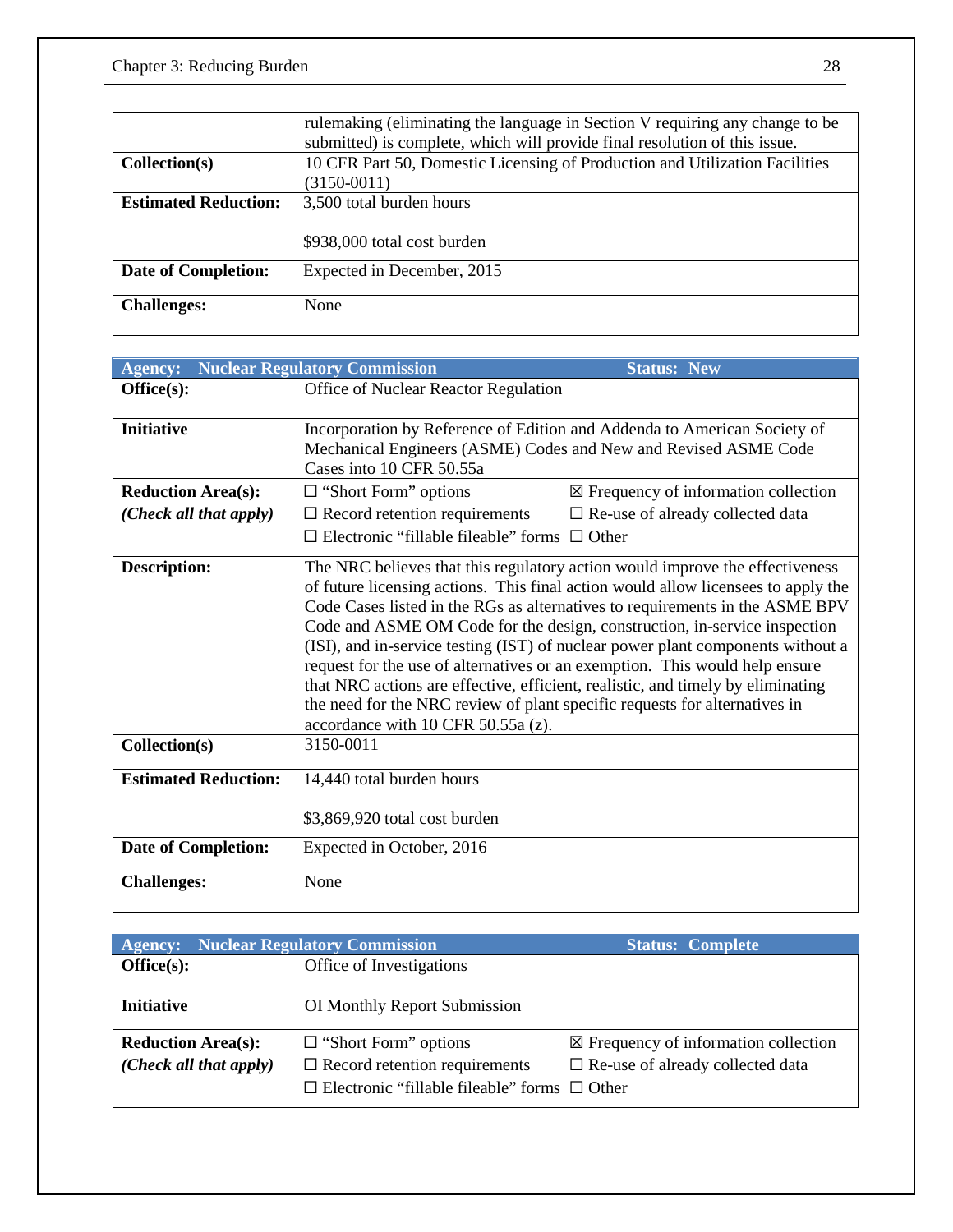| <b>Description:</b>         | Reduce the frequency of the Investigations Report from monthly to quarterly.                                            |
|-----------------------------|-------------------------------------------------------------------------------------------------------------------------|
| Collection(s)               | Monthly calculation and production of reports for investigations opened and<br>closed during the period of performance. |
| <b>Estimated Reduction:</b> | 350 total burden hours<br>\$25,476 total cost burden                                                                    |
| <b>Date of Completion:</b>  | Completed in January, 2014                                                                                              |
| <b>Challenges:</b>          | None                                                                                                                    |

| <b>Agency:</b>              | <b>Nuclear Regulatory Commission</b>                                                                                                                       | <b>Status: Suspended</b>                   |
|-----------------------------|------------------------------------------------------------------------------------------------------------------------------------------------------------|--------------------------------------------|
| Office(s):                  | Office of Investigations                                                                                                                                   |                                            |
| <b>Initiative</b>           | Electronic submission of Transcripts                                                                                                                       |                                            |
| <b>Reduction Area(s):</b>   | $\Box$ "Short Form" options                                                                                                                                | $\Box$ Frequency of information collection |
| (Check all that apply)      | $\Box$ Record retention requirements                                                                                                                       | $\Box$ Re-use of already collected data    |
|                             | $\Box$ Electronic "fillable fileable" forms<br>$\boxtimes$ Other                                                                                           |                                            |
| <b>Description:</b>         | Investigation interview transcripts will be submitted electronically through a<br>secure SharePoint site.                                                  |                                            |
| Collection(s)               | FedEx shipping costs                                                                                                                                       |                                            |
| <b>Estimated Reduction:</b> | 150 total burden hours                                                                                                                                     |                                            |
|                             | \$3,000 total cost burden                                                                                                                                  |                                            |
| <b>Date of Completion:</b>  | Not completed as expected in March, 2016                                                                                                                   |                                            |
| <b>Challenges:</b>          | Initiative suspended due to security concerns of site. In process of confirming<br>security of site to protect privacy information that would be included. |                                            |

## *3.3.7. Securities and Exchange Commission*

| <b>Agency:</b>            | <b>Securities and Exchange Commission</b>                                       | <b>Status: In-Progress</b>                   |  |
|---------------------------|---------------------------------------------------------------------------------|----------------------------------------------|--|
| Office(s):                | Enterprise-wide                                                                 |                                              |  |
|                           |                                                                                 |                                              |  |
| <b>Initiative</b>         | Consolidated Enterprise Data Warehouse (EDW)                                    |                                              |  |
| <b>Reduction Area(s):</b> | $\Box$ "Short Form" options                                                     | $\Box$ Frequency of information collection   |  |
| (Check all that apply)    | $\Box$ Record retention requirements                                            | $\boxtimes$ Re-use of already collected data |  |
|                           | $\Box$ Electronic "fillable fileable" forms                                     | $\boxtimes$ Other                            |  |
| <b>Description:</b>       | The SEC has embarked on a program to reduce technology-related                  |                                              |  |
|                           | complexities. This multi-year effort began in FY 2012. A consolidated           |                                              |  |
|                           | enterprise data warehouse is being implemented that will allow external users   |                                              |  |
|                           | to access the "right data at the right time" and perform data analysis. The SEC |                                              |  |
|                           | has many systems containing disparate sets of data that exist in "silos". This  |                                              |  |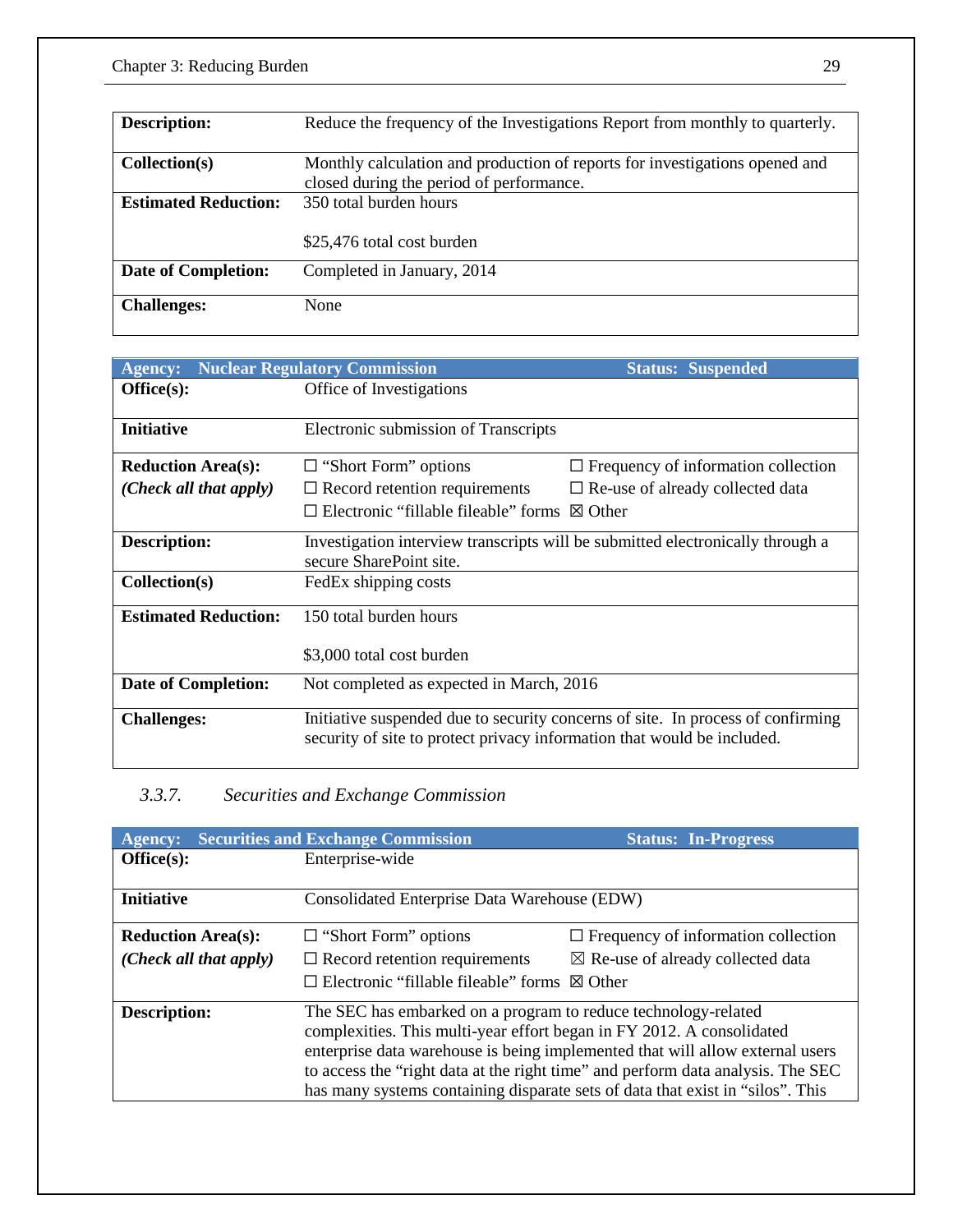|                             | requires external users to traverse multiple sources to access desired data. The<br>EDW will facilitate enhanced collaboration across offices, agencies and the<br>public.                                                   |
|-----------------------------|------------------------------------------------------------------------------------------------------------------------------------------------------------------------------------------------------------------------------|
|                             | Benefits:<br>Facilitate access to information for investors to make informed investment<br>decisions                                                                                                                         |
|                             | Generate more efficient regulatory filing review process and the value-added<br>decision support for the SEC mission.                                                                                                        |
|                             | Reduce the data duplication across the enterprise by eliminating identical data.                                                                                                                                             |
|                             | Completed in FY 2014:<br>Created and implemented the best practices and standards for an EDW<br>foundation                                                                                                                   |
|                             | Scheduled for FY 2015-2016:<br>Provision data from SEC EDGAR data to the EDW;<br>Continue to integrate data, mature ETL processing and manage data at the<br>enterprise level                                                |
|                             | Provision unstructured documents (EDGAR filings) to the EDW platform and<br>enhance the analytic capacities of handling unstructured data (xml and pdf files<br>to enhance the public's ability to view and utilize the data |
| Collection(s)               | Approximately 47% of the 313 information collections are filed using EDGAR.<br>Over 36 million hours are currently devoted to EDGAR related forms                                                                            |
| <b>Estimated Reduction:</b> | 50,000 total burden hours                                                                                                                                                                                                    |
|                             | total cost burden                                                                                                                                                                                                            |
| <b>Date of Completion:</b>  | Expected in May, 2017                                                                                                                                                                                                        |
| <b>Challenges:</b>          | Rule changes, technology integration                                                                                                                                                                                         |

| <b>Agency:</b>            | <b>Securities and Exchange Commission</b>                                                                                                                                                                                                  | <b>Status: In-Progress</b>                 |
|---------------------------|--------------------------------------------------------------------------------------------------------------------------------------------------------------------------------------------------------------------------------------------|--------------------------------------------|
| Office(s):                | Division of Trading and Markets                                                                                                                                                                                                            |                                            |
|                           |                                                                                                                                                                                                                                            |                                            |
| <b>Initiative</b>         | Self-Regulatory Organization (SRO) Electronic Form Initiative                                                                                                                                                                              |                                            |
| <b>Reduction Area(s):</b> | $\boxtimes$ "Short Form" options                                                                                                                                                                                                           | $\Box$ Frequency of information collection |
| (Check all that apply)    | $\boxtimes$ Record retention requirements                                                                                                                                                                                                  | $\Box$ Re-use of already collected data    |
|                           | $\boxtimes$ Electronic "fillable fileable" forms $\boxtimes$ Other                                                                                                                                                                         |                                            |
| <b>Description:</b>       | The Commission continues to improve its systems for information gathering,<br>storage, and retrieval through increased use of computer technology. Some of<br>these improvements, such as increased use of email in correspondence between |                                            |
|                           | the Commission and the SRO and other regulated entities, have improved the<br>efficiency of the Commission's oversight role. However, the process of                                                                                       |                                            |
|                           | compiling, preparing, and filing of the data required in response to regulatory                                                                                                                                                            |                                            |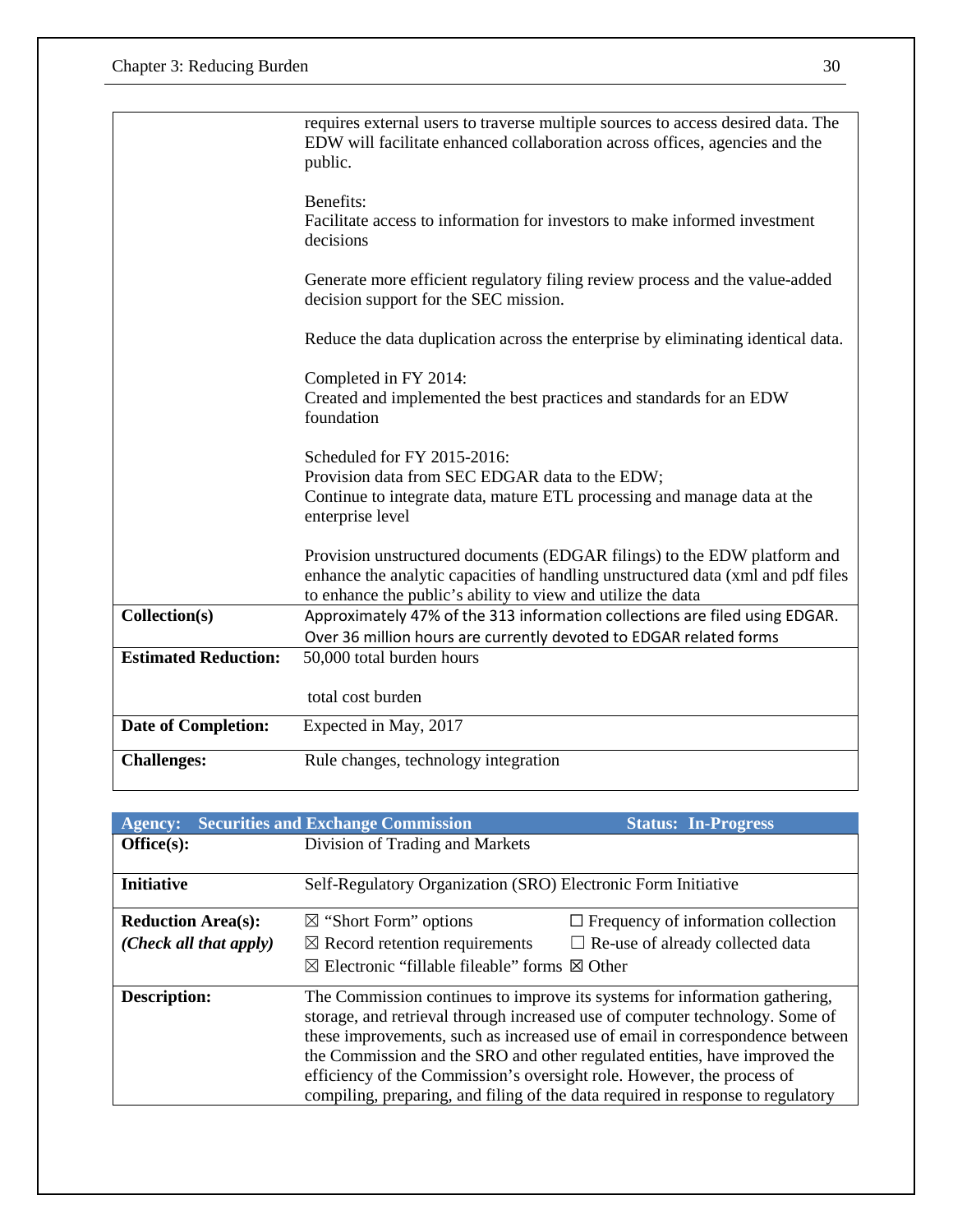|                             | requirements for information collection reflects the complexity of the regulated<br>entities businesses. Currently, the Electronic Form Filing System ("EFFS") is                                                                                                                                                |
|-----------------------------|------------------------------------------------------------------------------------------------------------------------------------------------------------------------------------------------------------------------------------------------------------------------------------------------------------------|
|                             | used by SROs to file proposed rule changes electronically with the<br>Commission pursuant to Exchange Act Section 19(b), and SRO Rule Tracking<br>System ("SRTS") is the internal Commission system used to process and<br>manage SRO proposed rule changes.                                                     |
|                             | The Commission will be using the EFFS and SRTS, which makes the form<br>filing processes efficient by utilizing the existing information technology, for<br>the filing of additional regulatory filings of SROs, SCI entities, and ATSs,<br>thereby conserving both regulated entities and Commission resources. |
|                             | The Electronic Filing System ("EFFS") utilizes the existing information<br>technology for the filing of proposed rule changes, thereby conserving both<br>clearing agency and Commission resources.                                                                                                              |
|                             | Completed FY 2014<br>Form 19b-4                                                                                                                                                                                                                                                                                  |
|                             | Scheduled to be available November 2015<br>Form SCI                                                                                                                                                                                                                                                              |
|                             | Scheduled for FY 2016-2018<br>Form ATS/Form ATS-R<br>$\bullet$                                                                                                                                                                                                                                                   |
|                             | Form 1<br>$\bullet$<br>Form 1-N<br>Form CA-1                                                                                                                                                                                                                                                                     |
|                             | Form $19b-4(e)$<br>$\bullet$<br>Form X-15AJ-2 (Currently under PRA threshold)<br>$\bullet$<br>Form X-17A-19                                                                                                                                                                                                      |
| Collection(s)               | Form 19b-4 (3435-0045 140,431 hours), Form SCI (3235-0703 185,975 hours)<br>Form ATS/ATS-R (3235-0509 2873 hours), Form 1 (3235-0017 2,041 hours)<br>Form 1-N (3235-0554 182 hours) Form CA-1 (3235-0195 130 hours) Form<br>19b-4(e) (3235-0504 3,879 hours), Form X-17A-19 (3235-0133 200 hours)                |
| <b>Estimated Reduction:</b> | 75,000 total burden hours                                                                                                                                                                                                                                                                                        |
|                             | total cost burden                                                                                                                                                                                                                                                                                                |
| <b>Date of Completion:</b>  | Expected in September, 2018                                                                                                                                                                                                                                                                                      |
| <b>Challenges:</b>          | Information technology integration, Rule changes                                                                                                                                                                                                                                                                 |

|                           | <b>Agency:</b> Securities and Exchange Commission                                    | <b>Status: In-Progress</b>                 |
|---------------------------|--------------------------------------------------------------------------------------|--------------------------------------------|
| Office(s):                | All SEC Division/Offices                                                             |                                            |
|                           |                                                                                      |                                            |
| <b>Initiative</b>         | SEC.gov Modernization                                                                |                                            |
| <b>Reduction Area(s):</b> | $\Box$ "Short Form" options                                                          | $\Box$ Frequency of information collection |
| (Check all that apply)    | $\Box$ Record retention requirements<br>$\boxtimes$ Re-use of already collected data |                                            |
|                           | $\Box$ Electronic "fillable fileable" forms $\boxtimes$ Other                        |                                            |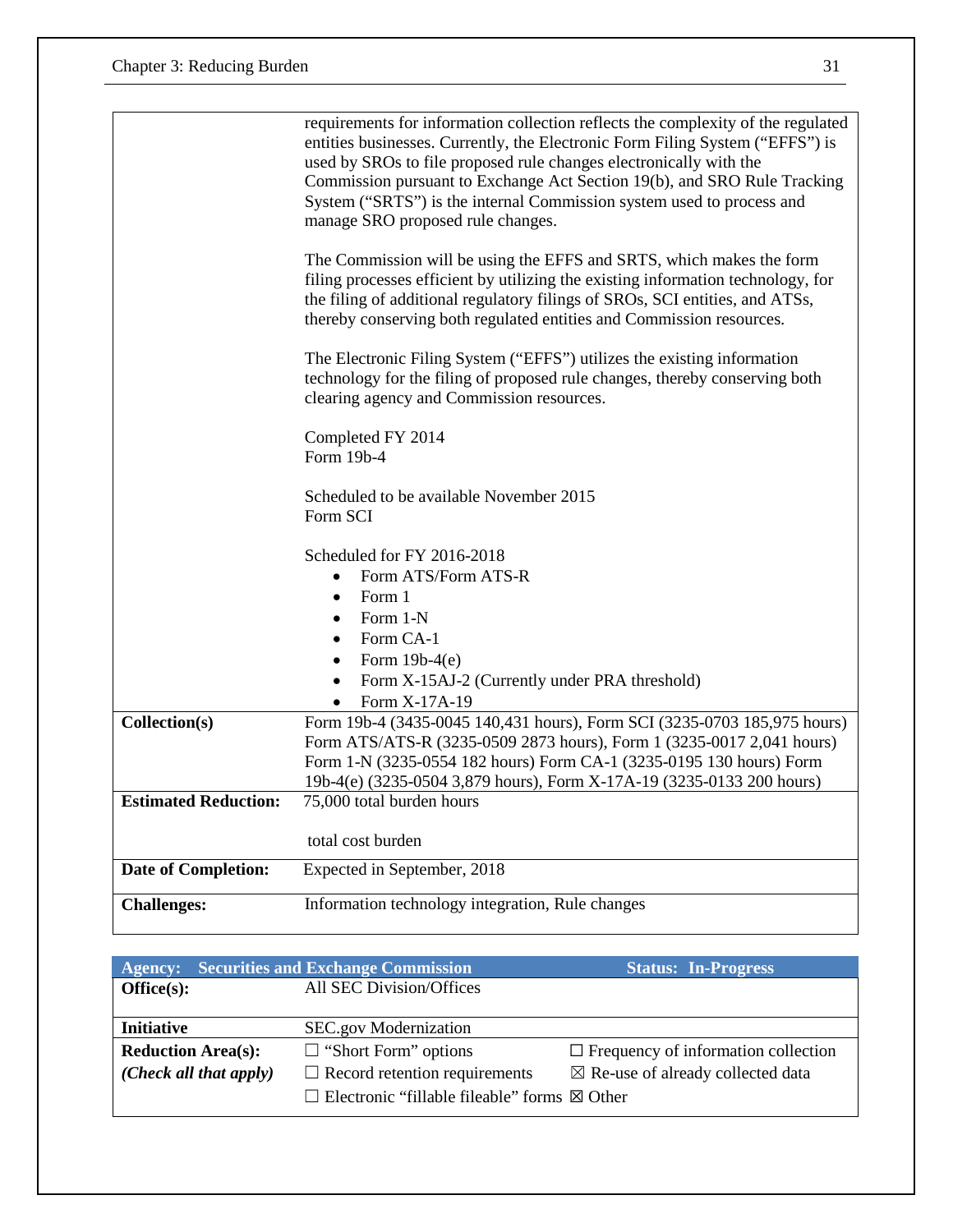| <b>Description:</b>         | This multi-year effort began in FY 2013. The investor community relies on the<br>SEC.gov to search and gather information about public companies and make<br>investment decisions.                                                                                                                                                                           |
|-----------------------------|--------------------------------------------------------------------------------------------------------------------------------------------------------------------------------------------------------------------------------------------------------------------------------------------------------------------------------------------------------------|
|                             | Benefits:<br>Improved efficiency and accommodate emerging investor needs. It will also<br>provide complex, predictive analytical capabilities to search data using<br>interactive data visualization tools.                                                                                                                                                  |
|                             | Provide a simple interchange between filers and the SEC to reduce filer<br>burdens by continuing to improve current technology, methodology, and<br>dissemination through modernization.                                                                                                                                                                     |
|                             | Completed in FY 2013:<br>Enhanced accessibility for the public to provide tips and complaints. (3235-<br>0672- Electronic Data Collection System-TCR Database)                                                                                                                                                                                               |
|                             | Completed in FY 2014/2015: Overall site was redesigned; the re-architecting<br>of the SEC.gov databases improved the performance. A central staging area for<br>all structured and unstructured data that is collected by the SEC was<br>implemented. The system currently stores the last 15 years of filings, which<br>total more than 21 million records. |
| Collection(s)               | Approximately 47% of the 313 information collections are filed using EDGAR<br>and searched by the public using SEC.gov                                                                                                                                                                                                                                       |
| <b>Estimated Reduction:</b> | 5,000,000 total burden hours                                                                                                                                                                                                                                                                                                                                 |
|                             | total cost burden                                                                                                                                                                                                                                                                                                                                            |
| <b>Date of Completion:</b>  | Expected in May, 2016                                                                                                                                                                                                                                                                                                                                        |
| <b>Challenges:</b>          | Technology integration                                                                                                                                                                                                                                                                                                                                       |

| <b>Agency:</b>            | <b>Securities and Exchange Commission</b>                                                                     | <b>Status: In-Progress</b>                                                                                                                                                                                                                 |  |
|---------------------------|---------------------------------------------------------------------------------------------------------------|--------------------------------------------------------------------------------------------------------------------------------------------------------------------------------------------------------------------------------------------|--|
| Office(s):                | Division of Corporate Finance, Investment Management Division, Division of                                    |                                                                                                                                                                                                                                            |  |
|                           | <b>Trading and Markets</b>                                                                                    |                                                                                                                                                                                                                                            |  |
| <b>Initiative</b>         | <b>EDGAR Modernization</b>                                                                                    |                                                                                                                                                                                                                                            |  |
| <b>Reduction Area(s):</b> | $\boxtimes$ "Short Form" options                                                                              | $\Box$ Frequency of information collection                                                                                                                                                                                                 |  |
| (Check all that apply)    | $\boxtimes$ Record retention requirements                                                                     | $\boxtimes$ Re-use of already collected data                                                                                                                                                                                               |  |
|                           | $\boxtimes$ Electronic "fillable fileable" forms $\Box$ Other                                                 |                                                                                                                                                                                                                                            |  |
| <b>Description:</b>       | core mission and lead to greater customer satisfaction. The EDGAR Filer<br>regulatory information to the SEC. | The SEC has embarked on a multi-year program to reduce technology-related<br>complexities. Standardization will improve the SEC's ability to carry out its<br>System allows companies and individuals to file periodic reports and provide |  |
|                           | Benefits:<br>Facilitate access to information for investors to make informed investment<br>decisions          |                                                                                                                                                                                                                                            |  |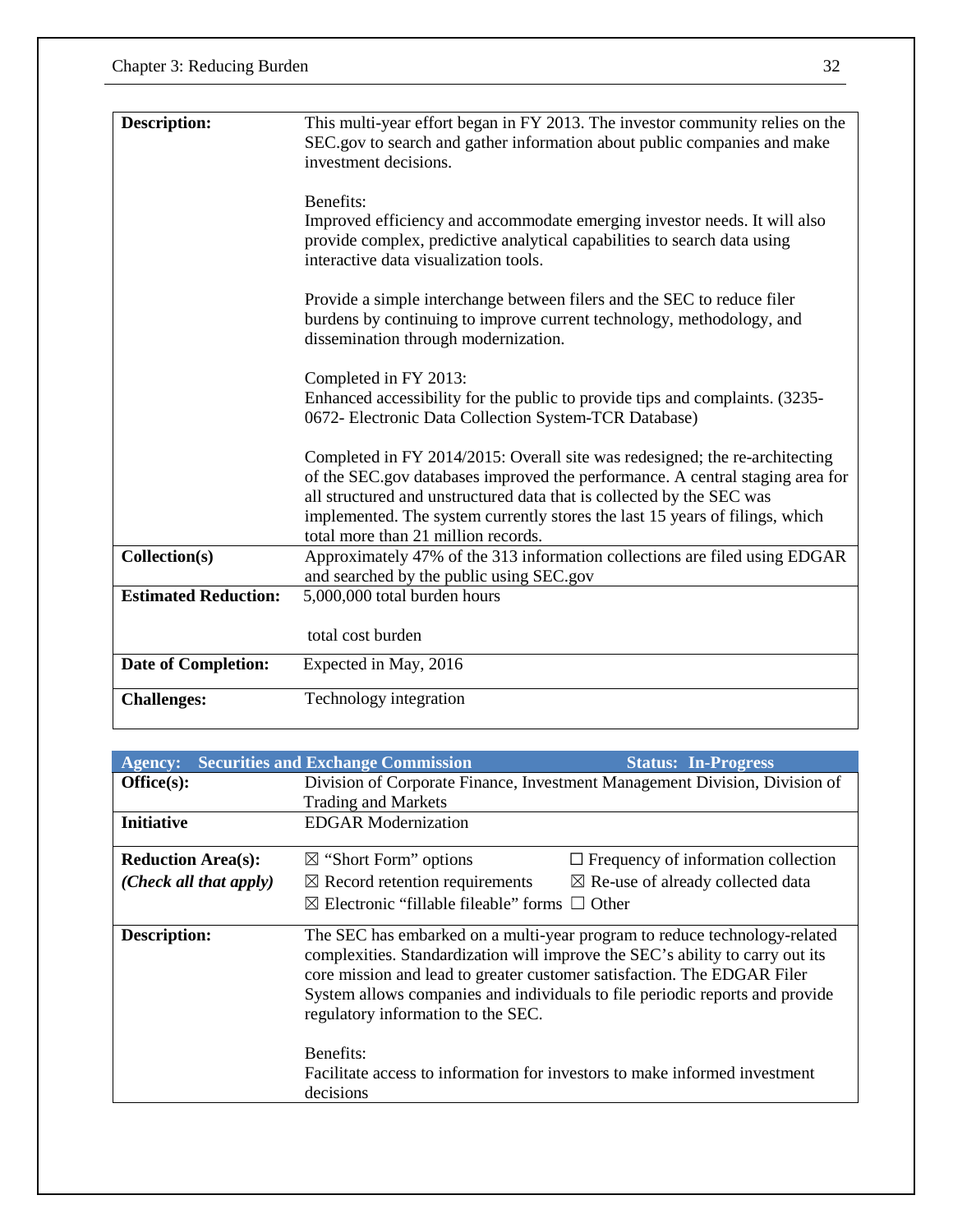|                             | Reduce filer burden by providing a professional path and a novice path based<br>on filers knowledge                                                                                                                                                                                                                                                               |  |  |
|-----------------------------|-------------------------------------------------------------------------------------------------------------------------------------------------------------------------------------------------------------------------------------------------------------------------------------------------------------------------------------------------------------------|--|--|
|                             | Decrease the operational and maintenance cost by than more than 45%<br>Improve data capture by moving to more structured formats for EDGAR filed<br>form types                                                                                                                                                                                                    |  |  |
|                             | Single source of timely & accurate data managed as an enterprise asset                                                                                                                                                                                                                                                                                            |  |  |
|                             | Scheduled for FY 2015-FY 2017                                                                                                                                                                                                                                                                                                                                     |  |  |
|                             | The contract was awarded 9/2014. The first phase of modernization, is<br>documenting the As-Is and To-Be processes that are envisioned for the future<br>EDGAR system that will simplify the rules process. The output of this task<br>will be the input of the next phase of modernization, which is outlining the<br>functional requirements of the new system. |  |  |
| Collection(s)               | Approximately 47% of the 313 information collections are filed using EDGAR<br>and searched by the public using SEC.gov                                                                                                                                                                                                                                            |  |  |
| <b>Estimated Reduction:</b> | $5,000,000 - 10,000,000$ total burden hours                                                                                                                                                                                                                                                                                                                       |  |  |
|                             | total cost burden                                                                                                                                                                                                                                                                                                                                                 |  |  |
| <b>Date of Completion:</b>  | Expected in May, 2017                                                                                                                                                                                                                                                                                                                                             |  |  |
| <b>Challenges:</b>          | Rule changes, technology integration                                                                                                                                                                                                                                                                                                                              |  |  |

| <b>Agency:</b>              | <b>Securities and Exchange Commission</b>                                                                                                                                                                                                                                                                                       | <b>Status: New</b>                                                                                                                                       |
|-----------------------------|---------------------------------------------------------------------------------------------------------------------------------------------------------------------------------------------------------------------------------------------------------------------------------------------------------------------------------|----------------------------------------------------------------------------------------------------------------------------------------------------------|
| Office(s):                  | Division of Trading and Markets                                                                                                                                                                                                                                                                                                 |                                                                                                                                                          |
| <b>Initiative</b>           | Form 17H Electronic Submission                                                                                                                                                                                                                                                                                                  |                                                                                                                                                          |
| <b>Reduction Area(s):</b>   | $\boxtimes$ "Short Form" options                                                                                                                                                                                                                                                                                                | $\Box$ Frequency of information collection                                                                                                               |
| (Check all that apply)      | $\Box$ Record retention requirements                                                                                                                                                                                                                                                                                            | $\Box$ Re-use of already collected data                                                                                                                  |
|                             | $\boxtimes$ Electronic "fillable fileable" forms $\Box$ Other                                                                                                                                                                                                                                                                   |                                                                                                                                                          |
| <b>Description:</b>         | This project is to implement a replacement solution for the current legacy<br>BDRA application being used by the Risk Management Program in the<br>analyze the financial data related to the form 17H that will be filed by the<br>Broker Dealers electronically through the EDGAR system.<br>Form 17-H (3235-0410 7,300 hours) | Division of Trading and Markets. The replacement solution provide TM Risk<br>Management Program staff with the capability to track, collect, review, and |
| Collection(s)               |                                                                                                                                                                                                                                                                                                                                 |                                                                                                                                                          |
| <b>Estimated Reduction:</b> |                                                                                                                                                                                                                                                                                                                                 |                                                                                                                                                          |
|                             | We are unable to determine specific burden reduction at this time.                                                                                                                                                                                                                                                              |                                                                                                                                                          |
|                             | total cost burden                                                                                                                                                                                                                                                                                                               |                                                                                                                                                          |
| <b>Date of Completion:</b>  | Expected in May, 2016                                                                                                                                                                                                                                                                                                           |                                                                                                                                                          |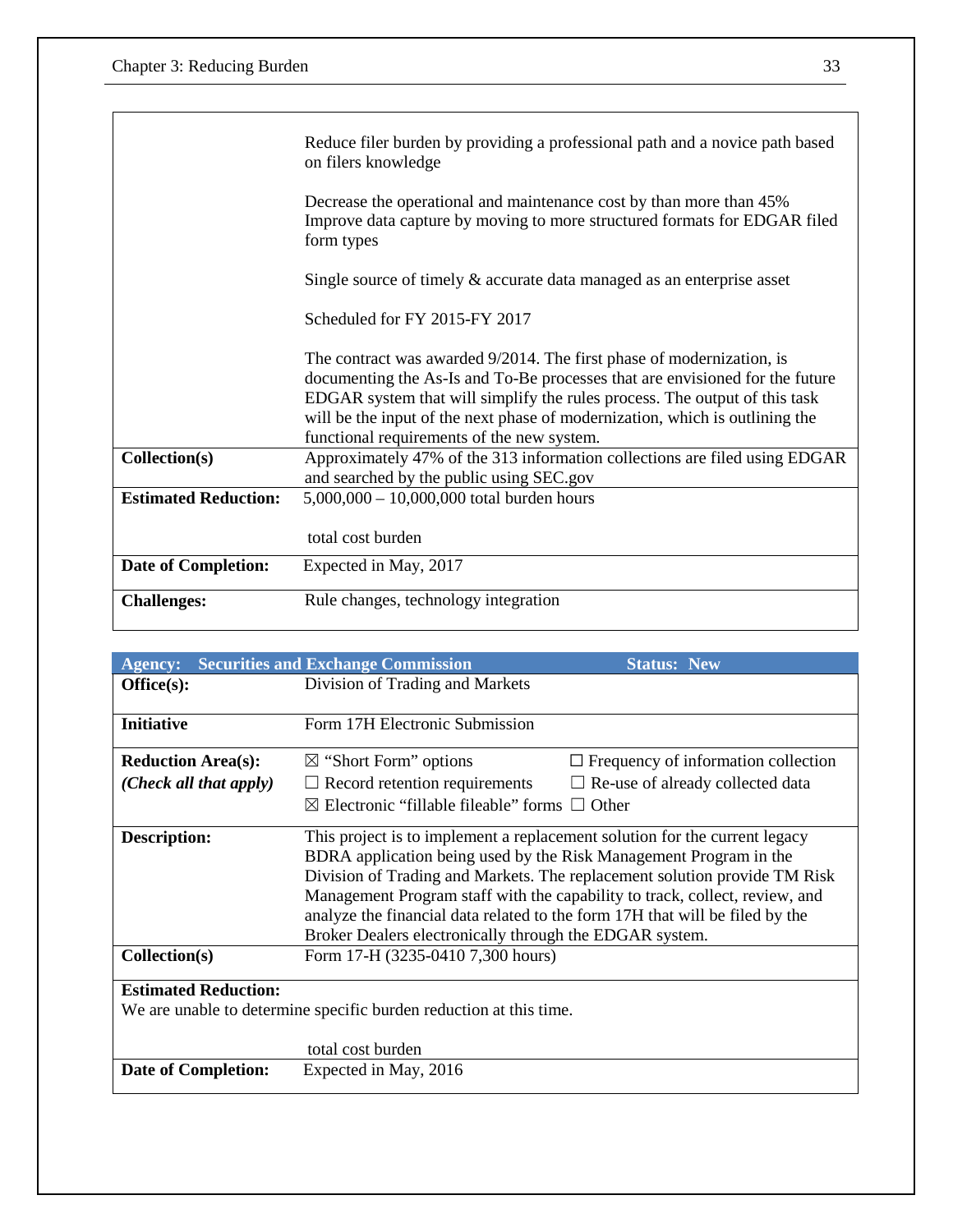**Challenges:** Technology integration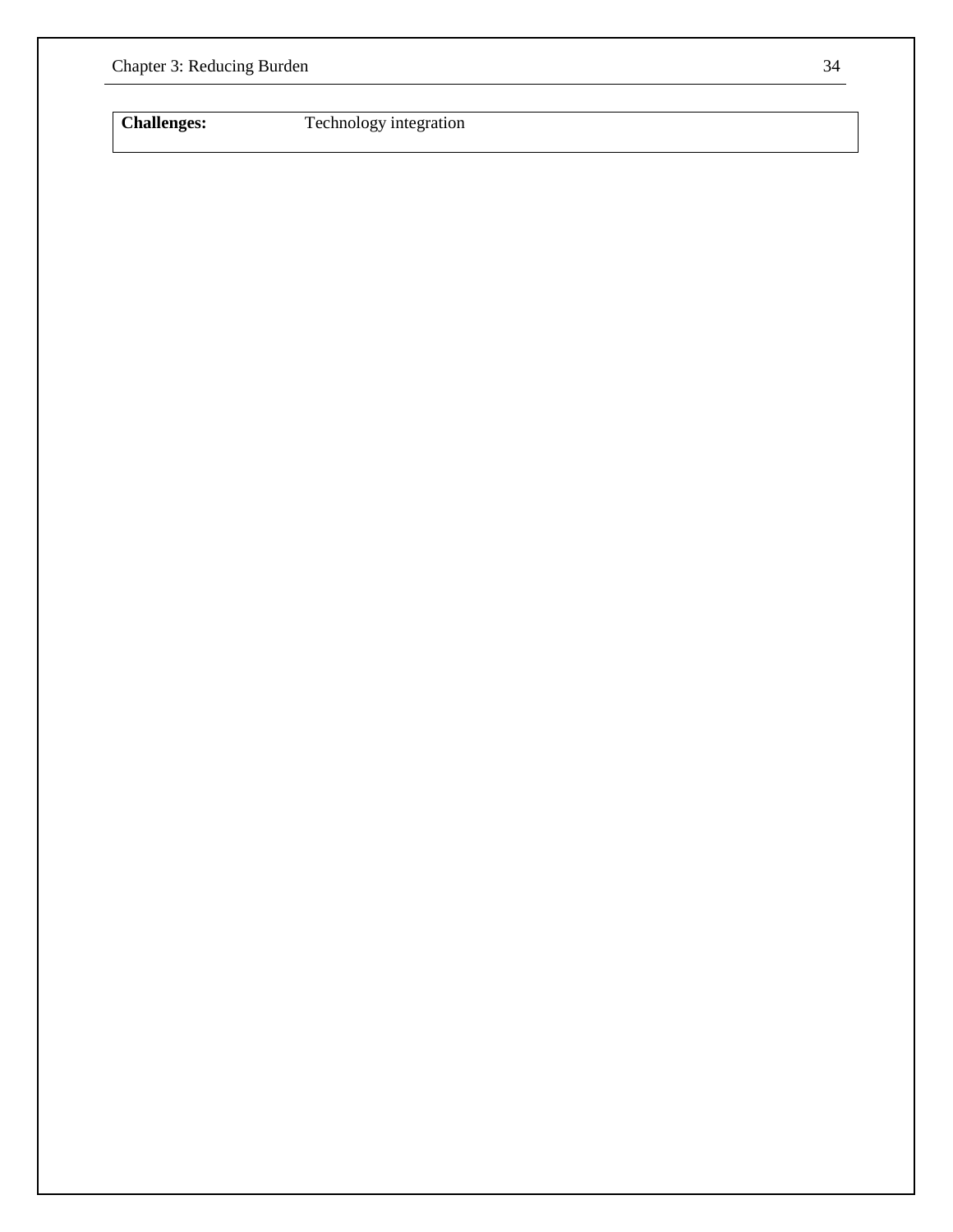## **Appendix A: Burden Reductions and Increases**

Reginfo.gov gives the public access to current and historical data on information collection reviews (ICRs) by the Office of Information and Regulatory Affairs (OIRA) under the Paperwork Reduction Act. Since the summer of 2006, OIRA has been using a new, enhanced computer system, replacing a 20-year-old mainframe computer, to support the information collection review process. As mentioned in Chapter 1, this system, named  $ROCIS<sub>1</sub><sup>27</sup>$  $ROCIS<sub>1</sub><sup>27</sup>$  $ROCIS<sub>1</sub><sup>27</sup>$  allows Federal agencies to submit materials for review electronically. ROCIS also allows OIRA to track the entire review process automatically. The new system also gives the public the ability to view and search information collection reviews on Reginfo.gov.

All data previously available in the old mainframe system have now been moved to Reginfo.gov. The old system contained records from as far back as the 1970s. Occasionally, the old system was modified, including several instances of adding more data to the information submitted by agencies and retained in the system about each submission. The most recent major system redesign occurred in 1995. One of the biggest changes introduced at that time was saving data about the original agency request, in addition to what was actually approved by OIRA. Previously, only the approved numbers for burdens and expiration dates were maintained in the system.

Under the review process, approved information collection requests are assigned OMB control numbers. A single control number may apply to several related information collections. The new system gives the public the ability to see the electronic documents associated with the submission, including documents for the related information collections.

These technological advances allow OIRA to offer information on PRA activities online and in more detail. In addition to the detailed information available for every collection, Reginfo.gov lists a regularly updated collection of PRA inventory, PRA review, and burden reduction and increase reports in XML format (Extensible Markup Language), a language to describe structured data. In keeping with OIRA's policy of transparency and accessibility, XML reports constitute a machine-readable format. For this data, please visit the "XML Reports" page at Reginfo.gov: [http://www.reginfo.gov/public/do/PRAXML.](http://www.reginfo.gov/public/do/PRAXML)

<span id="page-39-0"></span> $27$  ROCIS is an acronym for the RISC and OIRA Consolidated Information System. RISC – Regulatory Information Services Center – is managed by the General Services Administration (GSA) and facilitates access to information collection data. OIRA – Office of Information and Regulatory Affairs – reviews agencies' information collections under the PRA.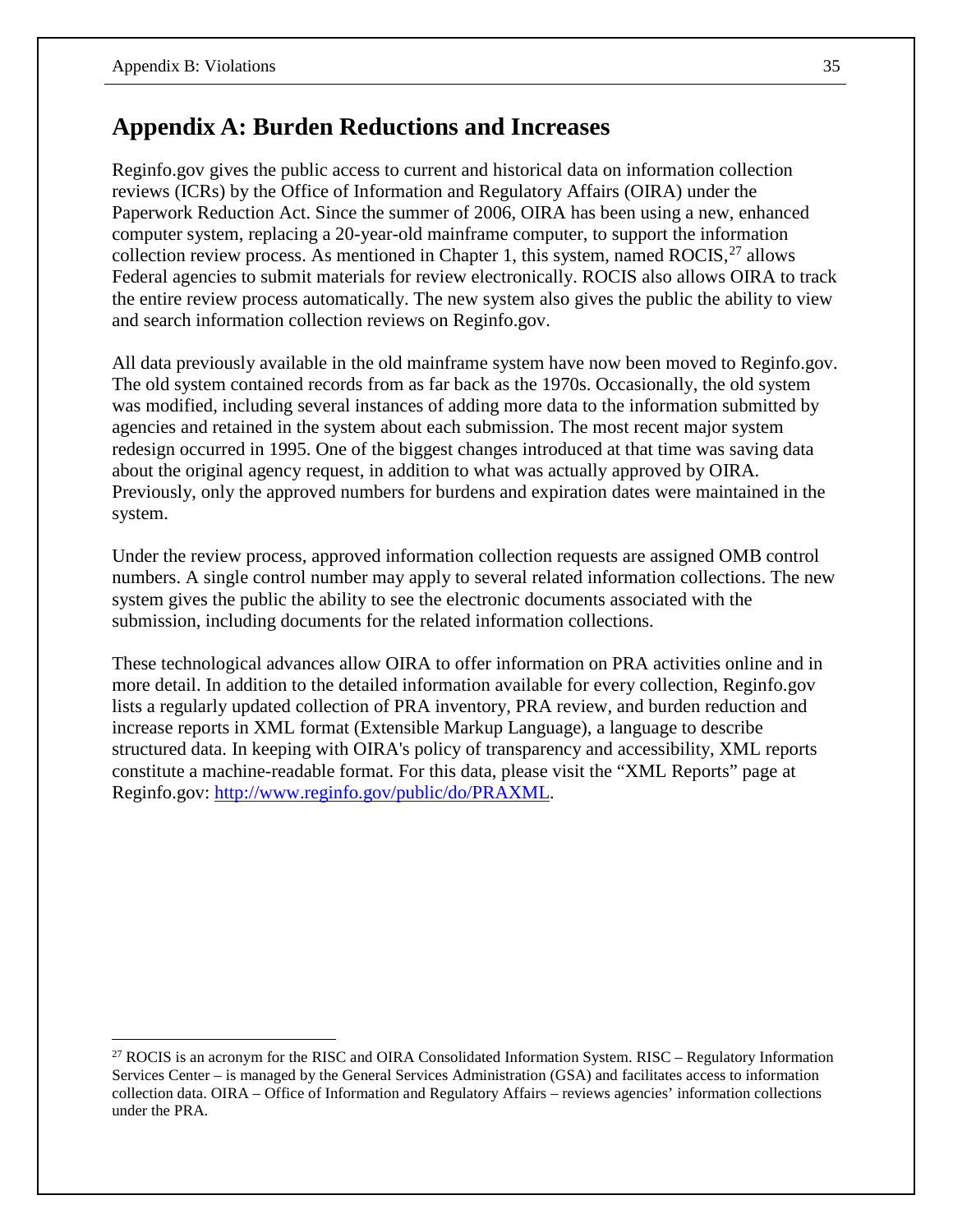## **Appendix B: Violations**

As discussed in Chapter 2, OMB reports two categories of violations of the Paperwork Reduction Act: (1) collections in use without OMB approval and (2) lapses in renewal or discontinuation. Violations falling under the first category, collections in use without OMB approval, occur when the agency fails to submit the information collection request to OMB before it begins to collect information. Violations falling under the second category, lapses in renewal or discontinuation occur when the agency fails to submit its request to OMB to renew (or discontinue) its approval for a collection prior to the expiration date.

OMB continues its use of an enhanced search process for lapses in renewal or discontinuation in FY 2013. Prior to FY 2011, OMB would identify all collections that expired during the fiscal year and were reinstated after the expiration date during the fiscal year. This previous process would identify only some of the collections comprising the other two types of lapses in renewal or discontinuation: (1) collections that expired in previous fiscal years and were reinstated during the fiscal year and (2) collections that expired during the fiscal year and were not renewed or discontinued before the expiration date in the fiscal year. As a result, prior to FY 2011, some agencies may not have considered the failure to submit a discontinuation notice before a collection expires to be a violation.

OMB now more effectively identifies all three types of lapses in renewal or discontinuation: (1) all collections that expired during FY 2015 and were reinstated after the expiration date during FY 2015; (2) collections that expired in previous fiscal years and were reinstated during FY 2015; and (3) collections that expired during FY 2015 and were not renewed or discontinued before the expiration date in FY 2015. OMB reports the list of FY 2015 Violations below.

#### **B.1. List of Violations**

| Agency                                                | <b>OMB</b><br>Control # | <b>Title</b>                                                                                                               |
|-------------------------------------------------------|-------------------------|----------------------------------------------------------------------------------------------------------------------------|
| <b>Consumer Financial</b><br><b>Protection Bureau</b> |                         |                                                                                                                            |
|                                                       | 3170-0052               | <b>Consumer and College Credit Card Agreements</b>                                                                         |
| Department of<br><b>Agriculture</b>                   |                         |                                                                                                                            |
|                                                       | 0579-0429               | Approval of Laboratories for Conducting Aquatic Animal<br><b>Tests for Export Health Certificates</b>                      |
|                                                       | 0579-0430               | National Veterinary Services Laboratories Request Forms                                                                    |
|                                                       | 0579-0438               | Brucellosis Class Free States and Certified Brucellosis-Free<br>Herds; Revisions to Testing and Certification Requirements |
|                                                       | 0579-0104               | Gypsy Moth Identification Worksheet                                                                                        |
|                                                       | 0579-0131               | Importation of Tomatoes from France, Morocco, Western<br>Sahara, Chile, and Spain                                          |
|                                                       | 0579-0207               | <b>Bees and Related Articles</b>                                                                                           |
|                                                       | 0579-0234               | Bovine Spongiform Encephalopathy; Importation of animals<br>and Animal Products                                            |

**Table 3: Collections in use without an OMB control number**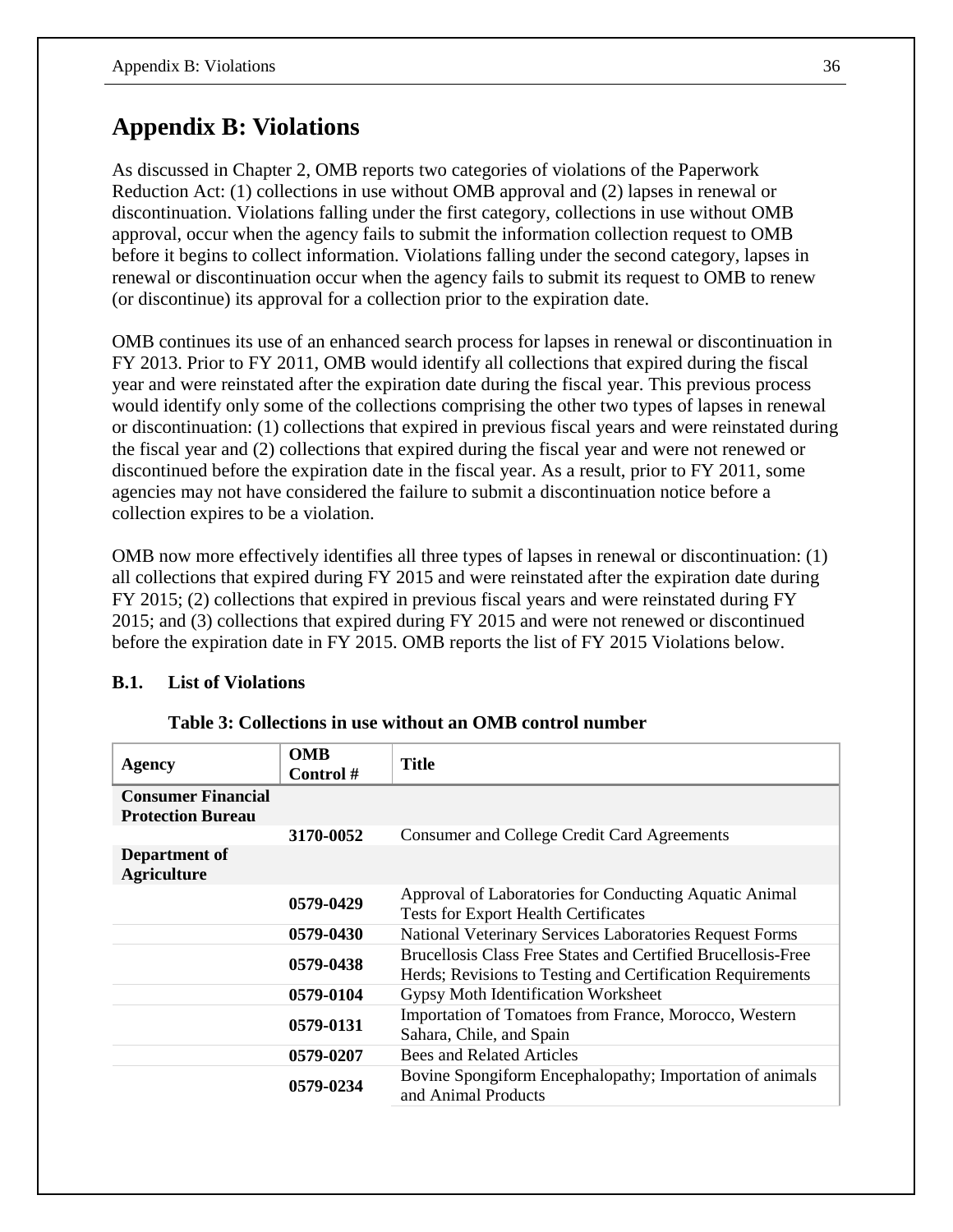| <b>Agency</b>                   | <b>OMB</b><br>Control # | <b>Title</b>                                                                                                                                   |
|---------------------------------|-------------------------|------------------------------------------------------------------------------------------------------------------------------------------------|
|                                 | 0579-0274               | Importation of Peppers from Certain Central American<br>Countries                                                                              |
|                                 | 0579-0282               | Importation of Peppers from the Republic of Korea                                                                                              |
|                                 | 0579-0322               | Pale Cyst Nematode                                                                                                                             |
|                                 | 0579-0327               | Animal Disease Traceability                                                                                                                    |
|                                 |                         | Revision of the Hawaiian and Territorial Fruits and                                                                                            |
|                                 | 0579-0346               | <b>Vegetables Regulations</b>                                                                                                                  |
|                                 | 0579-0350               | Importation of Eggplant from Israel                                                                                                            |
|                                 | 0579-0378               | Importation of Fresh Pitaya Fruit from Central America into<br>the Continental United States                                                   |
| Department of<br><b>Defense</b> |                         |                                                                                                                                                |
|                                 | 0702-0125               | Automated Installation Entry (AIE) System                                                                                                      |
|                                 | 0702-0127               | Automated Biometric Identification System (ABIS)                                                                                               |
|                                 | 0703-0061               | Navy Enabler Framework                                                                                                                         |
|                                 | 0704-0489               | Defense Industrial Base Cyber Security/Information<br>Assurance (DIB CS/IA) Cyber Incident Reporting                                           |
|                                 | 0704-0490               | Defense Industrial Base Voluntary Cyber<br>Security/Information Assurance (DIB CS/IA) Points of<br>Contact (POC) Information                   |
|                                 | 0704-0510               | Physical Access Control System - G-BADGE                                                                                                       |
|                                 | 0704-0511               | Physical Access Control System - Diamond II                                                                                                    |
|                                 | 0704-0512               | Physical Access Control System - Honeywell                                                                                                     |
|                                 | 0704-0513               | Physical Access Control System - Lenel                                                                                                         |
|                                 | 0704-0514               | Police Center Records (POLC)                                                                                                                   |
|                                 | 0704-0515               | DoD Child Development Program (CDP) - Background<br><b>Investigations and Program Request</b>                                                  |
|                                 | 0704-0528               | Military OneSource Case Management System (CMS) -<br>Intake                                                                                    |
|                                 | 0702-0129               | Exchange Official Personnel Folder - Privilege Card                                                                                            |
|                                 | 0702-0130               | <b>Exchange Retail Sales Transaction Data Surveys</b>                                                                                          |
|                                 | 0702-0131               | <b>Employee Travel Files</b>                                                                                                                   |
|                                 | 0702-0132               | Application for Temporary Food Establishment                                                                                                   |
|                                 | 0702-0133               | <b>Exchange Employment Applications</b>                                                                                                        |
|                                 | 0702-0134               | Department of Defense (DoD) Passport and Passport Agent<br>Services, Authorization to Apply for a "No-Fee" Passport<br>and/or Request for Visa |
|                                 | 0702-0135               | Exchange Security Clearance Process for Contractor/Vendor<br>Personnel                                                                         |
|                                 | 0704-0530               | Global Air Transportation Execution System (GATES)                                                                                             |
|                                 | 0704-0531               | Tender of Service for Personal Property Household Goods and<br><b>Unaccompanied Baggage Shipments (DPS)</b>                                    |
|                                 | 0704-0534               | Defense Materiel Disposition Procedures for the Sale of DoD<br>Material                                                                        |
|                                 | 0704-0536               | Central Registry: Child Maltreatment and Domestic Abuse<br><b>Incident Reporting System</b>                                                    |
|                                 | 0704-0537               | Joint Services Support (JSS) System                                                                                                            |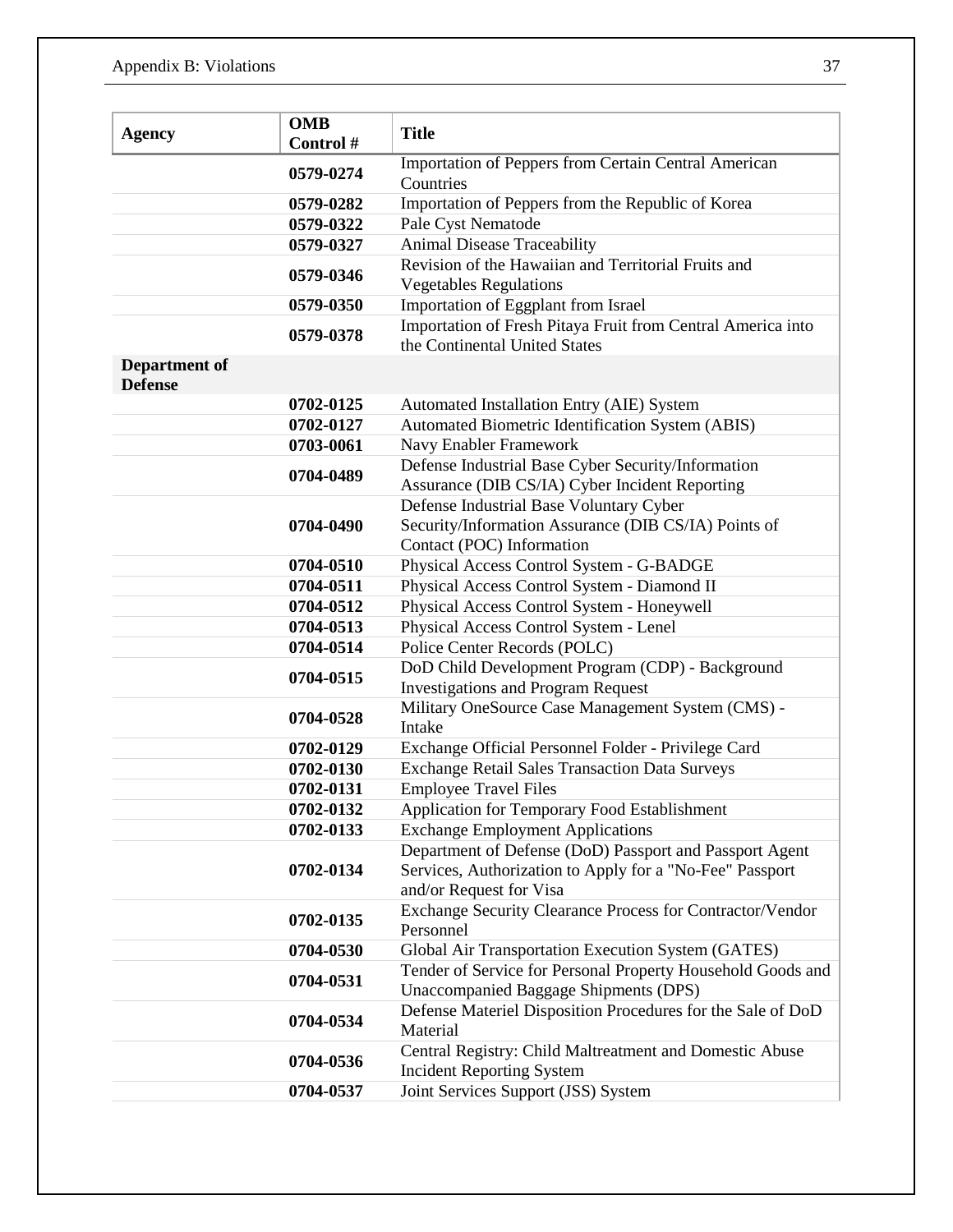| <b>OMB</b><br><b>Agency</b>                                 | <b>Title</b> |                                                                                                                           |
|-------------------------------------------------------------|--------------|---------------------------------------------------------------------------------------------------------------------------|
|                                                             | Control #    |                                                                                                                           |
|                                                             | 0704-0540    | Transporter Proof of Delivery (TPD)                                                                                       |
|                                                             | 0704-0546    | Defense User Registration System (DURS) Records                                                                           |
|                                                             | 0704-0548    | <b>DISAM Information Technology Mission System (DISM)</b>                                                                 |
|                                                             |              | Office of the Secretary of Defense (OSD) Confidential                                                                     |
|                                                             | 0704-0551    | Conflict-of-Interest Statement for Advisory Committee                                                                     |
|                                                             |              | Members                                                                                                                   |
|                                                             | 0704-0555    | <b>Security Assistance Network</b>                                                                                        |
|                                                             | 0720-0058    | Department of Defense Suicide Event Report (DoDSer)                                                                       |
| Department of<br><b>Health and Human</b><br><b>Services</b> |              |                                                                                                                           |
|                                                             | 0920-0020    | National Coal Workers' Health Surveillance Program<br>(CWHSP)                                                             |
|                                                             | 0920-1061    | Behavioral Risk Factor Surveillance System (BRFSS)                                                                        |
|                                                             |              | <b>Emergency Submission for Active Monitoring of Travelers</b><br>Coming from Ebola-affected Countries and Their Contacts |
|                                                             | 0920-1066    | Currently Residing in State, Territorial, and Local<br><b>Jurisdictions</b>                                               |
|                                                             | 0925-0474    | Generic Clearance for Satisfaction Surveys of Customers<br>(CSR)                                                          |
|                                                             | 0925-0716    | Division of Cancer Epidemiology and Genetics (DCEG)<br>Fellowship Program and Summer Student Applications                 |
|                                                             | 0925-0723    | Neurobiobank Tissue Access Request (NBB) NIMH                                                                             |
|                                                             | 0938-1080    | MEDICAL NECESSITY DISCLOSURE UNDER MHPAEA                                                                                 |
|                                                             |              | AND CLAIMS DENIAL DISCLOSURE UNDER MHPAEA                                                                                 |
|                                                             |              | Health Plan Monitoring System Level I and Level II Data                                                                   |
|                                                             | 0938-1264    | Entry for the Program of all-Inclusive Care for the Elderly                                                               |
|                                                             |              | $(CMS-10525)$                                                                                                             |
|                                                             | 0970-0454    | <b>Trafficking Victims Tracking System</b>                                                                                |
|                                                             | 0920-1090    | Formative and Summative Evaluation of the National<br><b>Diabetes Prevention Program</b>                                  |
|                                                             | 0920-XXXX    | <b>Vessel Sanitation Program</b>                                                                                          |
|                                                             | 0920-XXXX    | Environmental Public Health Tracking Network (Tracking<br>Network)                                                        |
|                                                             | 0920-XXXX    | Assessment of Elevated Blood Lead Levels among Refugees<br>in the United States                                           |
|                                                             | 0920-XXXX    | Occupational Traumatic Injuries Among Workers in Health<br>Care Facilities — United States, 2012-2014                     |
|                                                             |              | Severe Acute Respiratory Infection (SARI) among children                                                                  |
|                                                             |              | less than five years of age: Use of TAC multiple pathogen                                                                 |
|                                                             | 0920-XXXX    | detection platform in international influenza program sites                                                               |
|                                                             | 0920-XXXX    | (TAC-KID)<br>Occupational Health Safety Network (OHSN)                                                                    |
|                                                             | 0920-XXXX    | Wilder Collaboration Factors Inventory                                                                                    |
|                                                             |              |                                                                                                                           |
| Department of<br><b>Homeland Security</b>                   |              |                                                                                                                           |
|                                                             | 1615-0130    | Record of Abandonment of Lawful Permanent Resident Status                                                                 |
|                                                             |              |                                                                                                                           |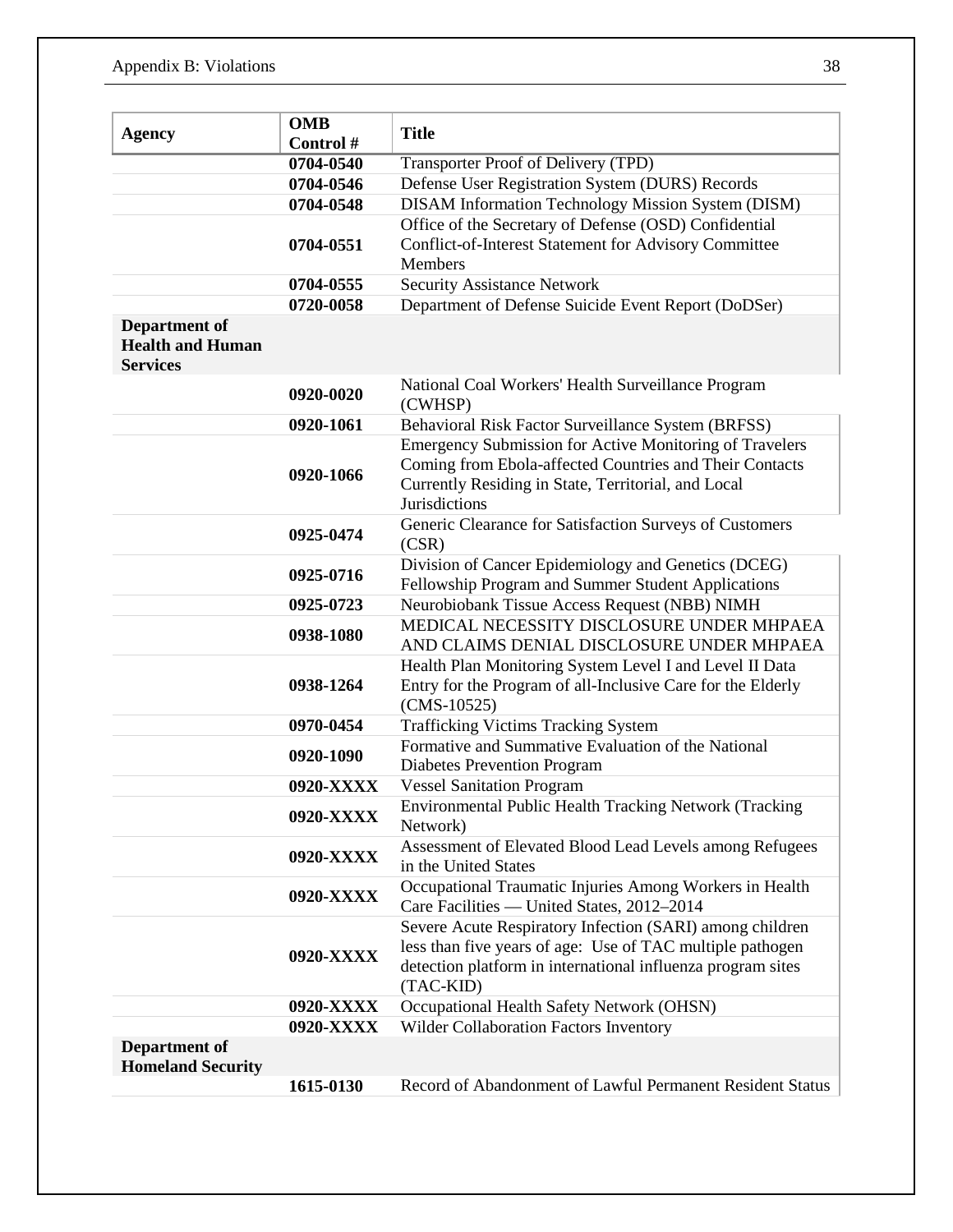| <b>Agency</b>                                                                      | <b>OMB</b><br>Control# | <b>Title</b>                                                                                                                                                            |
|------------------------------------------------------------------------------------|------------------------|-------------------------------------------------------------------------------------------------------------------------------------------------------------------------|
|                                                                                    | 1625-0120              | U.S. Coast Guard Non-Appropriated Fund Employment<br>Application                                                                                                        |
|                                                                                    | 1625-0121              | United States Coast Guard Academy Introduction Mission<br>Program Application and Supplemental Forms                                                                    |
|                                                                                    | 1652-0063              | Law Enforcement Officer (LEO) Reimbursement Request                                                                                                                     |
|                                                                                    | 1670-0028              | Technical Resource for Incident Prevention (TRIPwire) User<br>Registration                                                                                              |
| <b>Department of</b><br><b>Interior</b>                                            |                        |                                                                                                                                                                         |
|                                                                                    | 1028-0111              | The National Map Corps                                                                                                                                                  |
| Department of<br><b>Justice</b>                                                    |                        |                                                                                                                                                                         |
|                                                                                    | 1110-0060              | FBI Name Checks For Fingerprint Submissions Rejected<br>Twice Due To Image Quality / 1-791                                                                              |
|                                                                                    | 1110-0061              | Federal Bureau of Investigation Interstate Identification Index<br>(III), Next Generation Identification (NGI), Request to<br>Change III/NGI Base Identifier(s) (1-542) |
| <b>Department of State</b>                                                         |                        |                                                                                                                                                                         |
|                                                                                    | 1405-0218              | Government, Corporate or Foundation, and Individual Donor<br>Form Application (DS-4271, DS-4272, DS-4273)                                                               |
|                                                                                    | <b>None</b>            | AGOA Forum Act Registration (DS-4178)                                                                                                                                   |
| Department of<br><b>Transportation</b>                                             |                        |                                                                                                                                                                         |
|                                                                                    | 2127-0008              | <b>Consumer Compliant Information</b>                                                                                                                                   |
| <b>Department of</b><br><b>Treasury (excl. IRS)</b>                                |                        |                                                                                                                                                                         |
|                                                                                    | 1557-0329              | Domestic Credit Card Data                                                                                                                                               |
|                                                                                    | 1557-0330              | Domestic Residential Home Equity Lending Data                                                                                                                           |
|                                                                                    | 1557-0331              | Domestic First Lien Residential Mortgage Data                                                                                                                           |
| Federal<br><b>Communications</b><br><b>Commission</b>                              |                        |                                                                                                                                                                         |
|                                                                                    | 3060-1209              | Section 73.1216, Licensee-Conducted Contests                                                                                                                            |
| <b>National</b><br><b>Aeronautics and</b><br><b>Space</b><br><b>Administration</b> |                        |                                                                                                                                                                         |
|                                                                                    | 2700-0156              | NASA Astronaut Candidate Selection Qualifications Inquiry                                                                                                               |
|                                                                                    | 2700-0157              | NASA Human Exploration Rover Challenge (former NASA<br>Great Moonbuggy)                                                                                                 |
|                                                                                    | 2700-0158              | Personal Identity Validation for Routine and Intermittent<br>Access to NASA Facilities, Sites, and Information Systems                                                  |
| <b>Nuclear Regulatory</b><br><b>Commission</b>                                     |                        |                                                                                                                                                                         |
|                                                                                    | 3150-0217              | Solicitation of information from Agreement States as part of<br><b>Integrated Materials Performance Evaluation Program</b><br>(IMPEP) audit.                            |
|                                                                                    | <b>None</b>            | Solicitation of information from test reactors                                                                                                                          |
|                                                                                    |                        |                                                                                                                                                                         |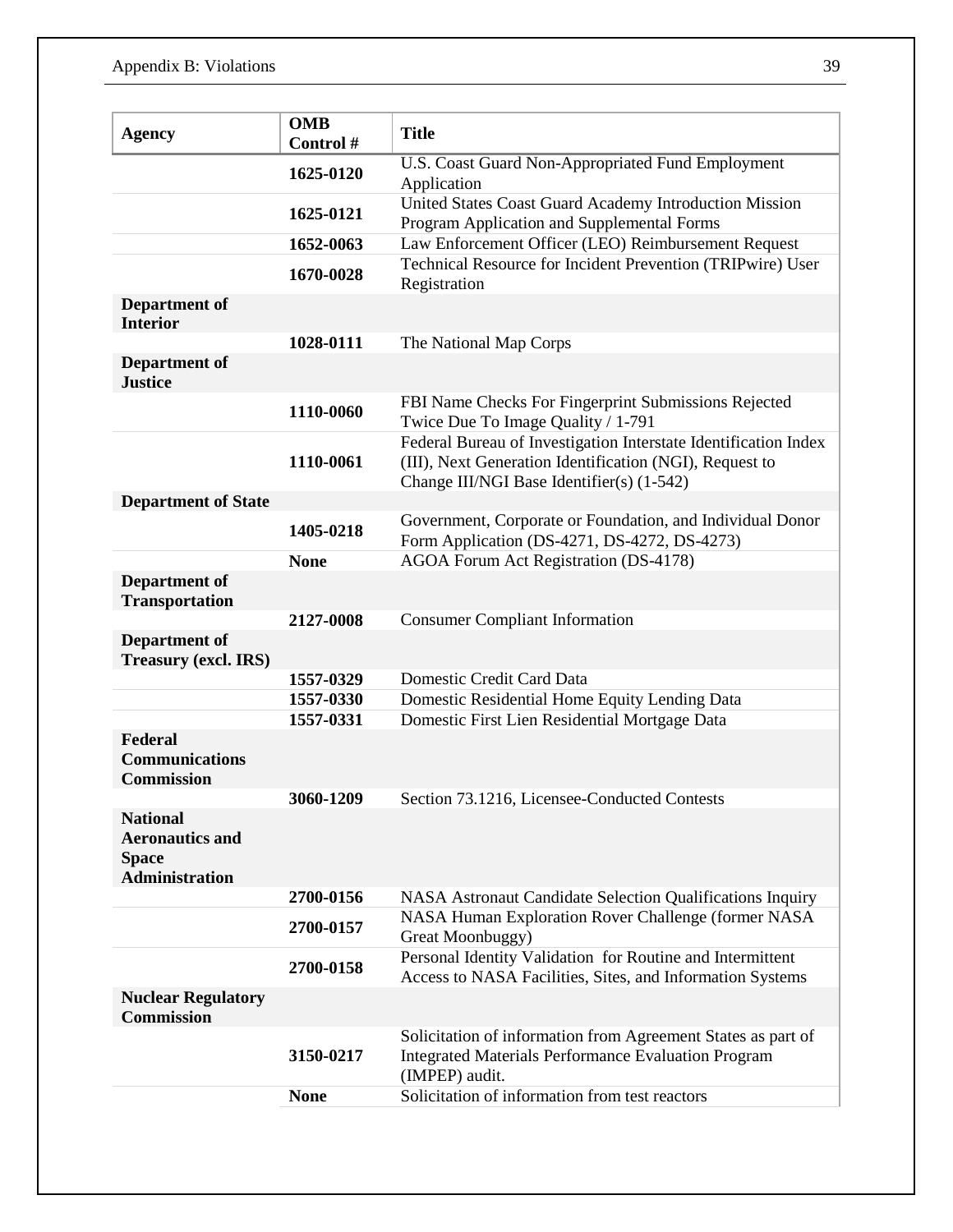| Agency                                          | <b>OMB</b><br>Control# | <b>Title</b>                                                                                                                                                               |
|-------------------------------------------------|------------------------|----------------------------------------------------------------------------------------------------------------------------------------------------------------------------|
|                                                 | 3150-0226              | Request for Information Related to the Filtering Strategies and<br>Severe Accident Management of Boiling Water Reactors with<br>Mark I and Mark II Containments Rulemaking |
| <b>Office of Personnel</b><br><b>Management</b> |                        |                                                                                                                                                                            |
|                                                 | 3206-0265              | White House Fellows Commission Application                                                                                                                                 |
| <b>Peace Corps</b>                              |                        |                                                                                                                                                                            |
|                                                 | 0420-0555              | <b>Interview Rating Tool</b>                                                                                                                                               |
|                                                 | 0420-0556              | Peace Corps Response Interview Assessment Form                                                                                                                             |
| <b>Social Security</b><br><b>Administration</b> |                        |                                                                                                                                                                            |
|                                                 | 0960-0801              | Authorization for the Social Security Administration to Obtain<br>Personal Information                                                                                     |

**Table 4: Collections that expired and were reinstated in FY 2015 (lapses in renewal or discontinuation)**

| <b>Agency</b>             | <b>OMB</b> | <b>Title</b>                                                |
|---------------------------|------------|-------------------------------------------------------------|
|                           | Control#   |                                                             |
| <b>Commodity Futures</b>  |            |                                                             |
| <b>Trading Commission</b> |            |                                                             |
|                           | 3038-0013  | <b>Exemptions from Speculative Limits</b>                   |
| <b>Department of</b>      |            |                                                             |
| <b>Commerce</b>           |            |                                                             |
|                           | 0607-0013  | <b>Annual Retail Trade Report</b>                           |
|                           | 0607-0110  | Survey of Housing Starts, Sales, and Completions            |
|                           | 0607-0195  | Annual Wholesale Trade Survey (AWTS)                        |
|                           | 0607-0350  | Survey of Residential Building or Zoning Permit Systems     |
|                           |            | STORMREADY®, TSUNAMIREADY,                                  |
|                           | 0648-0419  | STORMREADY/TSUNAMIREADY <sup>TM</sup> , AND                 |
|                           |            | STORMREADY® SUPPORTER APPLICATION FORMS                     |
|                           | 0648-0449  | Data Collection on Marine Protected and Managed Areas       |
|                           | 0651-0009  | <b>Applications for Trademark Registration</b>              |
|                           | 0651-0077  | National Summer Teacher Institute                           |
|                           |            | An Observer Program for At-Sea Processing Vessels in the    |
|                           | 0648-0500  | Pacific Coast Groundfish Fishery                            |
| <b>Department of</b>      |            |                                                             |
| <b>Education</b>          |            |                                                             |
|                           | 1850-0761  | School Survey on Crime and Safety (SSOCS), 2010 and 2012    |
| Department of             |            |                                                             |
| <b>Health and Human</b>   |            |                                                             |
| <b>Services</b>           |            |                                                             |
|                           |            | Health Information National Trends Survey 4 (HINTS 4)       |
|                           | 0925-0538  | (NCI)                                                       |
|                           | 0925-0616  | <b>STAR METRICS (OD)</b>                                    |
|                           | 0925-0651  | Genetic Testing Registry (OD)                               |
|                           |            | Patient Safety Organization Certification Forms and Patient |
|                           | 0935-0143  | <b>Safety Confidentiality Complaint Form</b>                |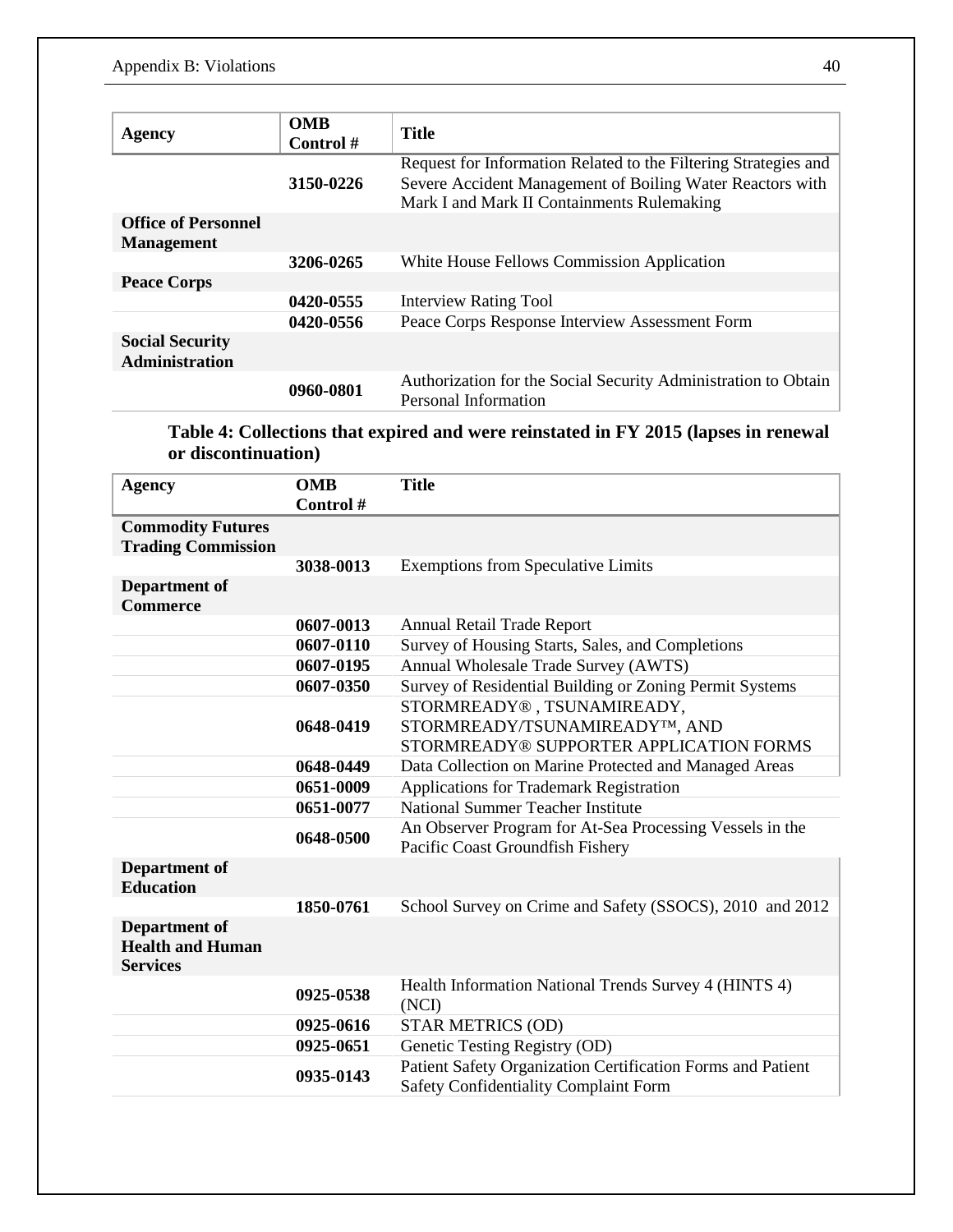| <b>Agency</b>                                                          | <b>OMB</b> | <b>Title</b>                                                                                                                                                                                            |  |  |  |
|------------------------------------------------------------------------|------------|---------------------------------------------------------------------------------------------------------------------------------------------------------------------------------------------------------|--|--|--|
|                                                                        | Control #  |                                                                                                                                                                                                         |  |  |  |
|                                                                        | 0938-1187  | Initial Plan Data Collection to Support QHP Certification and<br>other Financial Management and Exchange Operations                                                                                     |  |  |  |
|                                                                        | 0970-0155  | Community-Based Family Resource and Support Grants                                                                                                                                                      |  |  |  |
|                                                                        | 0990-0322  | Safe Harbor for Federally Qualified Health Centers<br>Arrangements                                                                                                                                      |  |  |  |
|                                                                        | 0990-0391  |                                                                                                                                                                                                         |  |  |  |
|                                                                        |            | The Hospital Preparedness Program                                                                                                                                                                       |  |  |  |
|                                                                        | 0970-0265  | ANA Consultant and Evaluator Qualifications Form                                                                                                                                                        |  |  |  |
| <b>Department of</b><br><b>Homeland Security</b>                       |            |                                                                                                                                                                                                         |  |  |  |
|                                                                        | 1625-0012  | Certificate of Discharge to Merchant Mariner                                                                                                                                                            |  |  |  |
|                                                                        | 1625-0013  | Plan Approval and Records for Load Lines                                                                                                                                                                |  |  |  |
|                                                                        | 1625-0032  | <b>Vessel Inspection Related Forms and Reporting Requirements</b><br>Under Title 46 U.S. Code<br>Certificates of Compliance, Boiler/Pressure Vessel Repairs,<br>Cargo Gear Records, and Shipping Papers |  |  |  |
|                                                                        | 1625-0037  |                                                                                                                                                                                                         |  |  |  |
|                                                                        | 1625-0043  | Ports and Waterways Safety -- Title 33 CFR Subchapter P                                                                                                                                                 |  |  |  |
|                                                                        | 1625-0044  | Outer Continental Shelf Activities - - Title 33 CFR Subchapter<br>N                                                                                                                                     |  |  |  |
|                                                                        | 1625-0045  | Adequacy Certification for Reception Facilities and Advance<br>Notice - - 33 CFR Part 158                                                                                                               |  |  |  |
|                                                                        | 1625-0081  | Alternate Compliance Program<br>Ships Carrying Bulk Hazardous Liquids                                                                                                                                   |  |  |  |
|                                                                        | 1625-0094  |                                                                                                                                                                                                         |  |  |  |
|                                                                        | 1625-0096  | Report of Oil or Hazardous Substance Discharge and Report<br>of Suspicious Maritime Activity                                                                                                            |  |  |  |
|                                                                        | 1625-0097  | Plan Approval and Records for Marine Engineering Systems -<br>-46 CFR Subchapter F                                                                                                                      |  |  |  |
|                                                                        | 1625-0101  | Periodic Gauging and Engineering Analyses for Certain Tank<br>Vessels Over 30 Years Old                                                                                                                 |  |  |  |
|                                                                        | 1625-0109  | <b>Drawbridge Operation Regulations</b>                                                                                                                                                                 |  |  |  |
|                                                                        | 1625-0113  | <b>Crewmember Identification Documents</b>                                                                                                                                                              |  |  |  |
|                                                                        | 1651-0103  | Passenger List-Crew List                                                                                                                                                                                |  |  |  |
|                                                                        | 1625-0005  | Application and Permit to Handle Hazardous Material                                                                                                                                                     |  |  |  |
|                                                                        | 1625-0006  | <b>Shipping Articles</b>                                                                                                                                                                                |  |  |  |
|                                                                        | 1625-0100  | <b>Advance Notice of Vessel Arrival</b>                                                                                                                                                                 |  |  |  |
| <b>Department of</b><br><b>Housing and Urban</b><br><b>Development</b> |            |                                                                                                                                                                                                         |  |  |  |
|                                                                        | 2528-0276  | 2012 Rental Housing Finance Survey (RHFS)                                                                                                                                                               |  |  |  |
|                                                                        |            | Report of Additional Classification and Wage Rate and                                                                                                                                                   |  |  |  |
|                                                                        | 2501-0011  | Maintenance Wage Rate Recommendation and Maintenance<br><b>Wage Survey</b>                                                                                                                              |  |  |  |
|                                                                        | 2535-0113  | Standardized form for Race and Ethnicity                                                                                                                                                                |  |  |  |
|                                                                        | 2577-0272  | Public Housing Authority Executive Compensation<br>Information                                                                                                                                          |  |  |  |
| <b>Department of Labor</b>                                             |            |                                                                                                                                                                                                         |  |  |  |
|                                                                        | 1235-0018  | Records to be kept by Employers - Fair Labor Standards Act                                                                                                                                              |  |  |  |
| <b>Department of State</b>                                             |            |                                                                                                                                                                                                         |  |  |  |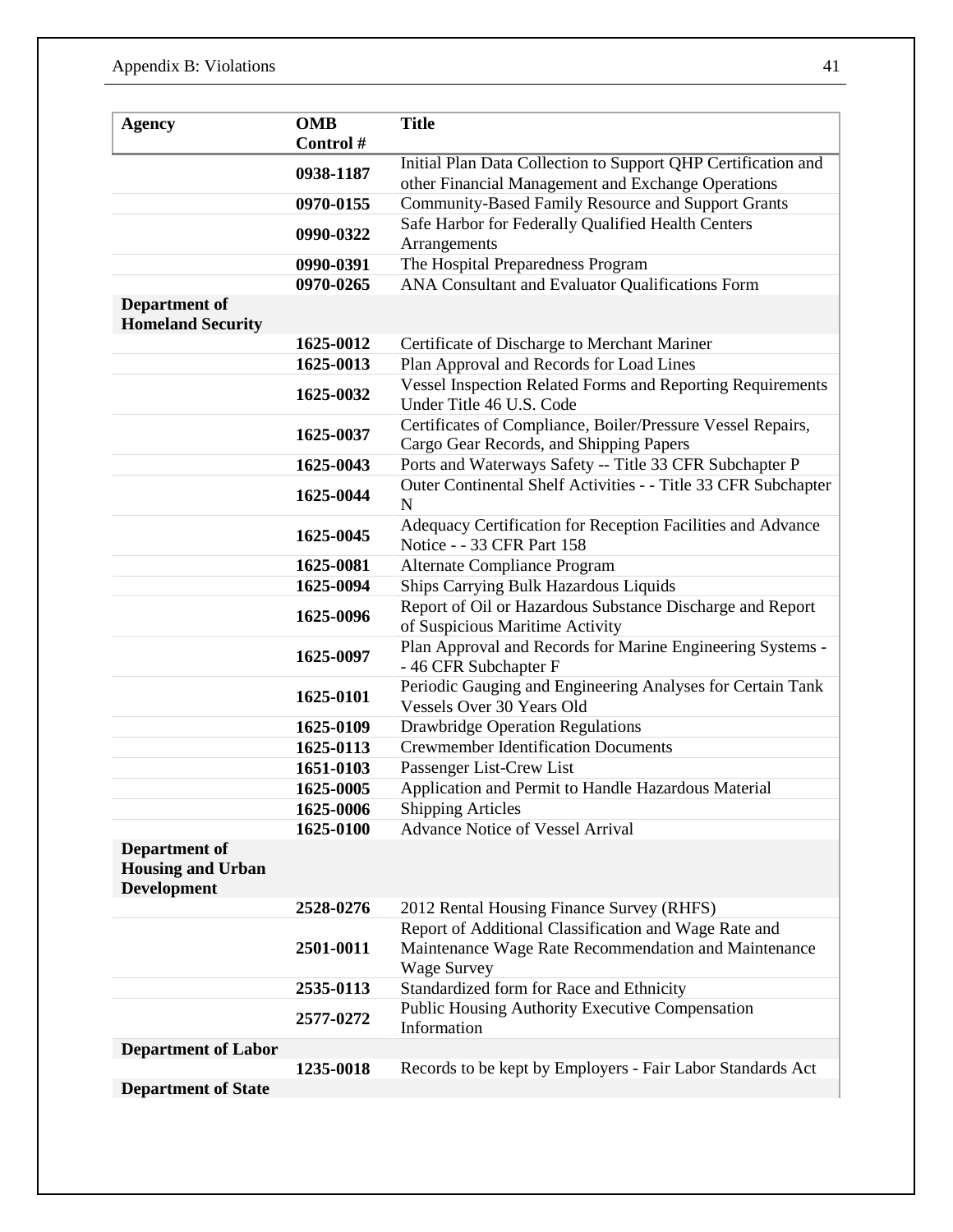| <b>Agency</b>                                              | <b>OMB</b> | <b>Title</b>                                                                                                                                                                                                |  |  |  |  |
|------------------------------------------------------------|------------|-------------------------------------------------------------------------------------------------------------------------------------------------------------------------------------------------------------|--|--|--|--|
|                                                            | Control #  |                                                                                                                                                                                                             |  |  |  |  |
|                                                            | 1405-0036  | Grant Request Automated Submissions Program (GRASP)<br>(DS-0573, DS-0574, DS-0575, DS-0576)                                                                                                                 |  |  |  |  |
|                                                            | 0412-0520  | Information Collection Elements in the USAID Acquisition<br>Regulation (AIDAR)                                                                                                                              |  |  |  |  |
|                                                            | 0412-0577  | Petting Vetting System (PVS) Form                                                                                                                                                                           |  |  |  |  |
| <b>Department of</b><br><b>Transportation</b>              |            |                                                                                                                                                                                                             |  |  |  |  |
|                                                            | 2126-0049  | Generic Clearance for the Collection of Qualitative Feedback<br>on Agency Service Delivery                                                                                                                  |  |  |  |  |
|                                                            | 2127-0008  | <b>Consumer Compliant Information</b>                                                                                                                                                                       |  |  |  |  |
| <b>Department of</b><br><b>Treasury (excl. IRS)</b>        |            |                                                                                                                                                                                                             |  |  |  |  |
|                                                            | 1513-0005  | Letterhead applications and notices filed by brewers. TTB<br>REC 5130/2                                                                                                                                     |  |  |  |  |
|                                                            | 1513-0007  | Brewer's Report of Operations and Brew pub Report of<br>Operations                                                                                                                                          |  |  |  |  |
|                                                            | 1513-0014  | Power of Attorney                                                                                                                                                                                           |  |  |  |  |
|                                                            | 1513-0110  | Recordkeeping for Tobacco Products Removed in Bond from<br>a Manufacturer's Premises for Experimental Purposes -- 27<br>CFR 40.232(e)                                                                       |  |  |  |  |
|                                                            | 1513-0119  | Certification of Proper Cellar Treatment for Imported Natural<br>Wine                                                                                                                                       |  |  |  |  |
| Department of<br><b>Veterans Affairs</b>                   |            |                                                                                                                                                                                                             |  |  |  |  |
|                                                            | 2900-0004  | Application for Dependency and Indemnity Compensation<br>(DIC), Death Pension and Accrued Benefits by a Surviving<br>Spouse or Child (Death Compensation); Application for<br>DIC by a (21-534,534a &534EZ) |  |  |  |  |
|                                                            | 2900-0085  | Appeal to Board of Veterans' Appeals, VA Form 9;<br>Withdrawal of Services by a Representative; Requests for<br>Changes in Hearing Date; Motions for Reconsideration                                        |  |  |  |  |
|                                                            | 2900-0822  | RIN 2900-AO79 Reimbursement of Certain Medical<br><b>Expenses for Camp Lejeune Family Members</b>                                                                                                           |  |  |  |  |
|                                                            | 2900-0838  | Veterans Transportation Service Data Collection                                                                                                                                                             |  |  |  |  |
| <b>Export-Import Bank</b><br>of the United States          |            |                                                                                                                                                                                                             |  |  |  |  |
|                                                            | 3048-0037  | Co-Financing with Foreign Export Credit Agency                                                                                                                                                              |  |  |  |  |
| <b>Internal Revenue</b><br><b>Service (IRS)</b>            |            |                                                                                                                                                                                                             |  |  |  |  |
|                                                            | 1545-0939  | Form 8404--Interest Charge on DISC-Related Deferred Tax<br>Liability                                                                                                                                        |  |  |  |  |
|                                                            | 1545-1597  | Revenue Procedure 2000-12, Application Procedures for<br>Qualified Intermediary Status Under Section 1441; Final<br>Qualified Intermediary Withholding Agreement                                            |  |  |  |  |
| <b>National Aeronautics</b><br>and Space<br>Administration |            |                                                                                                                                                                                                             |  |  |  |  |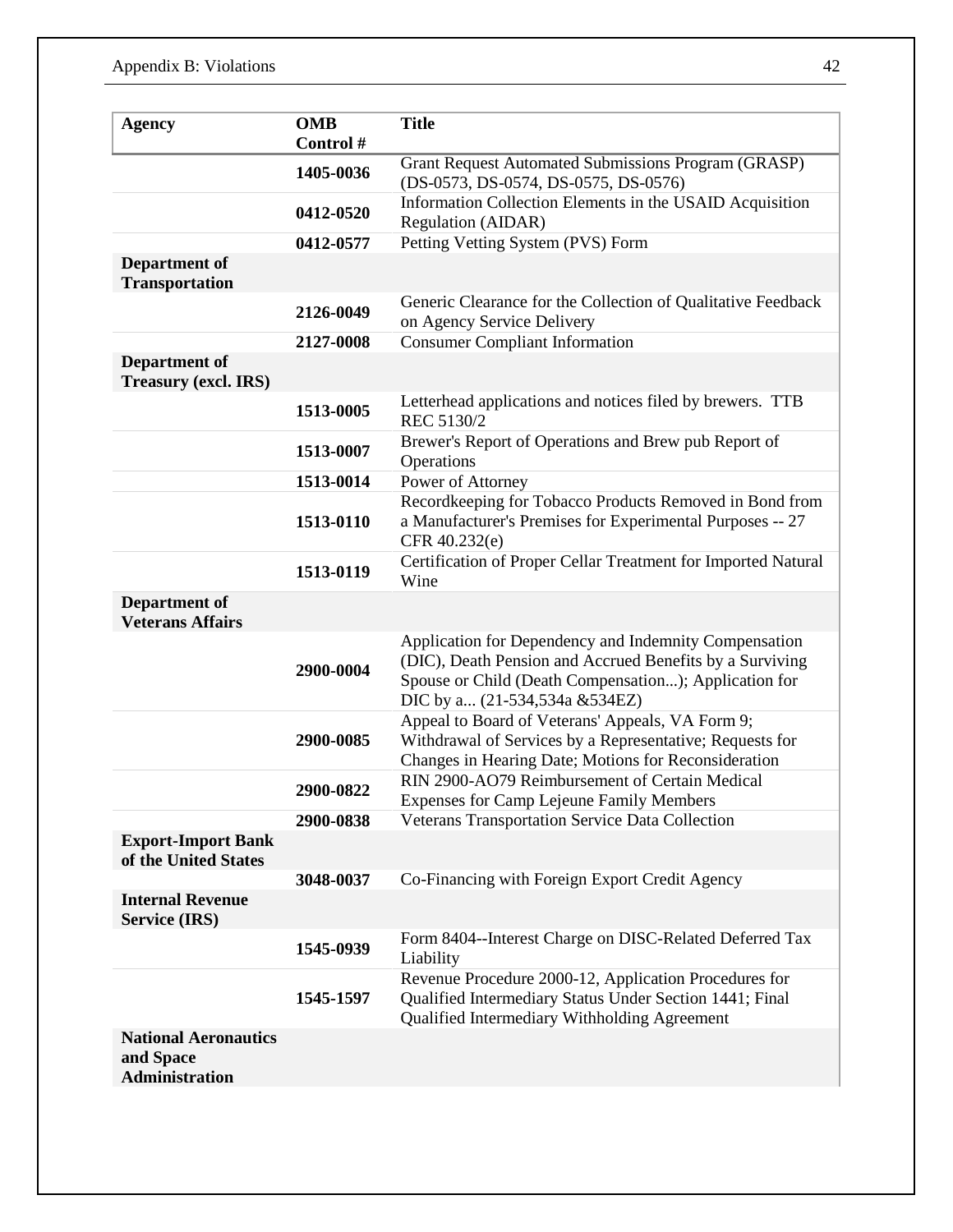| <b>Agency</b>                                                    | <b>OMB</b> | <b>Title</b>                                                                                            |  |  |
|------------------------------------------------------------------|------------|---------------------------------------------------------------------------------------------------------|--|--|
|                                                                  | Control#   |                                                                                                         |  |  |
|                                                                  |            |                                                                                                         |  |  |
|                                                                  | 2700-0089  | NASA acquisition process, reports required for contracts with<br>an estimated value more than \$500,000 |  |  |
| <b>National Archives</b><br>and Records<br><b>Administration</b> |            |                                                                                                         |  |  |
|                                                                  | 3095-0016  | <b>Researcher Application</b>                                                                           |  |  |
| <b>National Credit</b><br>Union<br><b>Administration</b>         |            |                                                                                                         |  |  |
|                                                                  | 3133-0121  | Notice of Change of Officials and Senior Executive Officers                                             |  |  |
|                                                                  | 3133-0183  | Golden Parachute and Indemnification Payments under 12<br>CFR Part 750                                  |  |  |
| <b>Office of Personnel</b><br><b>Management</b>                  |            |                                                                                                         |  |  |
|                                                                  | 3206-0234  | Claim for Unpaid Compensation of Deceased Civilian<br>Employee                                          |  |  |
| <b>Surface</b><br><b>Transportation</b><br><b>Board</b>          |            |                                                                                                         |  |  |
|                                                                  | 2140-0006  | Application to Open an Account for Billing Purposes                                                     |  |  |

**Table 5: Collections that expire and were not reinstated in FY 2015 (lapses in renewal or discontinuation)**

| <b>Agency</b>                    | <b>OMB</b><br>Control # | <b>Title</b>                                                                                                                                                  |  |  |
|----------------------------------|-------------------------|---------------------------------------------------------------------------------------------------------------------------------------------------------------|--|--|
| Department of<br><b>Commerce</b> |                         |                                                                                                                                                               |  |  |
|                                  | 0648-0645               | User Engagement Survey for Water Resources Forecasts and<br><b>Climate Information</b>                                                                        |  |  |
| Department of<br><b>Defense</b>  |                         |                                                                                                                                                               |  |  |
|                                  | 0710-0009               | Description of Vessel, Description of Operation                                                                                                               |  |  |
|                                  | 0710-0014               | <b>Estuary Habitat Restoration Program Project Application</b>                                                                                                |  |  |
|                                  | 0702-0128               | Army Sex Offender Information                                                                                                                                 |  |  |
|                                  | 0704-0480               | Defense Federal Acquisition Regulation Supplement<br>(DFARS) Business Systems - Definition and Administration;<br>245, Contractors Property Management System |  |  |
|                                  | 0704-0536               | Central Registry: Child Maltreatment and Domestic Abuse<br><b>Incident Reporting System</b>                                                                   |  |  |
|                                  | 0704-0501               | Postsecondary Education Complaint Intake System                                                                                                               |  |  |
|                                  | 0704-0006               | Request for Verification of Birth                                                                                                                             |  |  |
|                                  | 0704-0382               | <b>End Use Certificate</b>                                                                                                                                    |  |  |
|                                  | 0704-0456               | DoDEA Sure Start Parent Questionnaire                                                                                                                         |  |  |
|                                  | 0704-0453               | Application for Review by the Physical Disability Board of<br>Review                                                                                          |  |  |
|                                  | 0704-0478               | Enhanced Safeguarding and Cyber Incident Reporting of<br>Unclassified DoD Information Within Industry                                                         |  |  |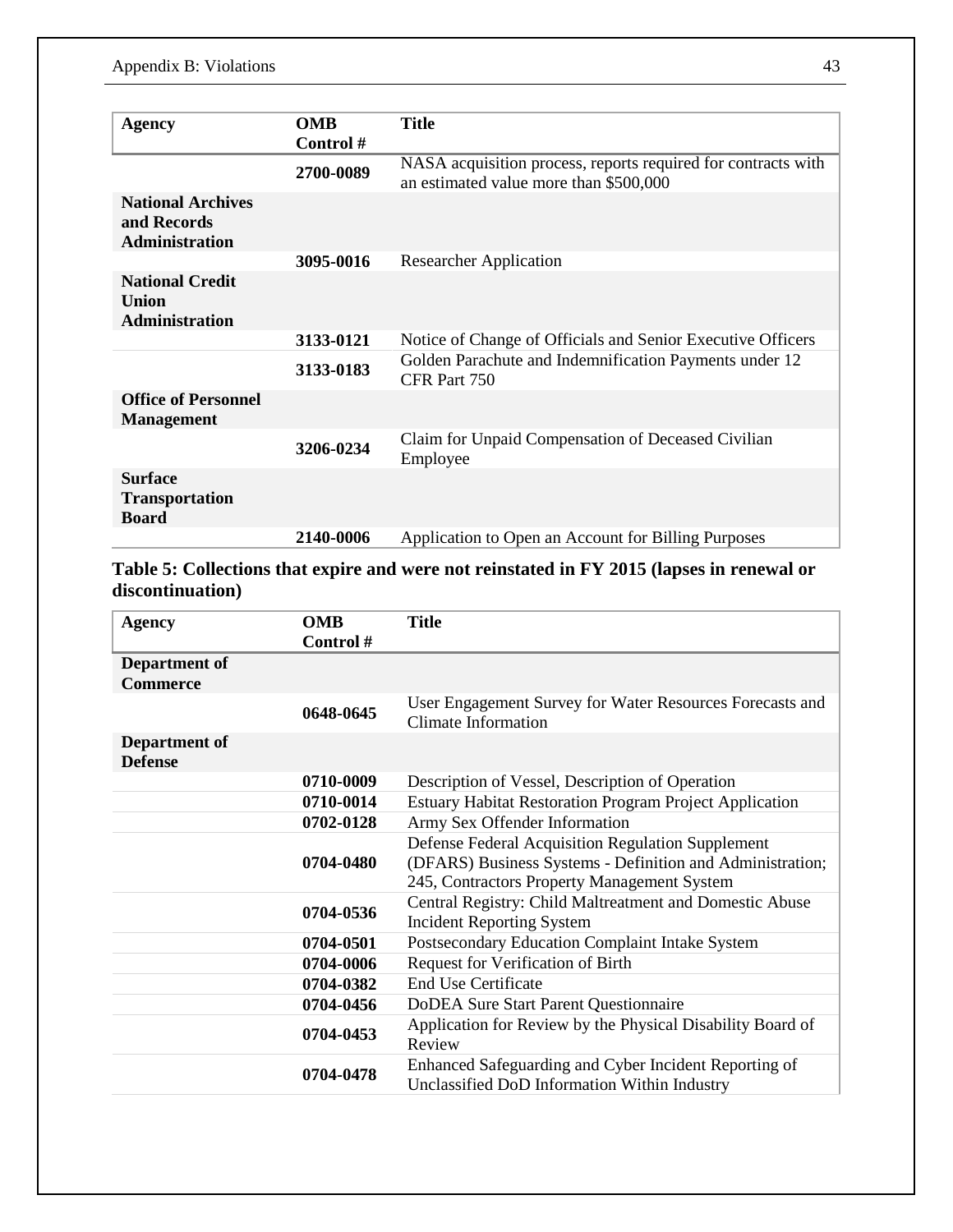| <b>Agency</b>                                     | <b>OMB</b><br>Control # | <b>Title</b>                                                                                                                                                                                                                                                                                                                                      |  |  |
|---------------------------------------------------|-------------------------|---------------------------------------------------------------------------------------------------------------------------------------------------------------------------------------------------------------------------------------------------------------------------------------------------------------------------------------------------|--|--|
|                                                   |                         | Department of Defense Education Activity (DODEA)                                                                                                                                                                                                                                                                                                  |  |  |
|                                                   | 0704-0495               | <b>Student Registration</b>                                                                                                                                                                                                                                                                                                                       |  |  |
|                                                   | 0704-0496               | Joint Personnel Adjudication System (JPAS)                                                                                                                                                                                                                                                                                                        |  |  |
|                                                   |                         | DoD Information Assurance and Scholarship Program                                                                                                                                                                                                                                                                                                 |  |  |
|                                                   | 0704-0486               | (IASP)                                                                                                                                                                                                                                                                                                                                            |  |  |
|                                                   | 0710-0003               | Application for a Department of Army Permit                                                                                                                                                                                                                                                                                                       |  |  |
|                                                   | 0710-0012               | Customer Service Survey - Regulatory Program, U.S. Army<br>Corps of Engineers                                                                                                                                                                                                                                                                     |  |  |
|                                                   | 0710-0015               | Assessing Human Response to Military Impulse Noise                                                                                                                                                                                                                                                                                                |  |  |
|                                                   | 0720-0013               | Health Insurance Claim Form, HCFA 1450                                                                                                                                                                                                                                                                                                            |  |  |
|                                                   | 0720-0031               | TRICARE: Standard Survey of Civilian Providers                                                                                                                                                                                                                                                                                                    |  |  |
|                                                   | 0720-0041               | Defense Medical Human Resources System Internet<br>(DMHRSi)                                                                                                                                                                                                                                                                                       |  |  |
|                                                   | 0720-0049               | <b>TRICARE Young Adult Application</b>                                                                                                                                                                                                                                                                                                            |  |  |
|                                                   | 0720-0001               | Health Insurance Claim Form                                                                                                                                                                                                                                                                                                                       |  |  |
|                                                   | 0720-0003               | Statement of Personal Injury - Possible Third Party Liability<br>Champus                                                                                                                                                                                                                                                                          |  |  |
|                                                   | 0720-0015               | TRICARE Retiree Dental Program Enrollment Application                                                                                                                                                                                                                                                                                             |  |  |
|                                                   | 0720-0017               | Diagnosis Related Groups (DRG) Reimbursement (Two<br>Parts)                                                                                                                                                                                                                                                                                       |  |  |
|                                                   | 0720-0053               | Active Duty Dental Program Claim Form                                                                                                                                                                                                                                                                                                             |  |  |
|                                                   | 0720-0054               | ACAM2000® Myopericarditis Registry                                                                                                                                                                                                                                                                                                                |  |  |
|                                                   | 0790-0006               | Application for Investment Assistance                                                                                                                                                                                                                                                                                                             |  |  |
| <b>Department of Energy</b>                       | 0790-0004               | Revitalizing Base Closure Communities, Economic<br>Development Conveyance Annual Financial Statement                                                                                                                                                                                                                                              |  |  |
|                                                   | 1910-5155               | Historic Preservation for Energy Efficiency Programs                                                                                                                                                                                                                                                                                              |  |  |
|                                                   | 1905-0196               | Annual Solar Thermal Collector Manufacturers Survey and<br>Annual Photovoltaic Module/Cell Manufacturers Survey                                                                                                                                                                                                                                   |  |  |
|                                                   | 1905-0165               | Weekly Bulk Terminal Report                                                                                                                                                                                                                                                                                                                       |  |  |
| <b>Department of Health</b><br>and Human Services |                         |                                                                                                                                                                                                                                                                                                                                                   |  |  |
|                                                   | 0910-0184               | Filing Objections and Requests for a Hearing on a Regulation<br>or Order                                                                                                                                                                                                                                                                          |  |  |
|                                                   | 0915-0294               | <b>HRSA AIDS Drug Assistance Quarterly Report</b>                                                                                                                                                                                                                                                                                                 |  |  |
|                                                   | 0920-0922               | Monitoring Outcomes of the Enhanced Comprehensive HIV<br>Prevention Plan (ECHPP) Project<br>National Survey of Community-based Policy and<br>Environmental Supports for Healthy Eating and Active<br>Living<br>Responsibility of Applicants for Promoting Objectivity in<br>Research for which Public Health Service Funding is Sought<br>(OPERA) |  |  |
|                                                   | 0920-1007               |                                                                                                                                                                                                                                                                                                                                                   |  |  |
|                                                   | 0925-0417               |                                                                                                                                                                                                                                                                                                                                                   |  |  |
|                                                   | 0925-0424               | National Institutes of Health Construction Grants                                                                                                                                                                                                                                                                                                 |  |  |
|                                                   | 0925-0656               | Cancer Risk in U.S. Radiologic Technologists: Fourth<br>Survey (NCI)                                                                                                                                                                                                                                                                              |  |  |
|                                                   | 0925-0659               | The SSA-NIH Collaboration to Improve the Disability<br>Determination Process: Validation of IRT-CAT Tools (CC)                                                                                                                                                                                                                                    |  |  |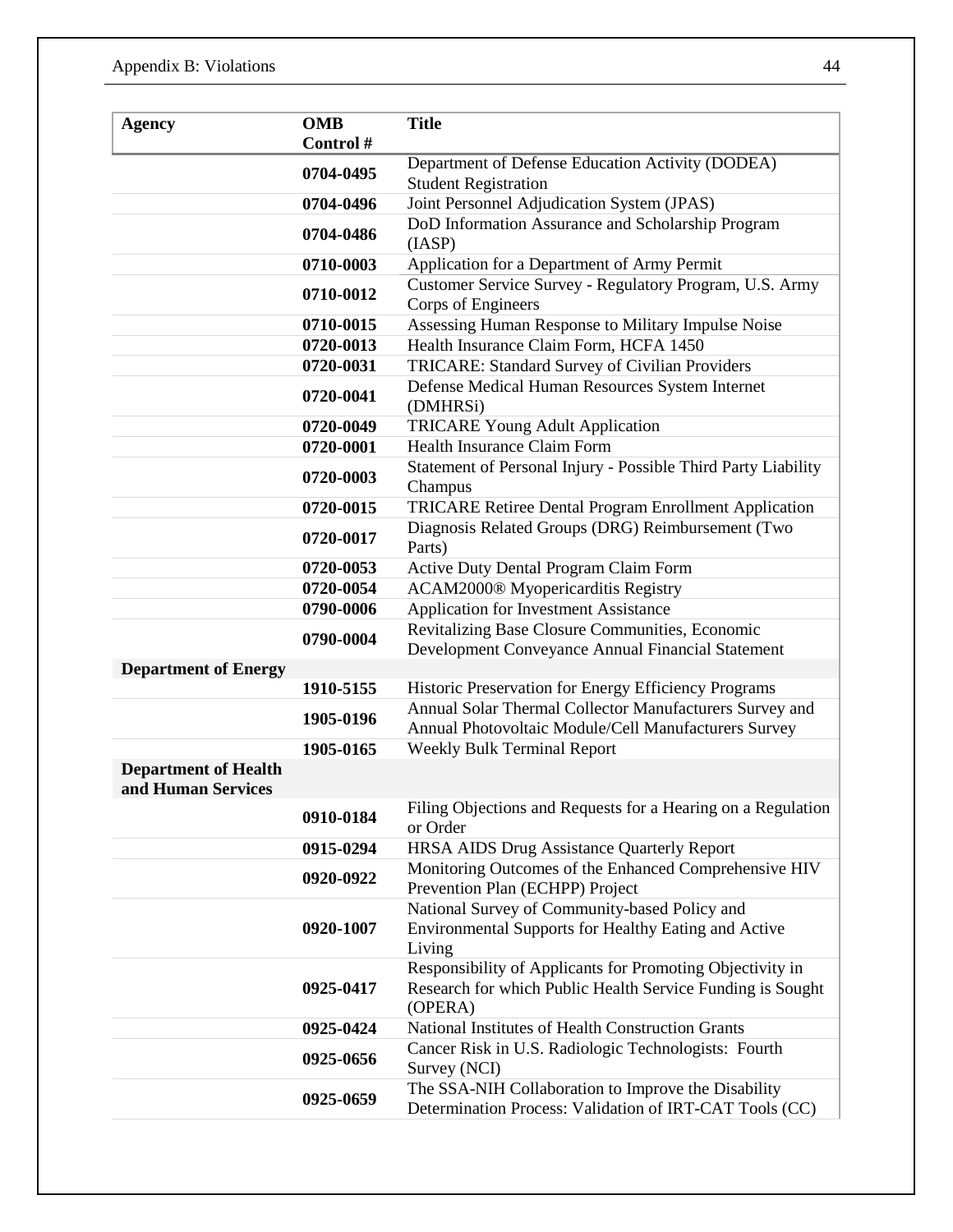| <b>Agency</b>                                    | <b>OMB</b><br>Control #                                 | <b>Title</b>                                                                                                                                                                                            |  |  |  |
|--------------------------------------------------|---------------------------------------------------------|---------------------------------------------------------------------------------------------------------------------------------------------------------------------------------------------------------|--|--|--|
|                                                  | 0925-0662                                               | Web-Based Assessment of the Clinical Studies Support<br>Center (CSSC)                                                                                                                                   |  |  |  |
|                                                  | 0938-0269                                               | Request for Accelerated Payments Supporting Regs in 42<br>CFR, section 412.116(f), 412.632(e), 413.64(g), 413.350(d)<br>& 484.245                                                                       |  |  |  |
|                                                  | 0938-0802                                               | Eligibility of Drugs, Biologicals, and Radiopharmaceutical<br>Agents for Transitional Pass-Through Status Under the<br>Hospital Outpatient Prospective Payment System (OPPS) in<br>42 CFR 419.64        |  |  |  |
|                                                  | 0938-0921                                               | Manufacturer Submission of Average Sales Price (ASP) Data<br>for Medicare Part B Drugs and Biological and Supporting<br>Regulations                                                                     |  |  |  |
|                                                  | 0938-1029                                               | Worksheet for Recording Results of Medicare Site Visits of<br><b>Independent Diagnostic Testing Facilities (IDTFs)</b>                                                                                  |  |  |  |
|                                                  | 0938-1135                                               | <b>Medicare Registration Application</b>                                                                                                                                                                |  |  |  |
|                                                  | 0938-1140                                               | Skilled Nursing Facility (SNF) Minimum Data Set (MDS)<br>3.0 Nursing Home and Swing Bed Prospective Payment<br>System (PPS) Item Sets (NP, NO/SO, NS, NOD, NSD)                                         |  |  |  |
|                                                  | 0938-1145                                               | State Balancing Incentive Payments Program (BIPP)<br>CMS National Balancing Indicators Project (NBIP) Direct<br>Service Workforce (DSW) Data Collection Effort                                          |  |  |  |
|                                                  | 0938-1160                                               |                                                                                                                                                                                                         |  |  |  |
|                                                  | 0970-0043                                               | Refugee Data Submission Sytstem for Formual Funds<br>Allocations                                                                                                                                        |  |  |  |
|                                                  | 0970-0260                                               | <b>Extension to Head Start Transportation Requirements</b>                                                                                                                                              |  |  |  |
|                                                  | 0970-0307                                               | Court Improvement Program-New Grants                                                                                                                                                                    |  |  |  |
|                                                  | 0985-0033                                               | Developmental Disabilities Council Program Performance<br>Report                                                                                                                                        |  |  |  |
|                                                  | 0990-0378                                               | Permanent Certification Program for Health Information<br>Technology                                                                                                                                    |  |  |  |
|                                                  | 0990-0394                                               | Teen Pregnancy Prevention Replication Evaluation: Baseline<br>Data                                                                                                                                      |  |  |  |
| <b>Department of</b><br><b>Homeland Security</b> |                                                         |                                                                                                                                                                                                         |  |  |  |
|                                                  | 1601-0005                                               | REAL ID: Minimum Standards for Driver's Licenses and<br>Identification Cards Acceptable by Federal Agencies                                                                                             |  |  |  |
|                                                  | 1601-0016                                               | Department of Homeland Security(DHS)Cybersecurity<br>Education Office (CEO) National Initiative for Cybersecurity<br>Careers and Studies (NICCS) Cybersecurity Training and<br><b>Education Catalog</b> |  |  |  |
|                                                  | 1625-0004                                               | USCG Academy Application and Supplemental Forms                                                                                                                                                         |  |  |  |
|                                                  | 1625-0009                                               | Oil Record Book for Ships                                                                                                                                                                               |  |  |  |
|                                                  | 1625-0018                                               | <b>Official Logbook</b>                                                                                                                                                                                 |  |  |  |
|                                                  | 1625-0041                                               | Various International Agreement Pollution Prevention<br>Certificates and Documents, and Equivalency Certificates                                                                                        |  |  |  |
|                                                  | 1625-0042                                               | Requirements for Lightering of Oil and Hazardous Material<br>Cargoes                                                                                                                                    |  |  |  |
|                                                  | Claims Under the Oil Pollution Act of 1990<br>1625-0067 |                                                                                                                                                                                                         |  |  |  |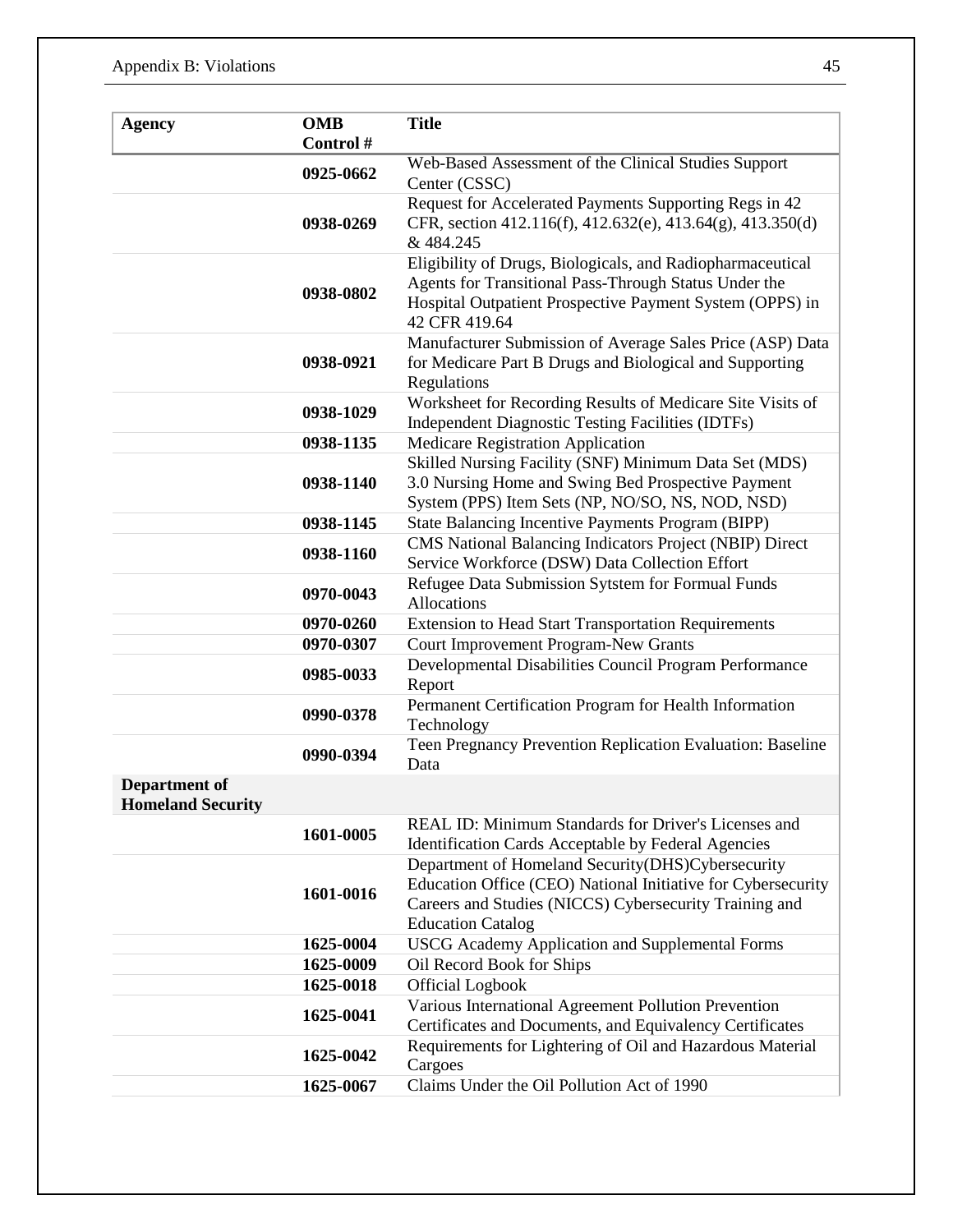| <b>Agency</b>                                                   | <b>OMB</b><br>Control# | <b>Title</b>                                                                                                                                    |  |  |
|-----------------------------------------------------------------|------------------------|-------------------------------------------------------------------------------------------------------------------------------------------------|--|--|
|                                                                 | 1625-0083              | <b>Operational Measures for Existing Tank Vessels Without</b><br>Double Hulls                                                                   |  |  |
|                                                                 | 1640-0012              | Protected Repository for the Defense of Infrastructure<br>Against Cyber Threats (PREDICT)                                                       |  |  |
|                                                                 | 1640-0013              | Biodefense Knowledge Center                                                                                                                     |  |  |
|                                                                 | 1640-0015              | DHS S&T Project 25 (P25) Compliance Assessment<br>Program (CAP)                                                                                 |  |  |
| Department of<br><b>Housing and Urban</b><br><b>Development</b> |                        |                                                                                                                                                 |  |  |
|                                                                 | 2577-0278              | Rental Assistance Demonstration (RAD) Application Form                                                                                          |  |  |
| <b>Department of Justice</b>                                    | 1105-0092              | September 11th Victim Compensation Fund Claimant                                                                                                |  |  |
|                                                                 |                        | <b>Registration Form</b>                                                                                                                        |  |  |
|                                                                 | 1121-0325              | Research to support the National Crime Victimization Survey<br>(NCVS)                                                                           |  |  |
|                                                                 | 1121-0335              | National Motor Vehicle Title Information System (NMVTIS)                                                                                        |  |  |
| <b>Department of State</b>                                      |                        |                                                                                                                                                 |  |  |
|                                                                 | 0412-0577              | Petting Vetting System (PVS) Form                                                                                                               |  |  |
| <b>Department of</b><br><b>Transportation</b>                   |                        |                                                                                                                                                 |  |  |
|                                                                 | 2105-0537              | Disclosure of Code Sharing Arrangements and Long-Term<br>Wet Leases                                                                             |  |  |
|                                                                 | 2105-0568              | On-Line Complaint Form for Service-Related Issues in Air<br>Transportation                                                                      |  |  |
|                                                                 | 2138-0044              | Confidential Close Call Transit Data                                                                                                            |  |  |
|                                                                 | 2139-0010              | <b>Close Call Reporting System</b>                                                                                                              |  |  |
| <b>Department of</b><br><b>Treasury (excl. IRS)</b>             |                        |                                                                                                                                                 |  |  |
|                                                                 | 1505-0250              | Application and Reports for the Direct Component and the<br>Centers of Excellence Research Grants Program of the Gulf<br><b>RESTORE Program</b> |  |  |
|                                                                 | 1535-0122              | Voluntary Customer Satisfaction Survey to Implement<br>Executive Order 12862                                                                    |  |  |
| Department of<br><b>Veterans Affairs</b>                        |                        |                                                                                                                                                 |  |  |
|                                                                 | 2900-0208              | Daily Log (Contract Progress Report - Formal Contract),<br>Architect-Engineer Fee Proposal and Contract Progress<br>Report                      |  |  |
|                                                                 | 2900-0785              | Certificate Requirement to Receive Service Dog Benefits<br>Under 38 CFR 17.148                                                                  |  |  |
|                                                                 | N/A                    | PACT: Evaluating Peer Notifications to Improve StatinMed<br>Adherence                                                                           |  |  |
|                                                                 | N/A                    | PACT: Helping Veterans                                                                                                                          |  |  |
|                                                                 | N/A                    | PACT: Telehealth                                                                                                                                |  |  |
|                                                                 | N/A                    | PACT: From War to Home                                                                                                                          |  |  |
|                                                                 | 2900-0840              | PACT: Using Peer Mentors to Support Efforts to Improve<br><b>Diabetes</b>                                                                       |  |  |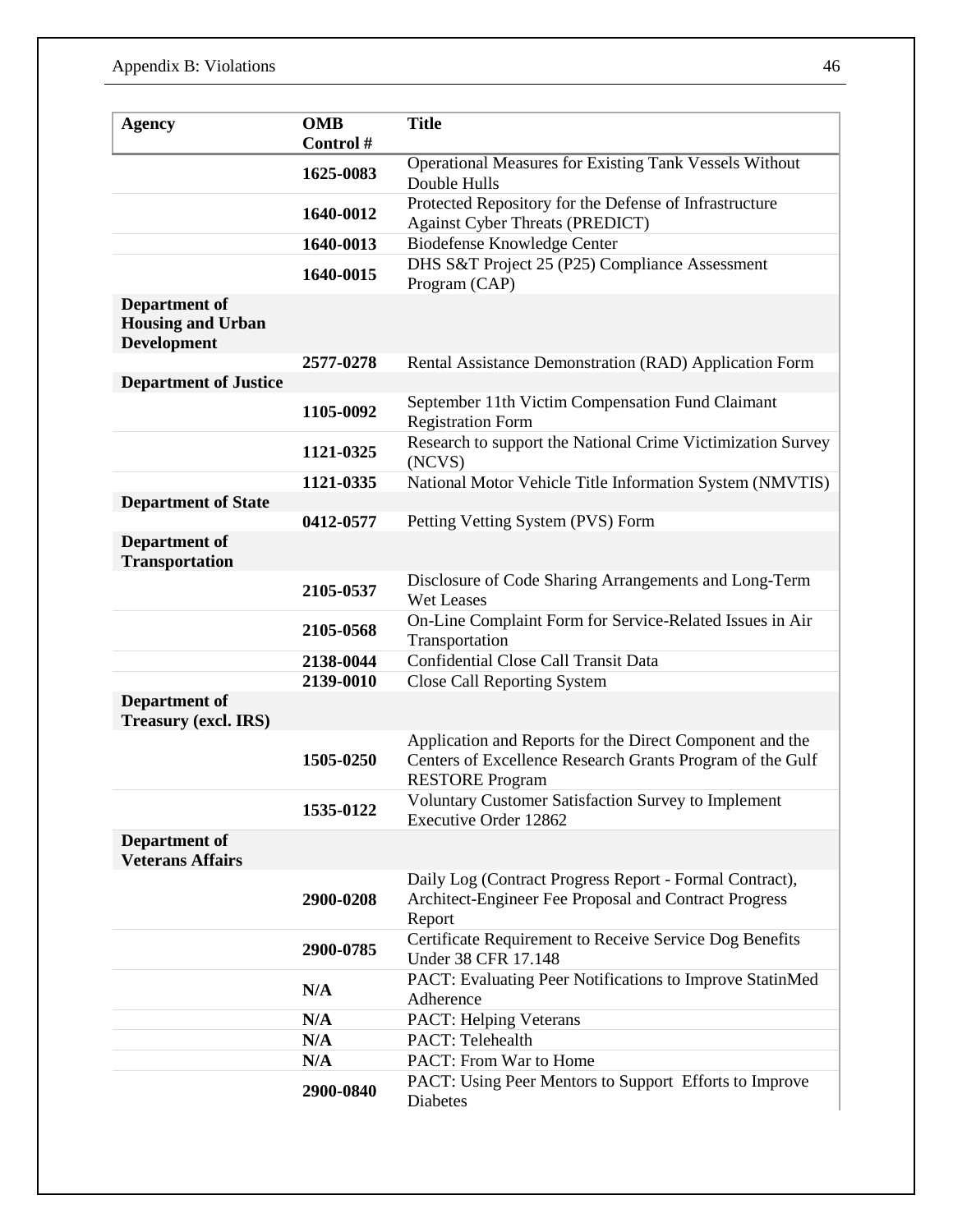| <b>Agency</b>                                             | <b>OMB</b><br>Control # | <b>Title</b>                                                                                                                                                                                                      |  |  |
|-----------------------------------------------------------|-------------------------|-------------------------------------------------------------------------------------------------------------------------------------------------------------------------------------------------------------------|--|--|
| <b>Environmental</b><br><b>Protection Agency</b>          |                         |                                                                                                                                                                                                                   |  |  |
|                                                           | 2060-0170               | Recordkeeping and Periodic Reporting of the Production,<br>Import, Export, Recycling, Destruction, Transhipment, and<br>Feedstock Use of Ozone-Depleting Substances (Renewal)                                     |  |  |
|                                                           | 2060-0249               | Air Pollution Regulations for Outer Continental Shelf<br>Activities (Renewal)                                                                                                                                     |  |  |
|                                                           | 2060-0373               | Control Technology Determination for Constructed or<br>Reconstructed Major Sources of Hazardous Air Pollutants<br>(40 CFR part 63, subpart B) (Renewal)                                                           |  |  |
|                                                           | 2060-0532               | Federal Supplier (Small Business) Greenhouse Gas Inventory<br>Pilot (Renewal)                                                                                                                                     |  |  |
|                                                           | 2060-0611               | PM 2.5 NAAQS Implementation Rule (Renewal)                                                                                                                                                                        |  |  |
|                                                           | 2060-0675               | Recordkeeping and Reporting Related to E15 (Final Rule)                                                                                                                                                           |  |  |
| <b>Federal Deposit</b><br><b>Insurance</b><br>Corporation |                         |                                                                                                                                                                                                                   |  |  |
|                                                           | 3064-0029               | Notification of Performance of Bank Services                                                                                                                                                                      |  |  |
| <b>Grants.gov</b>                                         |                         |                                                                                                                                                                                                                   |  |  |
| <b>Internal Revenue</b><br><b>Service (IRS)</b>           | 4040-0014               | <b>Federal Financial Report</b>                                                                                                                                                                                   |  |  |
|                                                           | 1545-0216               | <b>International Boycott Report</b>                                                                                                                                                                               |  |  |
|                                                           | 1545-0819               | Instructions for Requesting Rulings and Determination<br>Letters (T.D. 9006)                                                                                                                                      |  |  |
|                                                           | 1545-1002               | Return by a Shareholder of a Passive Foreign Investment<br>Company or Qualified Electing Fund                                                                                                                     |  |  |
|                                                           | 1545-1029               | Low-Income Housing Credit Disposition Bond or Treasury<br><b>Direct Account Application</b>                                                                                                                       |  |  |
|                                                           | 1545-1146               | Applicable Conventions Under the Accelerated Cost<br>Recovery System PS-54-89 (TD 8444 -Final)                                                                                                                    |  |  |
|                                                           | 1545-1221               | EE-147-87 (Final) Qualified Separate Lines of Business                                                                                                                                                            |  |  |
|                                                           | 1545-1231               | Final (T.D. 9436) Tax Return Prep/IA-38-90 Final<br>Regulations (T.D. 8382) Penalty on Income Tax Return<br>Preparers Who Understate Taxpayer's Liability on a Federal<br>Income Tax Return or a Claim for Refund |  |  |
|                                                           | 1545-1341               | EE-43-92 (Final) Direct Rollovers and 20-Percent<br>Withholding Upon Eligible Rollover Distributions from<br><b>Qualified Plans</b>                                                                               |  |  |
|                                                           | 1545-1414               | Credit for Employer Social Security and Medicare Taxes<br>Paid on Certain Employee Tips                                                                                                                           |  |  |
|                                                           | 1545-1486               | T.D. 8697 Simplification of Entity Classification Rules                                                                                                                                                           |  |  |
|                                                           | 1545-1487               | TD 8834 (final) - Treatment of Distributions to Foreign<br>Persons Under Sections $367(e)(1)$ and $367(e)(2)$                                                                                                     |  |  |
|                                                           | 1545-1498               | REG-209826-96 (NPRM) Application of the Grantor Trust<br><b>Rules to Nonexempt Employees' Trusts</b>                                                                                                              |  |  |
|                                                           | 1545-1632               | T.D. 8873 New Technologies in Retirement Plans                                                                                                                                                                    |  |  |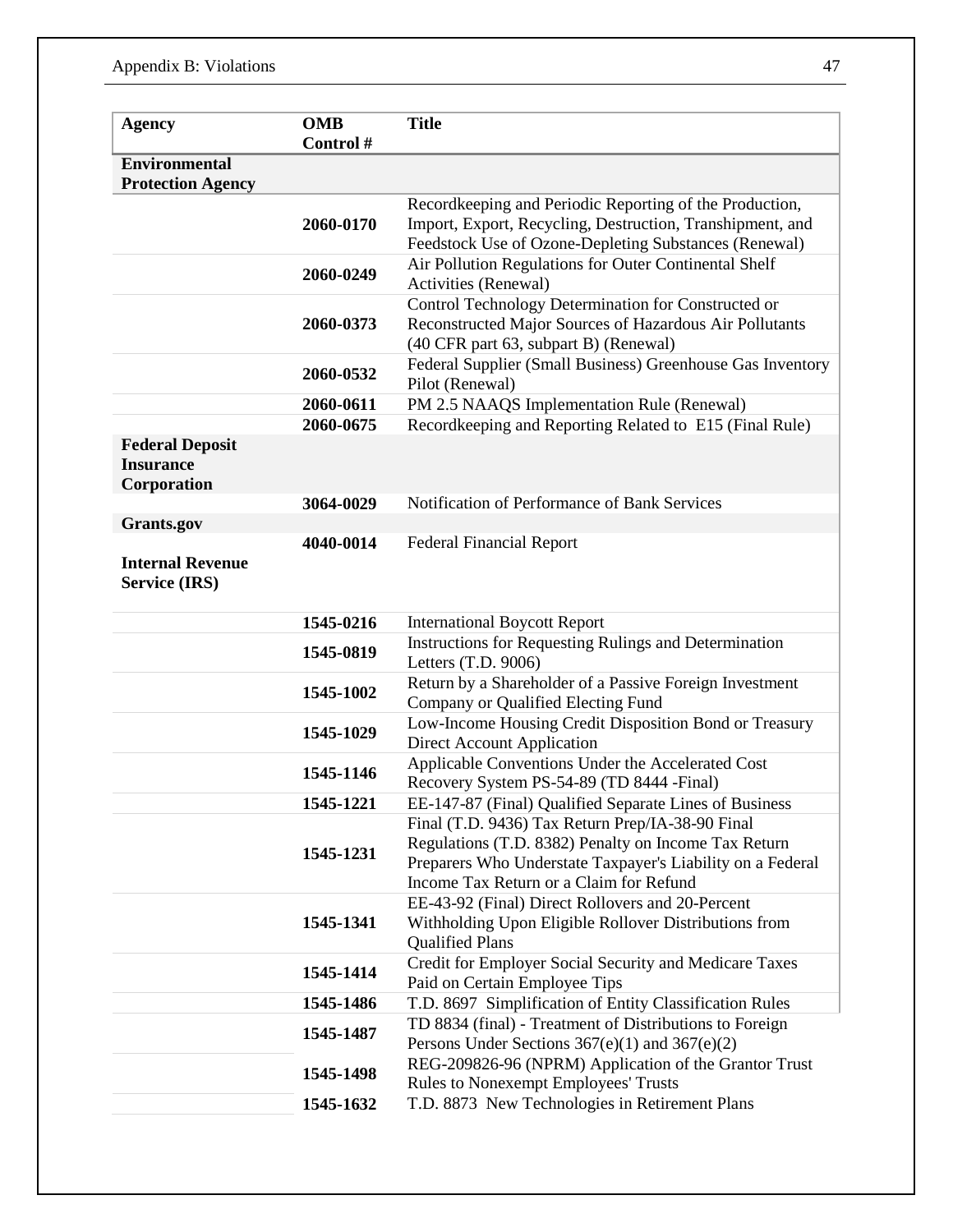#### Appendix B: Violations 48

| <b>Agency</b>               | <b>OMB</b> | <b>Title</b>                                                                                                      |  |  |  |  |
|-----------------------------|------------|-------------------------------------------------------------------------------------------------------------------|--|--|--|--|
|                             | Control #  |                                                                                                                   |  |  |  |  |
|                             |            | Rev. Proc. 99-17--- Mark to Market Election for                                                                   |  |  |  |  |
|                             | 1545-1641  | <b>Commodities Dealers and Securities and Commodities</b>                                                         |  |  |  |  |
|                             |            | <b>Traders</b>                                                                                                    |  |  |  |  |
|                             | 1545-1660  | Notice 99-43 Nonrecognition Exchanges under Section 897                                                           |  |  |  |  |
|                             |            | REG-122450-98 (Final) Real Estate Mortgage Investment                                                             |  |  |  |  |
|                             | 1545-1675  | Conduits; REG-100276-97; REG-122450-98 (NPRM)                                                                     |  |  |  |  |
|                             |            | Financial Asset Securitization Investment Trusts; Real Estate                                                     |  |  |  |  |
|                             |            | Mortgage Investment (TD 9004)                                                                                     |  |  |  |  |
|                             | 1545-1726  | Practice Before the Internal Revenue Service                                                                      |  |  |  |  |
|                             | 1545-1767  | T.D. 8976 Dollar-Value LIFO Regulations; Inventory Price                                                          |  |  |  |  |
|                             |            | <b>Index Computation Method</b>                                                                                   |  |  |  |  |
|                             | 1545-1783  | TD 8989, Guidance Necessary to Facilitate Electronic Tax                                                          |  |  |  |  |
|                             |            | Administration                                                                                                    |  |  |  |  |
|                             | 1545-1788  | Taxpayer Advocacy Panel (TAP) Membership Application<br>Process; Forms 13013, 13013-D, 14388                      |  |  |  |  |
|                             |            | Notice 2002-69, Interest Rates and Appropriate Foreign Loss                                                       |  |  |  |  |
|                             |            | Payment Patterns For Determining the Qualified Insurance                                                          |  |  |  |  |
|                             | 1545-1799  | Income of Certain Controlled Corporations under Section                                                           |  |  |  |  |
|                             |            | 954(f)                                                                                                            |  |  |  |  |
|                             | 1545-1856  | <b>Consent To Disclosure of Return Information</b>                                                                |  |  |  |  |
|                             | 1545-1936  | Revenue Procedure 2005-24, Waiver of Spousal Election<br>Return by a Shareholder Making Certain Late Elections To |  |  |  |  |
|                             | 1545-1950  |                                                                                                                   |  |  |  |  |
|                             |            | End Treatment as a Passive Foreign Investment Company                                                             |  |  |  |  |
|                             |            | Notice 2008-113, Relief and Guidance on Corrections of                                                            |  |  |  |  |
|                             | 1545-2086  | Certain Failures of a Nonqualified Deferred Compensation                                                          |  |  |  |  |
|                             |            | Plan to Comply with $\hat{A}\$ 409A(a) in Operation.                                                              |  |  |  |  |
|                             | 1545-2144  | Form 13997, Validating Your TIN and Reasonable Cause                                                              |  |  |  |  |
|                             | 1545-2159  | Form 56-F, Notice Concerning Fiduciary Relationship of<br><b>Financial Institution</b>                            |  |  |  |  |
| <b>National Aeronautics</b> |            |                                                                                                                   |  |  |  |  |
| and Space                   |            |                                                                                                                   |  |  |  |  |
| <b>Administration</b>       |            |                                                                                                                   |  |  |  |  |
|                             | 2700-0092  | Cooperative Agreements with Commercial Firms                                                                      |  |  |  |  |
| <b>Nuclear Regulatory</b>   |            |                                                                                                                   |  |  |  |  |
| <b>Commission</b>           |            |                                                                                                                   |  |  |  |  |
|                             | 3150-0181  | NRC Form 590 expired and was not renewed or discontinued                                                          |  |  |  |  |
| <b>Railroad Retirement</b>  |            |                                                                                                                   |  |  |  |  |
| <b>Board</b>                |            | Employer's Quarterly Report of Contributions Under the                                                            |  |  |  |  |
|                             | 3220-0012  | <b>RUIA</b>                                                                                                       |  |  |  |  |
| <b>Small Business</b>       |            |                                                                                                                   |  |  |  |  |
| <b>Administration</b>       |            |                                                                                                                   |  |  |  |  |
|                             | 3245-0084  | Disaster Home/Business Loan Inquiry Record                                                                        |  |  |  |  |
| <b>Social Security</b>      |            |                                                                                                                   |  |  |  |  |
| <b>Administration</b>       |            |                                                                                                                   |  |  |  |  |
|                             | 0960-0059  | Work Activity Report--Employee                                                                                    |  |  |  |  |
|                             | 0960-0425  | Coverage of Employees of State and Local Governments                                                              |  |  |  |  |
|                             | 0960-0648  | Credit Card Payment Form                                                                                          |  |  |  |  |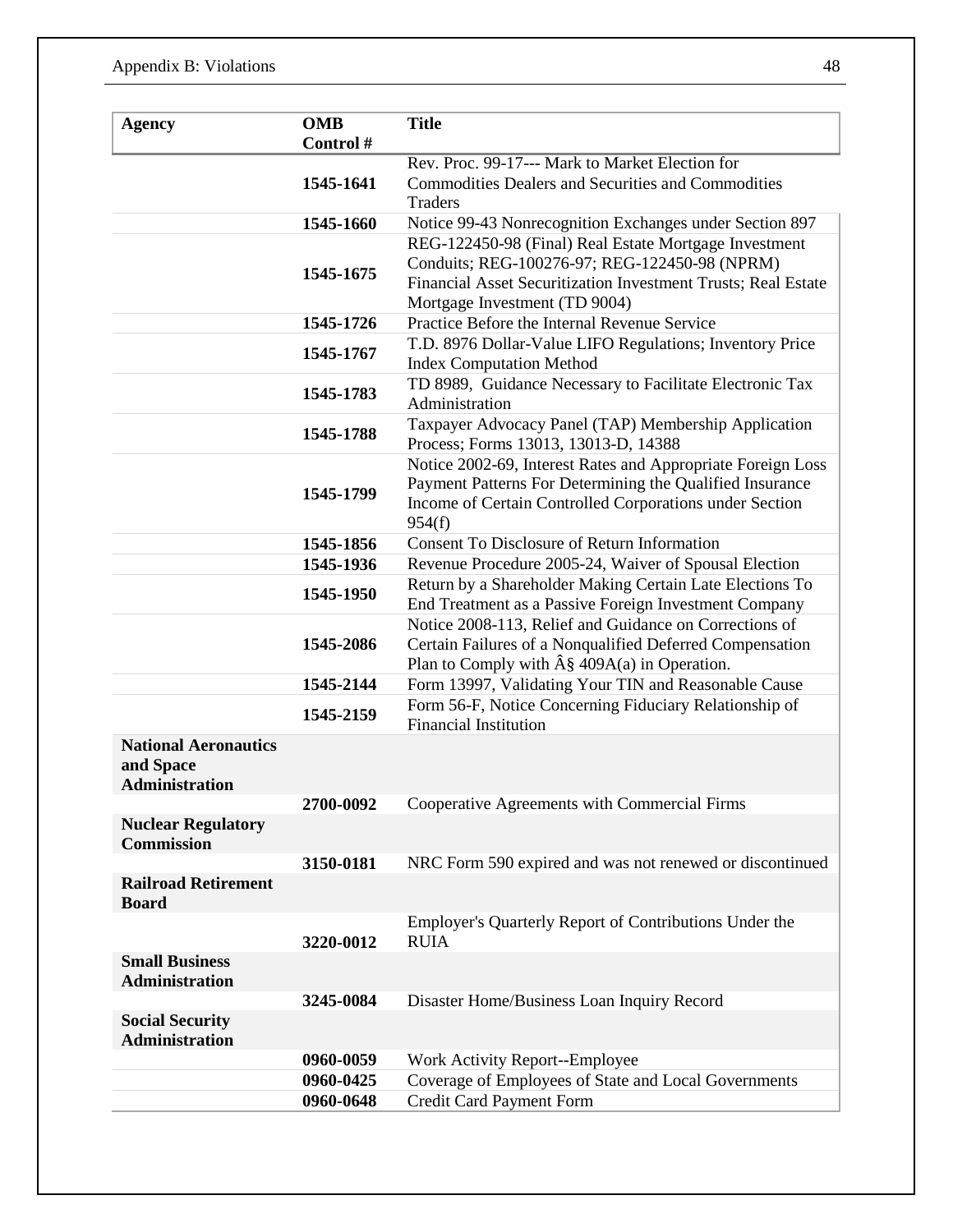## **Appendix C: Additional Agency Burden**

Deviating from previous years, the Data Call for this ICB requested burden reduction initiatives and violation lists from all Executive Departments and Agencies and all Independent Agencies.<sup>[28](#page-53-0)</sup> OMB has historically listed the burden of these 28 "ICB agencies" in Chapter 1 of this ICB, and it continues that practice this year. However, given legislative and programmatic developments in recent years, OMB has added this appendix to show all agencies with paperwork burdens greater than one million hours. Table 6 lists the eight additional agencies with paperwork burdens that had greater than one million hours in FY 2013 for consistency with previous ICBs. Though including these agencies in the baseline total affects comparability across ICBs, OMB intends to improve reporting completeness by at least officially including the agencies with greater than one million burden hours in its baseline total for the 2017 ICB.<sup>29</sup> This Appendix serves as a notice of this future change.

In total, these eight agencies add about 87.0 million hours to the total amount of time the public spent responding to Federal information collections. Thus, adding these agencies outside of the group of 28 "ICB agencies" historically presented in Chapter 1 account for about one percent of the total paperwork burden imposed by the Federal government; these agencies' totals would increase the FY 2015 total from about 9.78 billion to 9.87 billion hours.

| Agency                                                   | FY 2014 Total<br><b>Paperwork</b><br><b>Burden</b> | <b>FY 2015 Total</b><br><b>Paperwork Burden</b> | % Change from<br><b>FY '14</b> |
|----------------------------------------------------------|----------------------------------------------------|-------------------------------------------------|--------------------------------|
| <b>Commodity Futures Trading</b><br>Commission           | 7.43                                               | 7.49                                            | 0.80%                          |
| <b>Consumer Financial Protection Bureau</b>              | 39.16                                              | 37.18                                           | $-5.1\%$                       |
| <b>Consumer Product Safety Commission</b>                | 7.42                                               | 7.42                                            | $0.0\%$                        |
| Corporation for National and<br><b>Community Service</b> | 0.85                                               | 0.48                                            | $-43.5\%$                      |
| <b>Equal Employment Opportunity</b><br>Commission        | 11.9                                               | 7.59                                            | $-36.2%$                       |
| Federal Reserve System                                   | 15.97                                              | 13.19                                           | $-17.4%$                       |
| <b>General Services Administration</b>                   | 2.18                                               | 2.22                                            | 1.83%                          |
| <b>Office of Personnel Management</b>                    | 11.53                                              | 11.4                                            | $-1.13%$                       |

#### **Table 6: Paperwork Burden of Additional Agencies (in millions of hours)**

<span id="page-53-0"></span><sup>&</sup>lt;sup>28</sup> As this is the process deviated significantly from previous data calls, OIRA has decided to keep the formatting for the ICB the same as if it was submitting the ICB Data Call to only the 22 Executive Departments and Agencies and 6 Independent Agencies. In future ICB, the paperwork burden and violations lists will be reported for all Executive Departments and Agencies and Independent Agencies, as appropriate.

<span id="page-53-1"></span> $29$  While the 2014 ICB mentioned that this would be updated in the 2015 ICB, due to the publicly available data files not including these 8 additional agencies, OMB has determined that it could raise confusion to include them in this or the concurrently produced report.